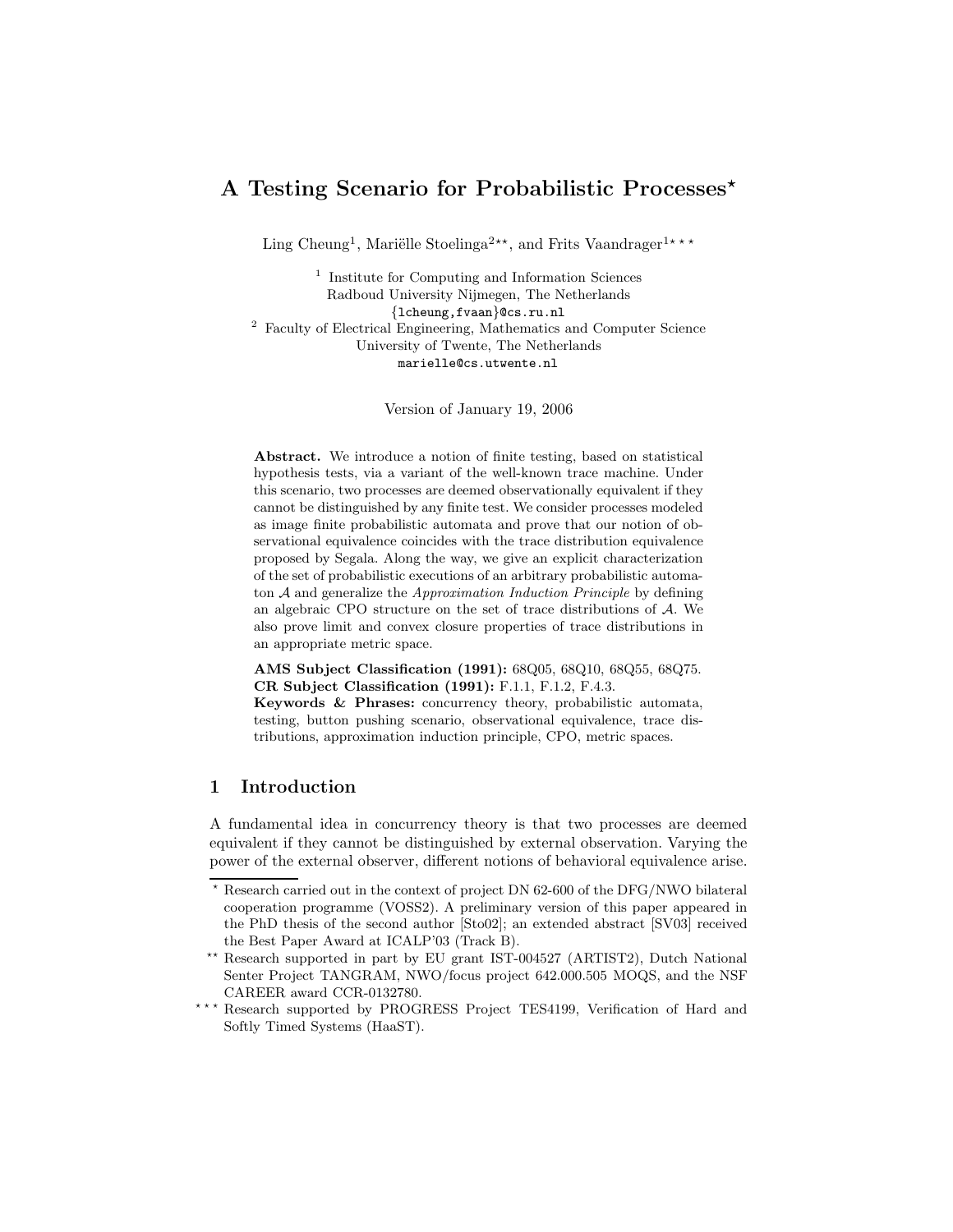For processes modeled as labeled transition systems (LTS's), this idea has been thoroughly explored: a large number of behavioral equivalences have been characterized via intuitive testing scenarios, also called button-pushing experiments.

In a typical button-pushing experiment, we envision a machine equipped with a display and a series of buttons. The process under observation resides within this machine and its activities, represented by action symbols, are shown on the display. An external observer may influence the execution of this process by pressing one or more buttons at various times. The simplest example of such an experiment is the trace machine, which has an action display but no buttons. It turns out to be sufficient for characterizing the well-known trace equivalence for LTS's.

Button-pushing experiments are desirable for a number of reasons. First, they provide a simple and intuitive way to understand behavioral equivalences that are defined more abstractly, e.g. via process algebras or in terms of satisfaction of logical formulas. Second, they provide a unified setting for comparing these behavioral equivalences. We refer to Van Glabbeek [vG01] for an excellent overview of results in this area of comparative concurrency semantics. Finally, in a button-pushing experiment, interactions between process and observer take place exclusively via the predefined interface, namely, display and buttons. This is in keeping with the tradition of modular reasoning, which requires that processes evolve independently from their environments, aside from explicit inputs.

The present paper proposes such a testing scenario for probabilistic processes. (For our purposes, a probabilistic process may make discrete random choices as well as nondeterministic choices.) This task calls for a nontrivial extension of existing testing scenarios for LTS's, because one must specify a means to "observe" probability distributions. For that end, we devise a trace distribution machine and use the theory of *null hypothesis testing* to provide a link between

- probability distributions derived in an abstract semantics and
- sample observations collected from the trace distribution machine.

The distinguishing feature of our trace distribution machine is a reset button, which restarts the machine from its initial state. This allows an observer to record traces from multiple runs of the machine. These runs are assumed to be independent; that is, random choices in one run are not correlated with those in another run. However, we do not assume that nondeterministic choices are resolved in exactly the same way, therefore each run is governed by a possibly different probability distribution.

The semantics of this reset button poses a challenge in designing our hypothesis tests. Even though we can compute frequencies of traces from a sample of  $m$  runs, it is not immediately clear what information we have obtained about the  $m$  possibly distinct probability distributions. As it turns out, this frequency statistic provides a very natural estimator for the average of the m distributions. Thus we reason about these  $m$  distribution collectively: a typical null hypothesis states that a sample consisting of  $m$  runs is generated by a particular sequence of m distributions.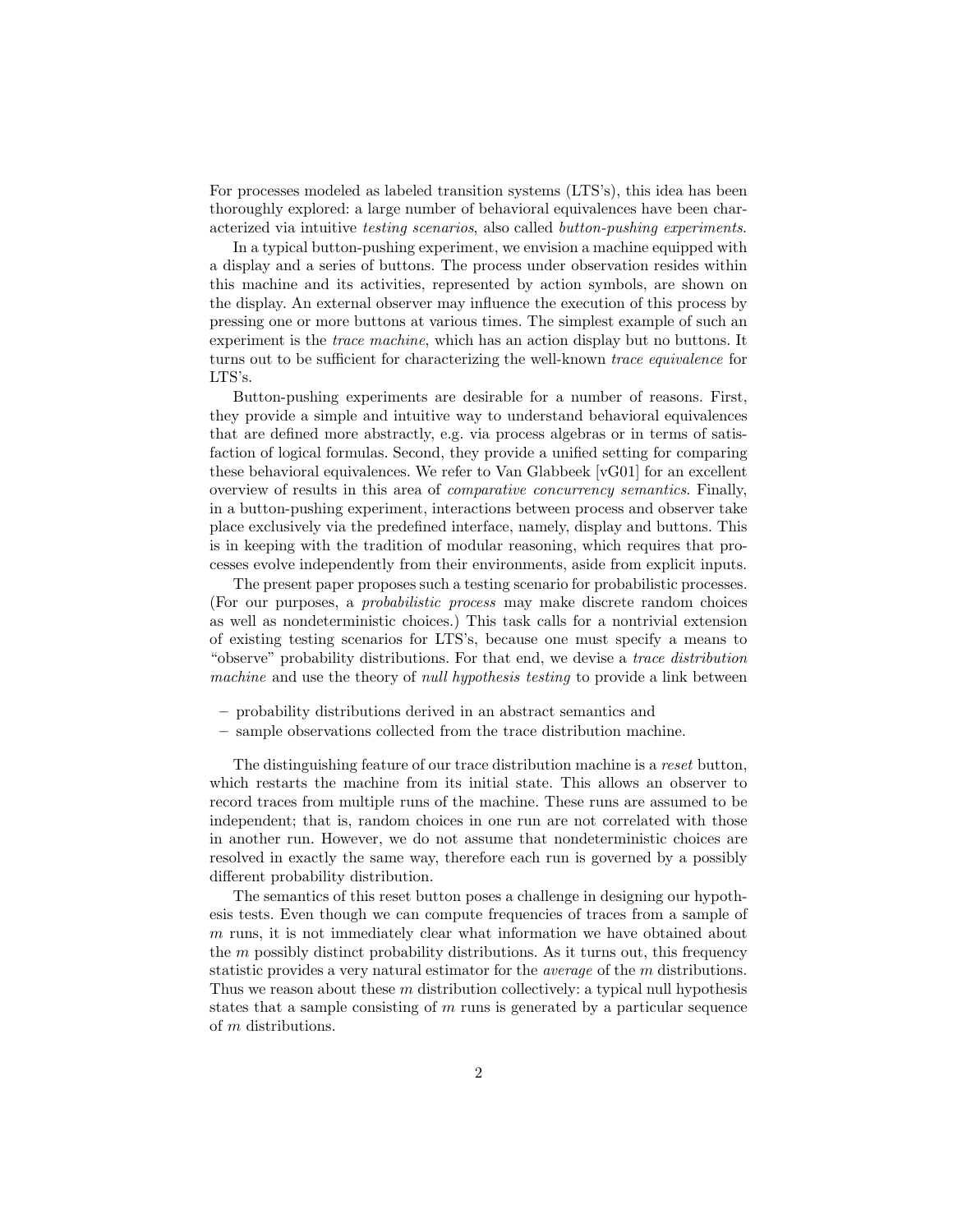Another challenging issue is infinite behaviors of the probabilistic processes. These may include infinite branching and non-terminating runs. In contrast, experiments on the trace distribution machine are of a finite character: an observer can record only finitely many symbols from a single run and can observe only finitely many runs. To overcome this discrepancy, we prove an Approximation Induction Principle, stating that every infinite probabilistic behavior can be approximated by its finite "sub-behaviors". In addition, we introduce an extended trace distribution machine for processes with an infinite action alphabet. This machine allows the observer to suppress all but a finite number of actions, so that the sample space of each experiment remains finite.

Our work is carried out in the framework of probabilistic automata (PA), which augments the LTS model with discrete probability distributions [Seg95]. This framework has seen many applications in the analysis of distributed algorithms [Agg94,LSS94,PSL00,SV99]. In the present paper, we prove that the observational equivalence induced by our testing scenario coincides with the trace distribution equivalence of [Seg95]. Therefore, our testing scenario can be viewed as an intuitive justification of the more abstract notion of trace distribution equivalence.

We have chosen the PA framework in part for its simplicity, so that we are free from particular features that may hamper the portability of our results. Indeed, we focus on semantic objects induced by PAs, as opposed to the automata themselves. These objects are probability distributions on computation paths (here called probabilistic executions) and probability distributions on traces (here called trace distributions). They can be viewed very naturally as trees with probabilistic branching, so that our technical developments quickly migrate towards the more fundamental settings of ordered sets and metric spaces. We believe these developments can be easily adapted to other settings where the semantic objects of interest are such probabilistic trees, regardless of the particular framework under which these trees are induced.

Finally, many of our results are of independent interests, outside the context of the current testing scenario. For instance, we define an ordering  $\leq_{\mathfrak{b}}$  on  $\omega$ -sequences over the unit interval and thus on the set of trace distributions. We favor  $\leq_b$  over the pointwise ordering induced by the usual  $\leq$  relation on [0, 1], because the resulting CPO structures are algebraic, with a very natural characterization of compact elements. In addition, we give an explicit characterization of the set of probabilistic executions of an arbitrary  $PA$ ,  $A$ , as well as a generic construction of limits. These are in turn used to show that the set of trace distributions induced by  $A$  is a closed set in an appropriate metric space and is closed under convex combinations. All such results are useful tools in formal verification.

Related Work Several testing preorders and equivalences for probabilistic processes have been proposed in the literature [Chr90,Seg96,GN98,CDSY99,JY01]. All these papers study testing relations in the style of De Nicola and Hennesy [NH84]. That is, a test is defined as a (probabilistic) process that inter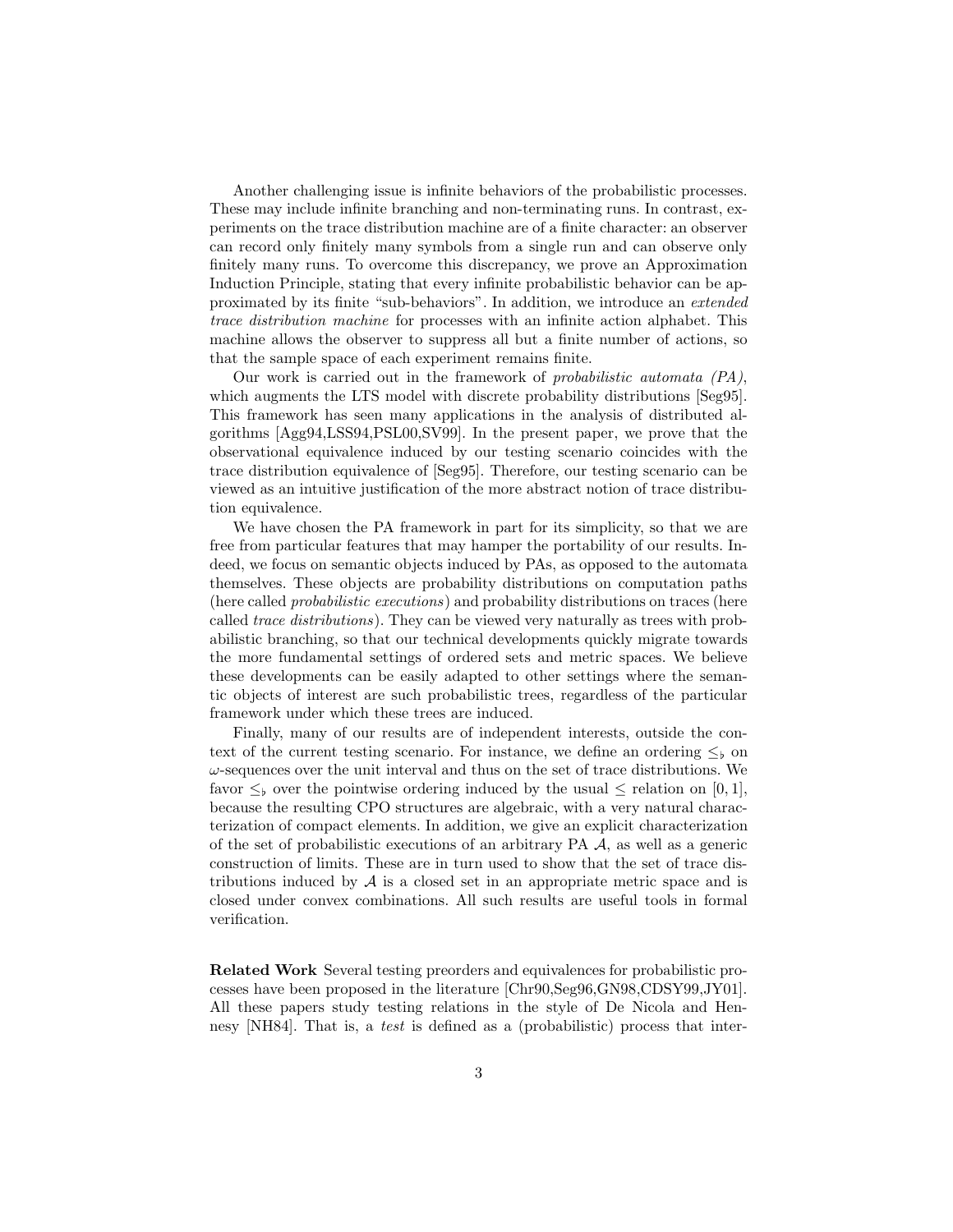acts with a system via shared actions and reports either success or failure. The various testing relations are then obtained by comparing success probabilities. Unlike our testing scenario, these papers do not describe how success probabilities can be observed from an external point of view. Therefore, in our opinion, these relations are not completely observational. In that sense, our work is more closely related to the seminal paper of Larsen and Skou [LS91], where probabilistic bisimulation is characterized by a testing scenario based on hypothesis testing. Technically, the setting in [LS91] is more restrictive than ours because of their minimal deviation assumption, which imposes a uniform lower bound on all transition probabilities and hence an upper bound on the probabilistic branching degree.

Also closely related is the fast emerging field of statistical model checking [YS02,YKNP04,SVA04,You05]. Traditionally, a probabilistic model checker does its job by exploring the state space and computing numerically all relevant probabilities. In statistical model checking, the idea is instead to collect sample runs from the model. Properties of interest are formulated as test hypotheses and, by increasing the number of sample runs, one can control the probability of producing an erroneous answer to the model checking question. So far, statistical model checking techniques have been developed for discrete and continuous time Markov chains [YKNP04,SVA04], semi-Markov processes [SVA04] and stochastic discrete event systems [YS02,You05]. In most of these models, the notions of delay and relative timing are treated explicitly, whereas in our approach nondeterminism is used to model timing uncertainty. Much of our effort goes to show that standard techniques in hypothesis testing can be used to distinguish processes even in the presence of nondeterminism, as long as all nondeterministic choices are within a closed set.

Our development differs in another way from many other works on stochastic systems (e.g. [Eda95,BDEP02,BK98]), which focus more on functional behaviors of these processes and hence probability distributions on the state space. These distributions are *conditional* upon occurrences of events, which are often interpreted as inputs to a system. In contrast, we focus on probability distributions on computation paths and traces, therefore we must take into account probability distributions on events, in addition to distributions on states. In this respect, our development is closer to [Vat01], which studies properties of distribution functions (a generalized notion of language) generated by finite-state probabilistic automata. One may argue this distinction between state-based and action-based reasonings is inconsequential, yet our experience suggests the slight difference in interpretation can lead to divergence in the methods of analysis and eventually in the types of application domains.

Organization We start in Section 2 with an informal presentation of our testing scenario. Section 3 provides some mathematical preliminaries, while Section 4 recalls the definitions of probabilistic automata and their behaviors. In Section 5, we introduce in detail the design and motivation of our test scenario and, in Section 6, we provide an explicit characterization of the set of probabilistic exe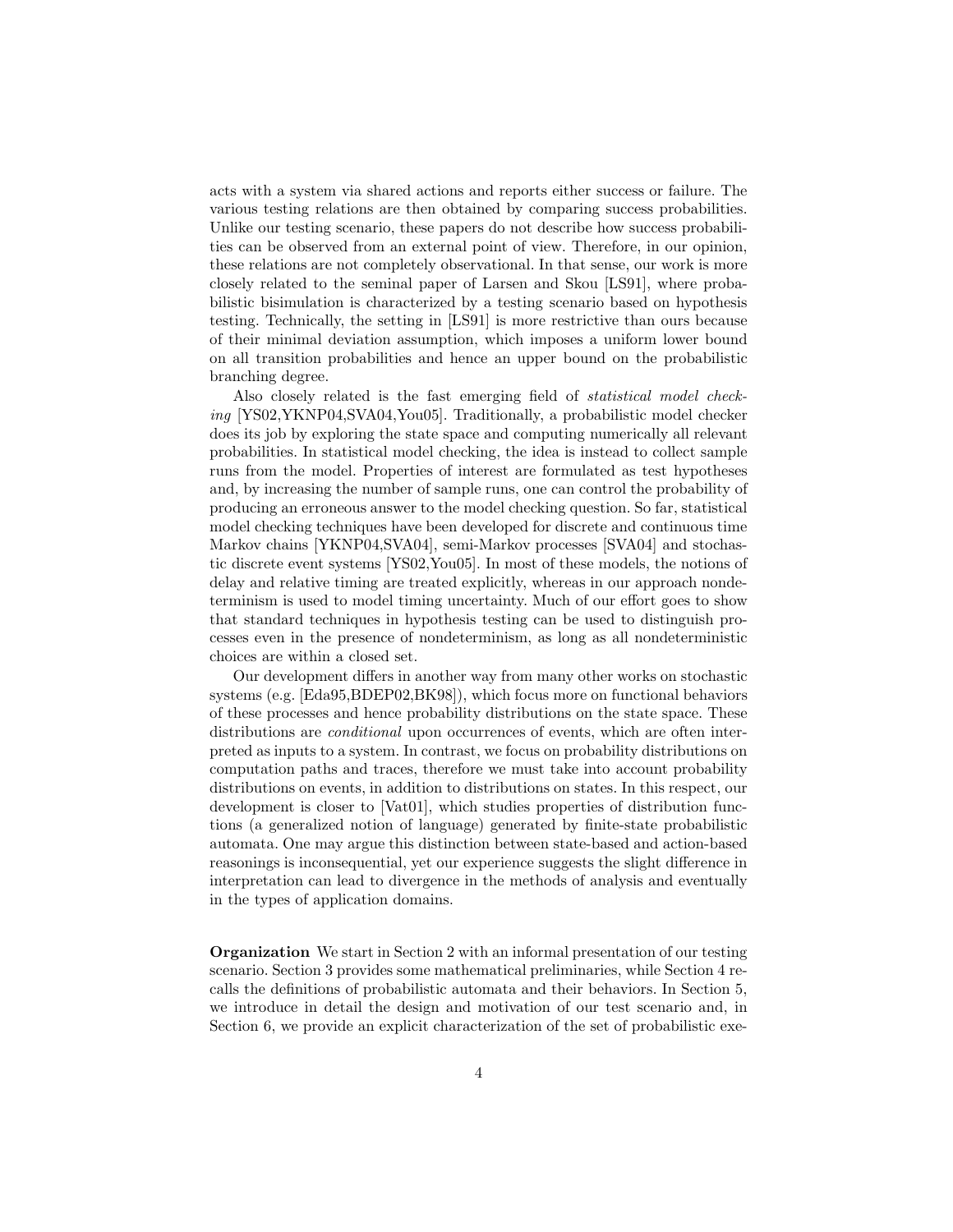cutions and use that to prove convex closure properties and to construct limiting adversaries. Section 7 gives a formal treatment of finite approximations on three levels: adversaries, probabilistic executions and trace distributions. Section 8 deals with technical results regarding metric convergence and Section 9 presents a proof of our main theorem. Concluding remarks and discussions of future work follow in Section 10.

## 2 Preview: Button-Pushing Experiments

Before presenting our results at a technical level, we give an informal overview of the proposed testing scenario. As described in Section 1, a typical buttonpushing experiment consists of a process operating inside a black box. Given a process S, such an experiment induces a set  $Obs(S)$  of all observations that are possible/acceptable under  $S$ . This in turn yields an observational equivalence: two LTS's  $S_1$  and  $S_2$  are equivalent if and only if  $Obs(S_1) = Obs(S_2)$ .

For instance, trace semantics for image finite<sup>1</sup> LTS's can be characterized by the trace machine [vG01], depicted in Figure 1 on the left. This machine has no buttons at all, thus the observer cannot influence its execution.



**Fig. 1.** The trace machine (left), and LTS's  $S_1$  and  $S_2$ .

During a single experiment, the observer records the contents of the display over time, yielding a finite trace of the process inside the machine. Gathering all possible observations, we obtain a testing scenario that corresponds to trace equivalence. Indeed, the LTS's  $S_1$  and  $S_2$  in Figure 1 are trace equivalent and have the same observations under this testing scenario:  $\varepsilon$  (the empty sequence), a, ab and ac.

To obtain a testing scenario for probabilistic processes, we add to the trace machine a reset button, which brings the machine back to its initial state. The resulting trace distribution machine is depicted in Figure 2.

An experiment on the trace distribution machine is carried out as follows.

(1) First, the observer fixes the type of the experiment: two natural numbers  $k$ and m. The first specifies the maximum length of each run and is referred

<sup>&</sup>lt;sup>1</sup> This means, for each state s and action a, only finitely many a-transitions are enabled in s (cf. Section 4).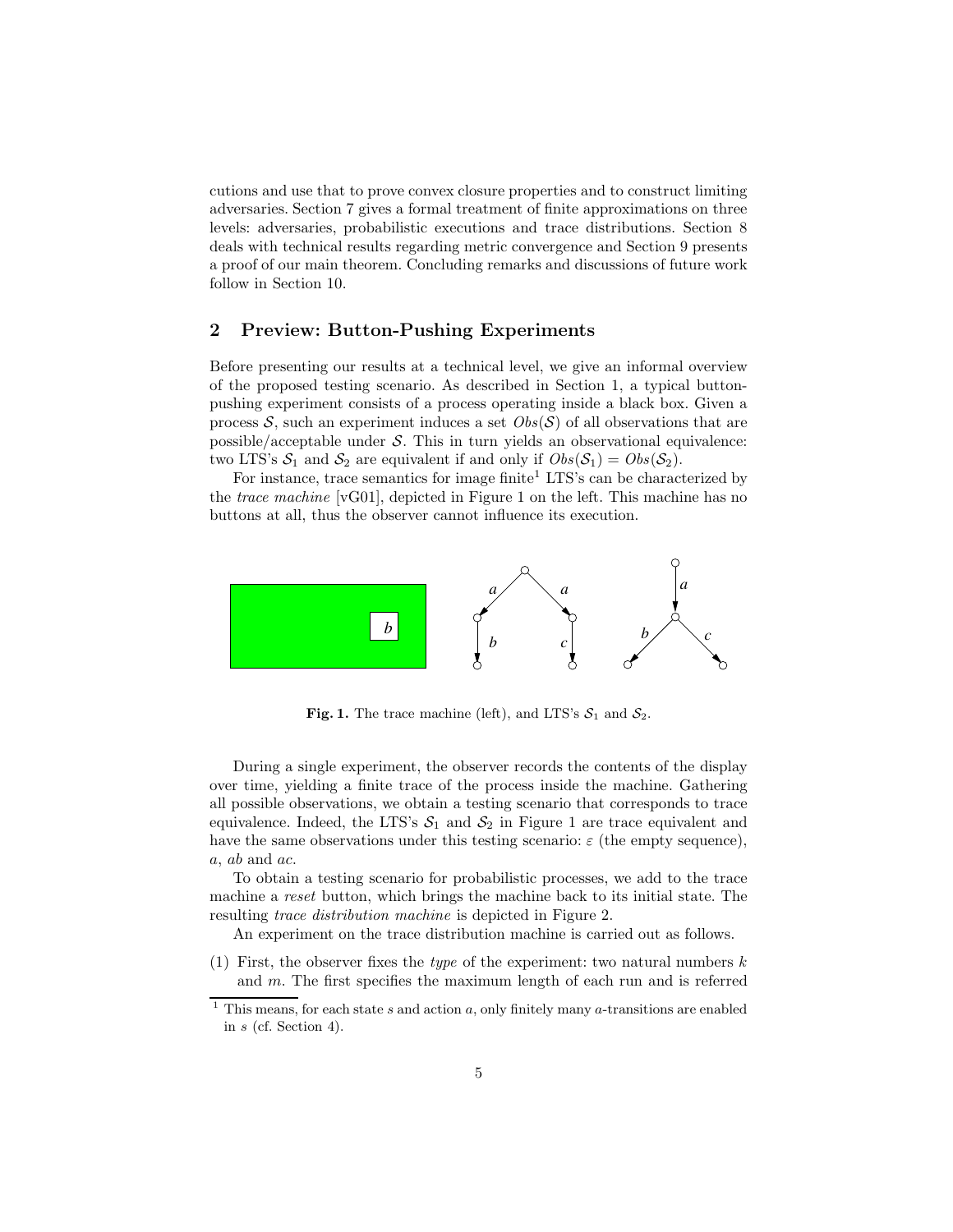

Fig. 2. The trace distribution machine.

to as the depth of the experiment. The second specifies the number of runs to be executed and is referred to as the width.

- (2) The observer then starts the machine by pushing the reset button.
- (3) As the machine executes, the action symbols appearing on the display are recorded in succession.
- (4) When the display becomes empty, or when the observer has recorded  $k$ actions, the machine is reset and recording starts in a fresh column.
- (5) The experiment stops when  $m$  runs of the machine have been recorded.



Table 1 on the left illustrates a sample that  $may$  be obtained in a type- $\langle 2, 6 \rangle$  experiment conducted on the process  $S_1$  from Figure 1. (In our setting, LTS's are degenerate probabilistic processes.)

Table 1.

So far, we have described how to collect a sample from the

trace distribution machine. The next step is to use hypothesis testing to define the set of type- $\langle k, m \rangle$  acceptable observations of S, denoted  $Obs(S, k, m)$ , for a given process S and sample type  $\langle k, m \rangle$ . Then  $Obs(\mathcal{S})$  is defined to be the union  $\bigcup_{k,m} Obs(S, k, m)$ . In this way, two processes  $S_1$  and  $S_2$ are distinguished in our semantics if and only if there exists sample type  $\langle k, m \rangle$ such that  $Obs(\mathcal{S}_1, k, m) \neq Obs(\mathcal{S}_2, k, m)$ .

As we mentioned in Section 1, this task is complicated by the semantics of our reset button. Namely, nondeterministic choices may be resolved differently in the various runs of an experiment, so that the traces recorded from these runs need not be identically distributed. These nondeterministic choices are said to be demonic, because we have no control over them.

To facilitate understanding, we first consider hypothesis tests in the weaker setting of *angelic* nondeterministic choices, where we do assume control. In Section 2.2, we explain how we adapt these tests to the original setting of demonic choices.

## 2.1 Hypothesis Testing: Angelic Nondeterminism

Consider a type- $\langle k, m \rangle$  experiment on a probabilistic process S with finite action alphabet<sup>2</sup> Act. Let  $Act^{\leq k}$  denote the set of traces with length at most k. Suppose

 $2$  This finiteness restriction on Act can be replaced by a *finite branching* condition on processes [SV03]. In Section 2.3 of the present paper, we introduce the extended trace distribution machine, which accommodates for image finite processes with countably infinite action alphabet.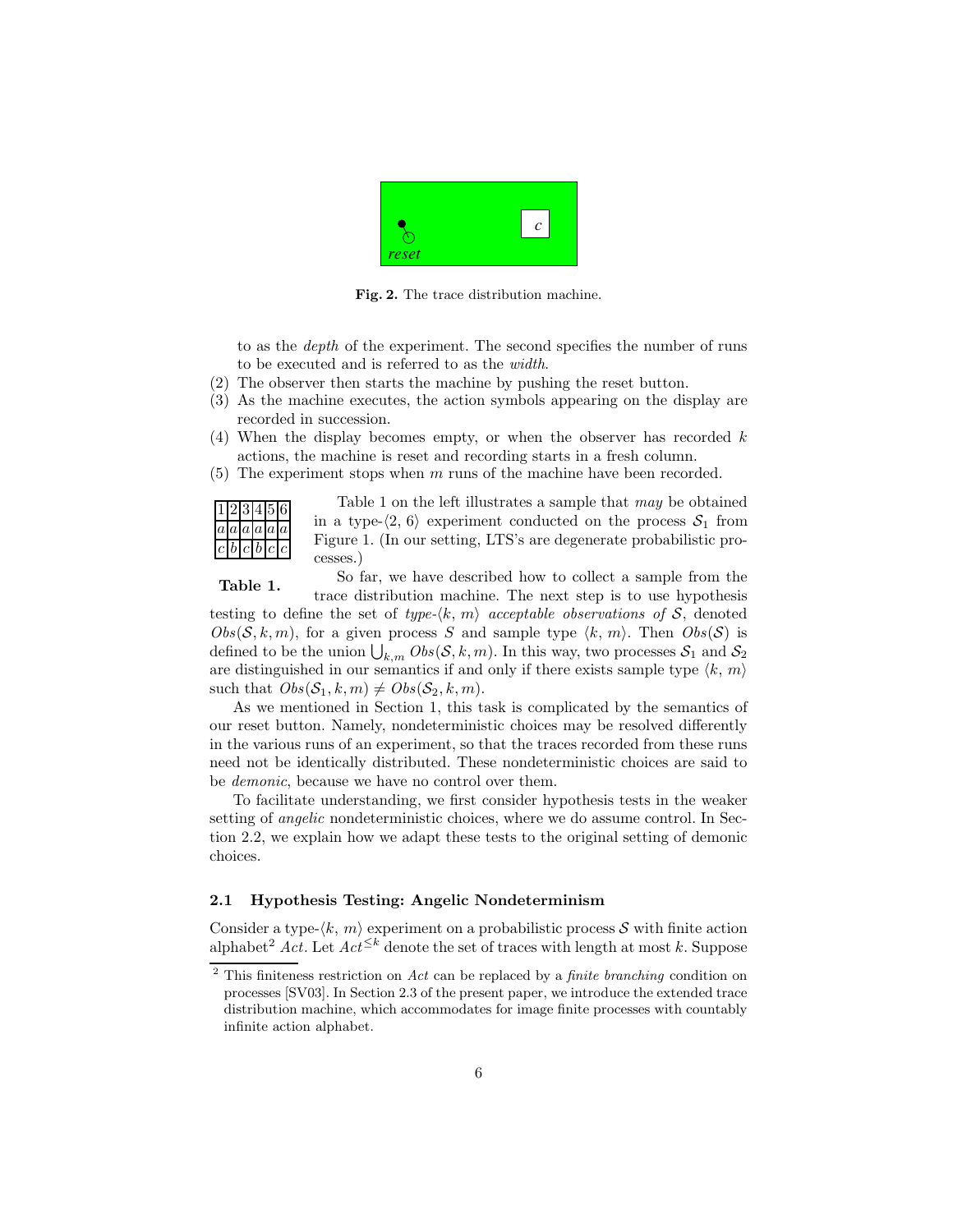we can make sure that nondeterministic choices are resolved in the same way in all  $m$  runs, so that every run is associated with the same discrete probability distribution D on  $Act^{\leq k}$ .

Fix such a trace  $\beta$ . We can view the m runs of this experiment as m independent Bernoulli trials as follows: during each run, a success occurs if the record for that run contains exactly  $\beta$ ; otherwise, we have a *failure*. By assumption, these trials are identically distributed and the common parameter  $\theta$  is precisely  $D(\beta)$ .

It is well-known that the frequency of successes from a Bernoulli sample is a sufficient statistic for the parameter  $\theta$ . Intuitively, the number of successes in a sample contains all the information about  $\theta$  that is present in the sample. This suggests we define our hypothesis test in terms of the frequency of successes. In fact, sine  $Act^{\leq k}$  is finite, we can do so for all traces  $\beta$  simultaneously, by devising a test with this null hypothesis: "the underlying probability distribution is D." This hypothesis is *accepted* if, for every  $\beta$ , the frequency of successes in the actual outcome is in the interval  $[D(\beta) - r, D(\beta) + r]$ ; otherwise, it is rejected. Here  $r$  is some appropriate real number between 0 and 1. To discuss how we choose  $r$ , we need to bring in some terminology.

Since hypothesis tests are concerned with yes/no questions, there are two possible types of errors: false rejection and false acceptance. A good test should guarantee that the probability of committing either error is low. However, it is often hard to control these errors independently<sup>3</sup>, therefore one typically starts with tests that control false rejections, while keeping false acceptance small. We adopt the same approach, namely, given any  $\alpha \in [0,1]$ , we define tests with probability of false rejection at most  $\alpha$ . These tests are said to have *level*  $\alpha$ .

It may seem desirable to have tests that never commit false rejection errors (i.e., level 0). However, this strategy leads to rather uninteresting tests, because it forces acceptance whenever the actual outcome has nonzero probability under the null hypothesis. To avoid such triviality, one typically fixes a small but nonzero level, e.g.  $\alpha = 0.05$ . This quantity  $\alpha$  determines the size of the *acceptance* region, which is the set of outcomes that lead to acceptance of the null hypothesis. In particular, an acceptance region should contain just enough possible outcomes so that the probability of false rejection is below  $\alpha$ . A smaller acceptance region would violate the level- $\alpha$  requirement, while a larger one would lead to higher probability of false acceptance errors.

In our case, the size of the acceptance region depends on the value  $r$  and we choose the smallest r that give rise to a level- $\alpha$  test. Now we can define  $Obs(D, k, m)$  to be this acceptance region, namely, the set of possible outcomes such that the frequency of successes for every  $\beta$  is in the interval  $[D(\beta)-r, D(\beta)+r]$ r. The set of acceptable type- $\langle k, m \rangle$  observations for S is in turn given as  $\bigcup_D \textit{Obs}(D, k, m)$ , where D ranges over all possible distributions induced by S.

<sup>&</sup>lt;sup>3</sup> In some cases, it is proven to be impossible to control false acceptance uniformly among all alternative parameters, while conforming to a certain tolerance of false rejection. We refer to Chapter 8 of [CB90].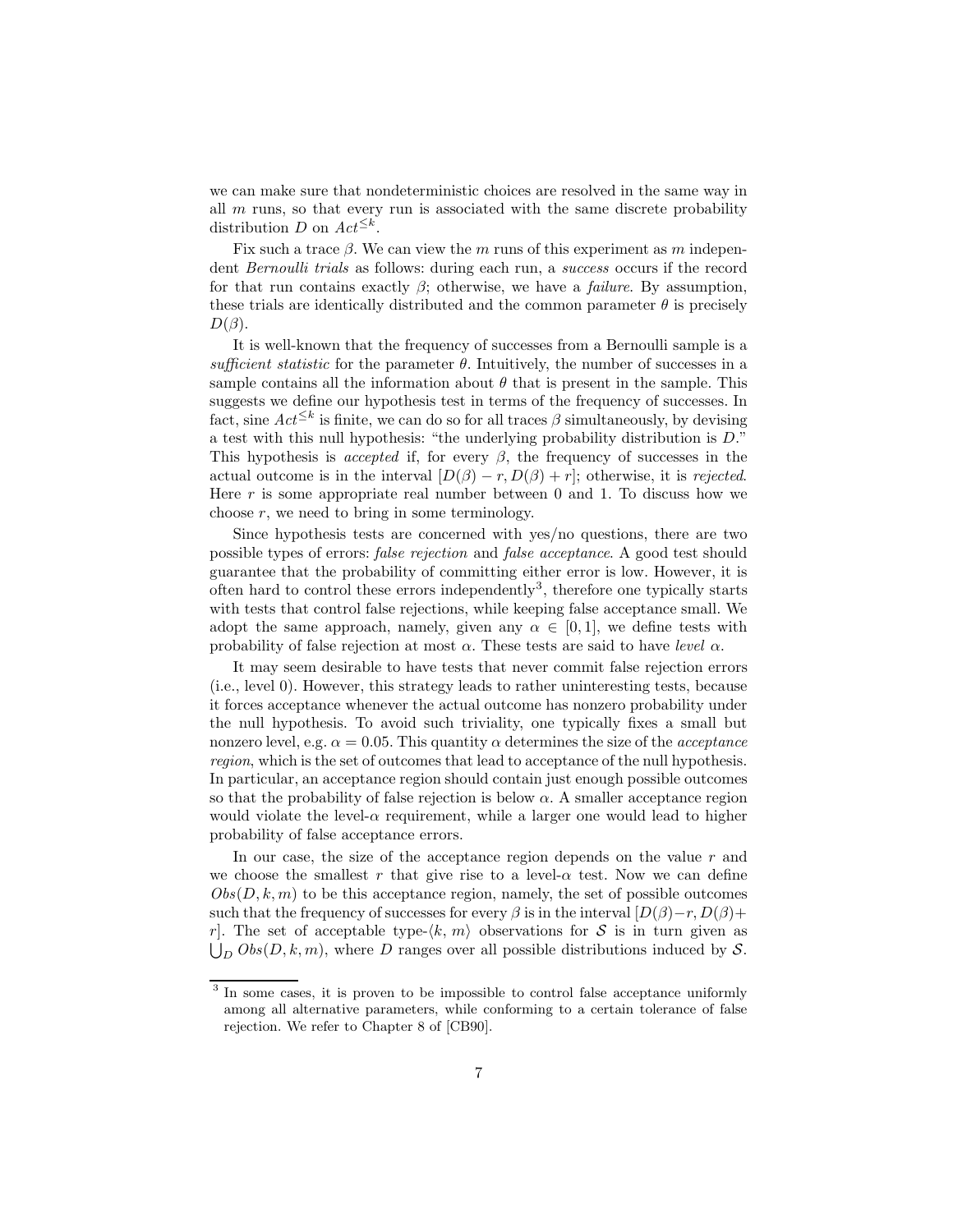The following example illustrate such hypothesis tests for a fair coin and a biased coin, respectively.

Example 1. Consider the two probabilistic processes in Figure 3. We interpret



**Fig. 3.** Probabilistic processes  $A_1$  and  $A_2$ .

the symbol  $a$  as the action of flipping a coin, while  $b$  and  $c$  announce on which side the coin lands. Then  $A_1$  models a fair coin, i.e., the uniform distribution on the set  $\{ab, ac\}$ . Similarly,  $\mathcal{A}_2$  models a coin with bias  $\frac{1}{3}$  for heads, i.e., a distribution assigning probability  $\frac{1}{3}$  to the trace ab and  $\frac{2}{3}$  to the trace ac.

Suppose  $\alpha$  is set at 0.05 and we consider experiments of type  $\langle 2, 100 \rangle$ . In other words, we observe 100 runs of length 2 each. The acceptance region for  $A_1$  consists of sequences in which the traces ab occurs between 41 and 59 times, while in the acceptance region for  $\mathcal{A}_2$  the trace ab occurs between 24 and 42 times. If ab is actually observed 45 times, we answer "yes" in the test for  $A_1$  and "no" in the test for  $A_2$ . Therefore,  $A_1$  and  $A_2$  are *distinguished* in our semantics.

Intuitively, the distinguishing power of this testing scenario is a direct consequence of the well-known (weak) law of large numbers. Given any small  $\varepsilon$ , we can toss a coin sufficiently many times so that it is extremely unlikely to observe a sample mean that deviates from the true bias by more than  $\varepsilon$ . This allows us to "separate" the acceptance regions of two coins with different biases.

It is interesting to note that the observational equivalence, thus obtained, is independent of the choice of  $\alpha$ , because we have the freedom to vary the number of runs. In general, as  $\alpha$  decreases, we must enlarge the acceptance regions for the two processes in question, possibly increasing the overlap between them. Therefore more runs need to be performed so that we can find sample points residing in the difference of the two acceptance regions.

### 2.2 Hypothesis Testing: Demonic Nondeterminism

In the angelic case, a width-m experiment on the trace distribution machine can be likened to tossing the same coin  $m$  times. Our testing scenario thus boils down to the problem of distinguishing two coins with different biases. In the demonic case, a width-m experiment can be likened to tossing a sequence of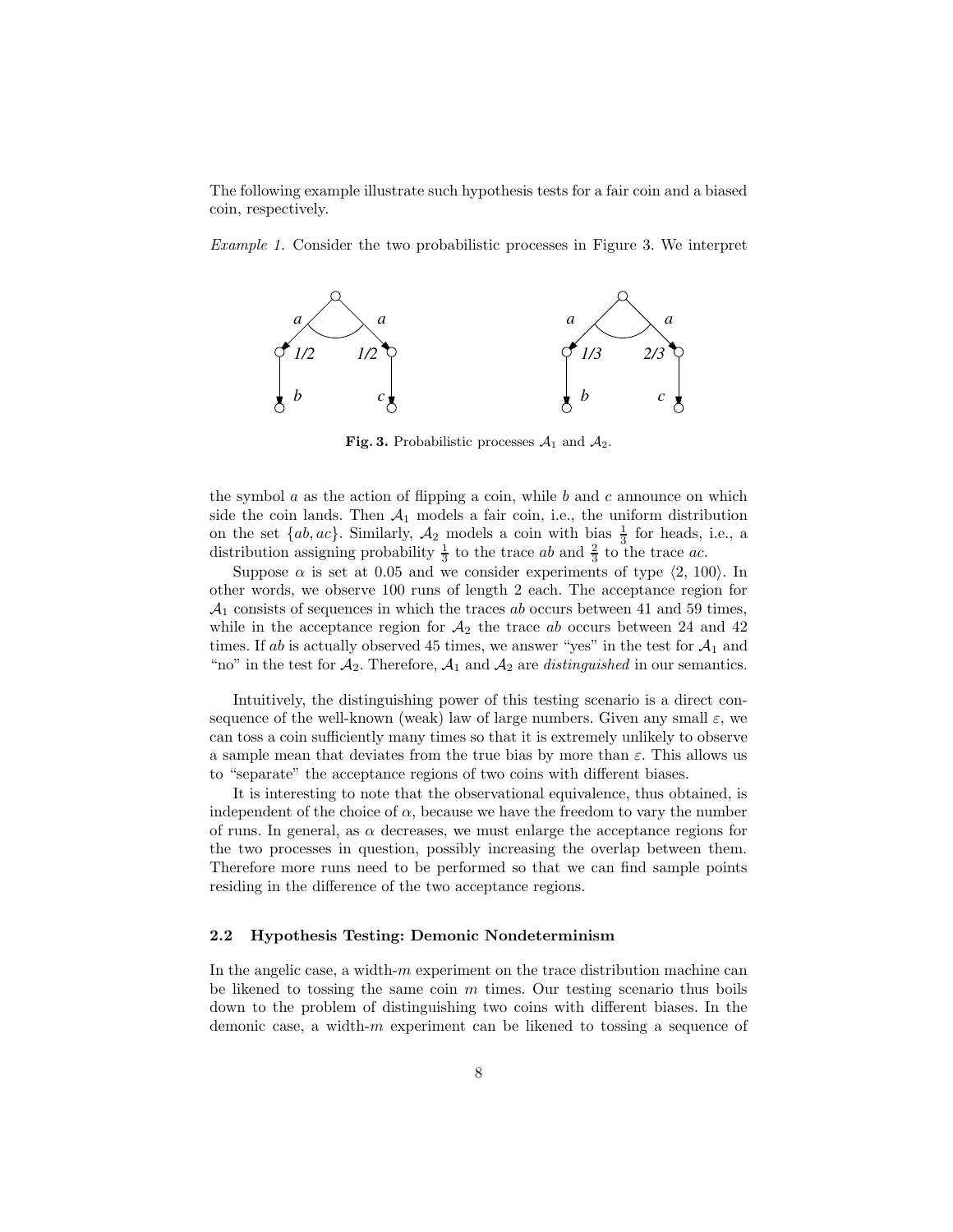m coins with possibly different biases, and our testing scenario reduces to the following (slightly more complicated) problem.

Suppose we have a sequence S of coins with biases  $p_0, p_1, p_2, \ldots$  such that every  $p_i$  is in a closed interval  $I \subseteq [0,1]$ . Given any  $m$ , we devise a hypothesis test for the first  $m$  coins in  $S$  as follows: a length- $m$  sequence of heads and tails leads to a "yes" answer if and only if the frequency of heads falls in the interval  $[\overline{p} - r, \overline{p} + r]$ . Here  $\overline{p}$  is the average of  $p_0, \ldots, p_{m-1}$  and r is chosen as before to guarantee a level- $\alpha$  test.

Suppose there is another coin with bias  $q \notin I$  and, for each m, we construct a test for m tosses of the new coin in exactly the same way. (Here the midpoint of the interval is simply q.) The question we try to answer is: is there an  $m$  for which there exists a sample point that leads to a "yes" answer in the test for  $p_0, \ldots, p_{m-1}$  but a "no" answer in the test for  $q, \ldots, q$ ?

Again, we can appeal to the weak law of large numbers in the second test, with repeated tosses of the same coin. As it turns out, the same intuition also applies in the first test, despite the fact that the  $p_i$ 's are possibly different. In Section 9, we prove an analog of the weak law of large numbers for independent Bernoulli variables, replacing the bias of a single coin with the average bias of  $m$ different coins (Lemma 32). This key observation, together with the fact that  $\bar{p}$ and  $q$  are separated by the closed interval  $I$ , allows us to separate two acceptance regions just as in the angelic case.

Using the same trick of treating all traces in  $Act^{\leq k}$  simultaneously, we generalize the above argument on coin tosses to trace distributions. It is therefore important that the set of all trace distributions of a probabilistic process forms a convex closed set.

#### 2.3 Extension to Countably Infinite Action Alphabet

So far we have worked with processes with finite action alphabet, so that each length-k run has finitely many possible outcomes (namely, traces in  $Act^{\leq k}$ ). This is an important property because our separation argument only works in finite-dimensional metric spaces. To preserve this property in the case of countably infinite action alphabet, we add buttons  $0, 1, 2, \ldots$  to the trace distribution machine in Figure 2, yielding the *extended* trace distribution machine. This is depicted in Figure 4.



Fig. 4. The extended trace distribution machine.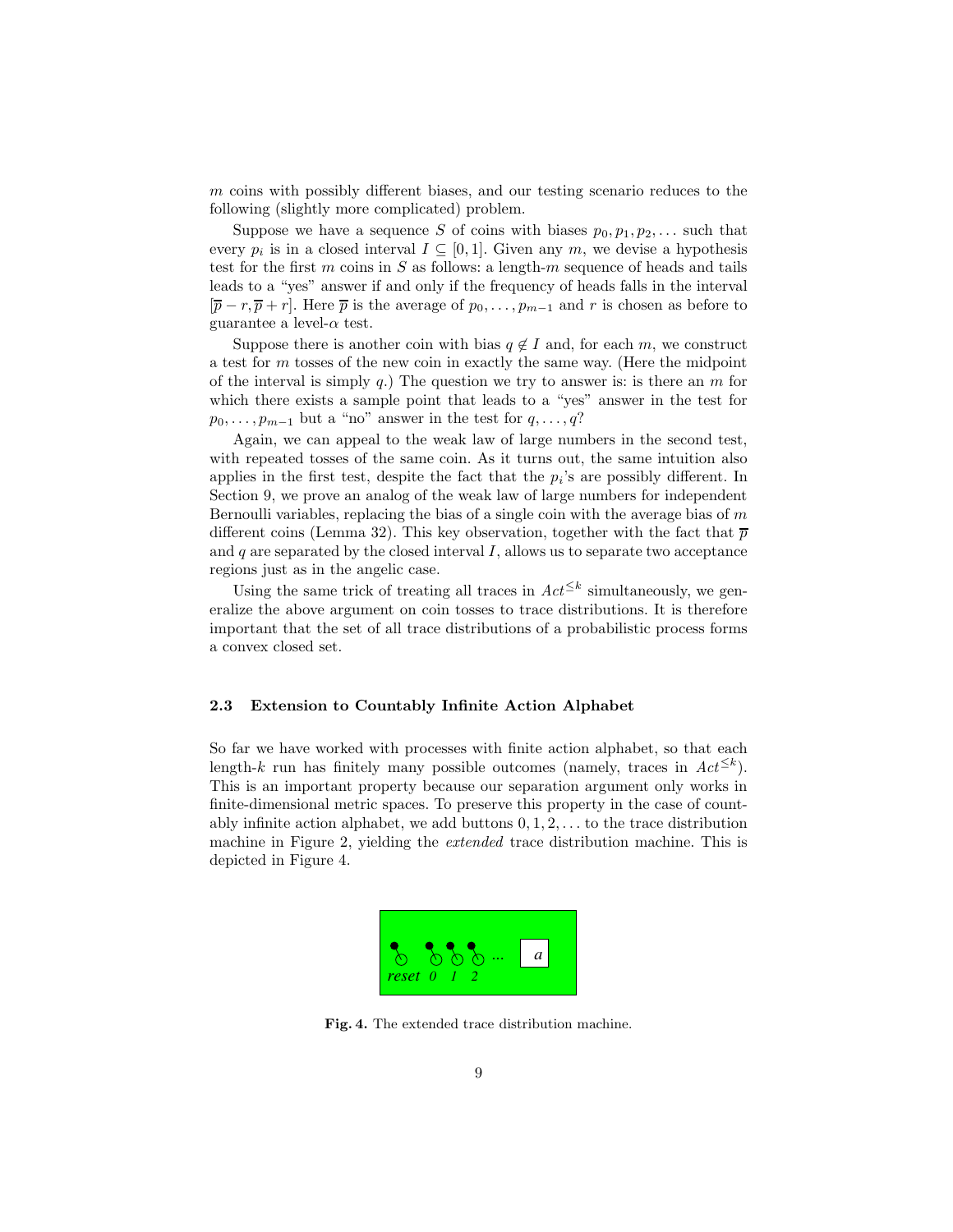At the start of each experiment (i.e., Step (1)), the observer fixes not only the depth and width of the experiment, but also the breadth. This is done by pressing exactly one of the buttons  $l \in \mathbb{N}$ , indicating that only the first l actions  ${b_0, b_1, \ldots, b_{l-1}}$  of the alphabet<sup>4</sup> are enabled during the entire experiment. We then proceed exactly as before.

Notice, the type of an experiment now has three arguments:  $k, l$  and  $m$ . Given a process S,  $Obs(S)$  is defined as the union  $\bigcup_{k,l,m} Obs(S, k, l, m)$ , where  $Obs(\mathcal{S}, k, l, m)$  is the set of type- $\langle k, l, m \rangle$  acceptable outcomes of S. This induces an observational equivalence that coincides with trace distribution equivalence, provided the processes are image finite. The image-finite requirement is necessary for the various convergence properties that are essential in our proofs. (This is very much analogous to the situation of LTS's and the trace machine.)

We can think of this new feature of action switches as a "finite testing policy": each experiment focuses on a finite number of possibilities. Since the observer may free an arbitrarily large number of actions, this is a sufficient method of exploring the entire structure.

The rest of this paper studies image finite processes and the extended trace distribution machine. For brevity, we omit from now on the word "extended".

## 3 Preliminaries

In this section we provide a summary of basic mathematical notions necessary for our development. In particular, we review materials from real analysis [KF70,Rud87], probability theory [Coh80,Rud87], statistics [CB90,Tri02] and order theory [DP90]. Our reader is encouraged to skip (portions of) this section as he sees fit.

## 3.1 Metric Spaces

We encounter many times in this paper the notion of "limits". They come in two flavors: (i) limit of a sequence of points in some metric space and (ii) limit of an increasing sequence in a partially ordered set. We now recall the former, while the latter is treated in Section 3.4.

Let  $\mathbb P$  denote the set of non-negative real numbers. A *metric space* is a pair  $\langle X, dist \rangle$  where X is a set and the function dist :  $X \times X \rightarrow \mathbb{P}$  satisfies the following: for all  $x, y \in X$ ,

- (1) identity:  $dist(x, y) = 0$  if and only if  $x = y$ ;
- (2) symmetry:  $dist(x, y) = dist(y, x)$ ; and
- (3) triangle inequality:  $dist(x, z) \leq dist(x, y) + dist(y, z)$ .

We give two familiar examples of metric spaces.

 $4$  We assume a fixed enumeration of Act (cf. Section 4).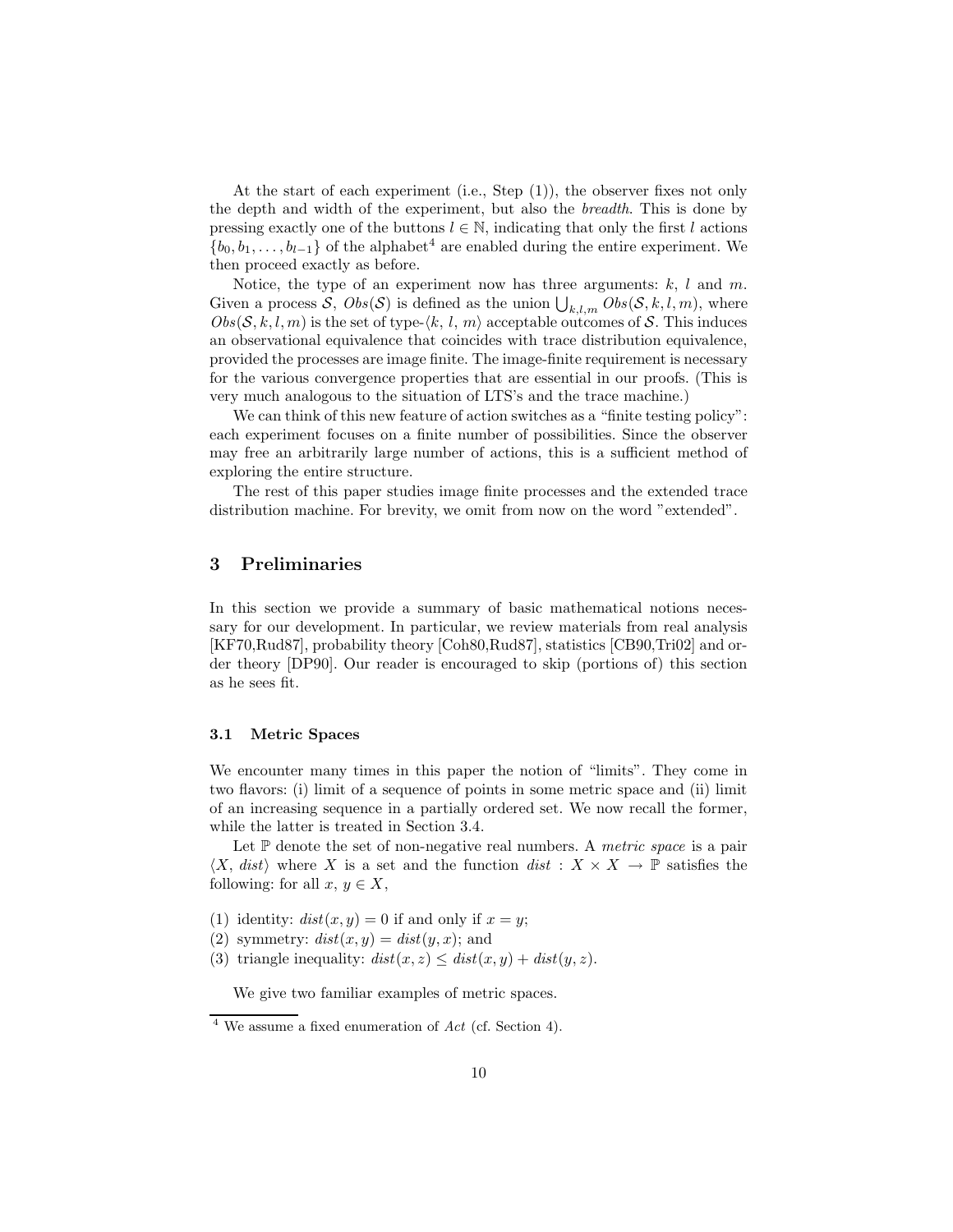*Example 2.* The *n*-dimensional space  $\mathbb{R}^n$  ( $n \in \mathbb{N}$ ) together with the Euclidean distance function:

$$
dist(\boldsymbol{x},\boldsymbol{y}):=\sqrt{\sum_{i=0}^n(x_i-y_i)^2}.
$$

*Example 3.* The infinite dimensional space  $[l, u]^{\omega}$   $(l, u \in \mathbb{R}$  with  $l < u$ ) together with the distance function:

$$
dist(\boldsymbol{x},\boldsymbol{y}):=\sup_{i\in\mathbb{N}}|x_i-y_i|.
$$

Given an arbitrary metric space  $\langle X, dist \rangle$ , we define the usual notion of an (open)  $\varepsilon$ -ball around a point x:

$$
B_{\varepsilon}(x) := \{ y \in X \mid \operatorname{dist}(x, y) < \varepsilon \}.
$$

A sequence of points  $\{x_i \mid i \in \mathbb{N}\}$  in X converges to a limit  $x \in X$  if, for every  $\varepsilon > 0$ , there is  $N_{\varepsilon} \in \mathbb{N}$  such that  $x_i \in B_{\varepsilon}(x)$  for all  $i \geq N_{\varepsilon}$ . Equivalently, we may require  $\lim_{i\to\infty} dist(x, x_i) = 0$ . It is trivial to check that limits must be unique and that all subsequences converge to the same limit.

The following is a special case of the famous Bolzano-Weierstraß Theorem.

**Theorem 1.** Every bounded infinite sequence over  $\mathbb{R}$  has a convergent subsequence.

## 3.2 Probability Spaces

Let  $\Omega$  be a set. A collection  $\mathcal F$  of subsets of  $\Omega$  is said to be a  $\sigma$ -field over  $\Omega$  if  $\mathcal F$ satisfies the following properties:

- (1)  $\Omega \in \mathcal{F}$ ;
- (2) if  $X \in \mathcal{F}$ , then  $\Omega \setminus X$  is also in  $\mathcal{F}$  (closure under complement); and
- (3) if  $\{X_i \mid i \in \mathbb{N}\} \subseteq \mathcal{F}$ , then  $\bigcup_{i \in \mathbb{N}} X_i$  is also in  $\mathcal{F}$  (closure under countable union).

We have the following familiar theorem about  $\sigma$ -fields.

**Theorem 2.** Let S be any family of subsets of  $\Omega$ . There exists a smallest  $\sigma$ -field F over  $\Omega$  such that  $S \subseteq \mathcal{F}$ . In that case, we say that  $\mathcal{F}$  is generated by S.

A probability measure on a  $\sigma$ -field  $\mathcal F$  is a countably additive function  $\mathbf m$ :  $\mathcal{F} \to [0, 1]$  such that  $\mathbf{m}(\Omega) = 1$ . Countable additivity says, given any disjoint family  $\{X_i \mid i \in \mathbb{N}\} \subseteq \mathcal{F}$ , it must be the case that

$$
\mathbf{m}(\bigcup_{i\in\mathbb{N}}X_i)=\sum_{i\in\mathbb{N}}\mathbf{m}(X_i).
$$

If **m** is a probability measure, the triple  $\langle \Omega, \mathcal{F}, \mathbf{m} \rangle$  is said to form a *probability* space. The set  $\Omega$  is called the *sample space* and members of  $\mathcal F$  are called *events*.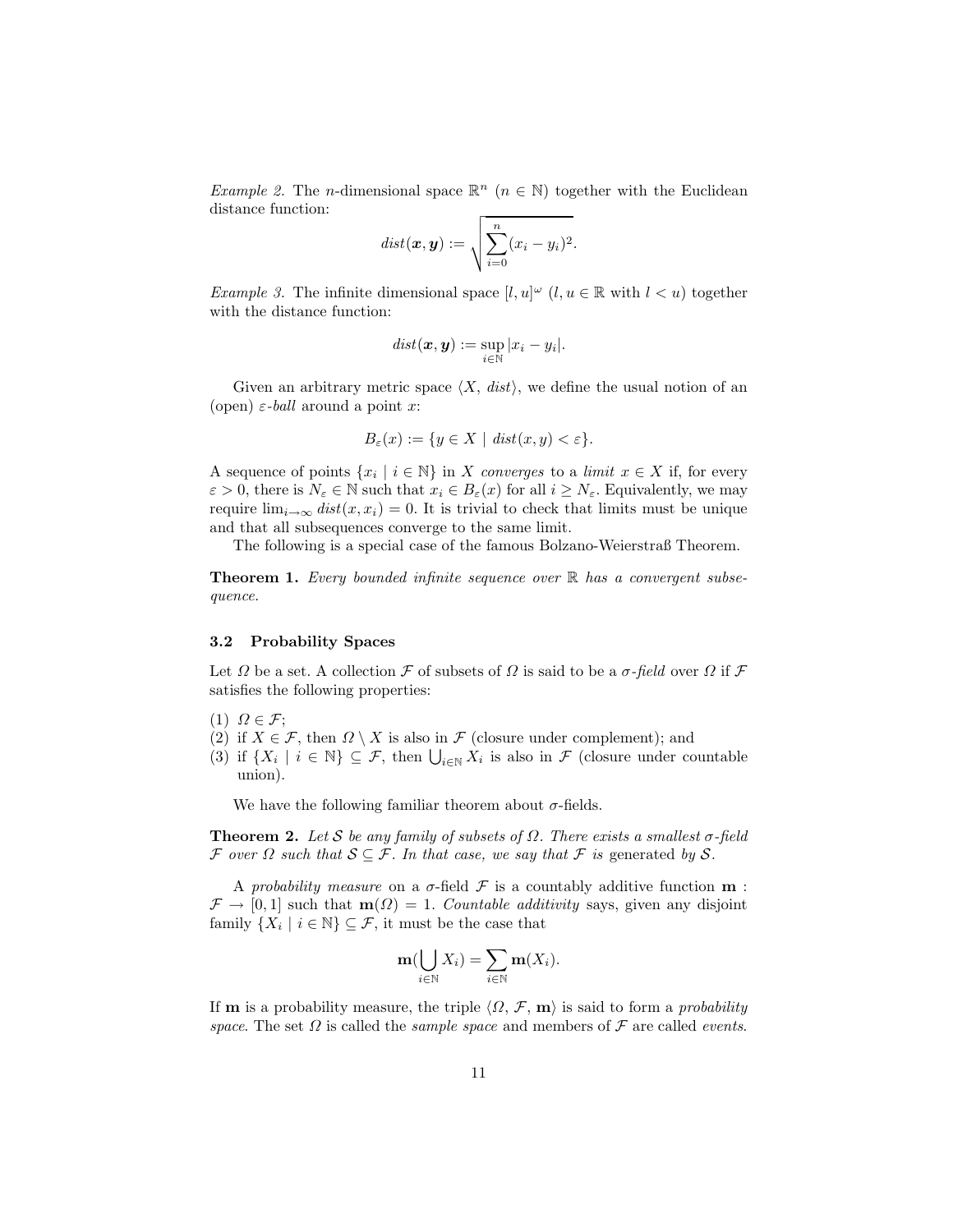Example 4. The powerset of  $\Omega$ ,  $\mathcal{P}(\Omega)$ , is a  $\sigma$ -field over  $\Omega$ . Consider a function  $\mu: \Omega \to [0,1]$  such that  $\sum_{s \in \Omega} \mu(s) = 1$ . Then  $\mu$  induces a function  $\mathbf{m}: \mathcal{P}(\Omega) \to$  $[0, 1]$  as follows:

$$
\mathbf{m}(X) := \sum_{s \in X} \mu(s).
$$

It is easy to check that m is countably additive, hence a probability measure on  $\mathcal{P}(\Omega)$ .

Such a function  $\mu$  is often called a *discrete probability distribution* over the set  $\Omega$ . The support of  $\mu$  is defined to be the set  $\text{supp}(\mu) := \{s \in \Omega \mid \mu(s) \neq 0\}.$ Note that the support of a discrete probability distribution is a countable set. If supp( $\mu$ ) is a singleton {s}, then  $\mu$  is called a *Dirac distribution* and is often written as  $\{s \mapsto 1\}$ . The set of all discrete probability distributions over  $\Omega$  is denoted by  $\text{Distr}(\Omega)$ .

Similarly, we define a sub-probability measure to be a countably additive function  $\mathbf{m}: \mathcal{F} \to [0,1]$  such that  $\mathbf{m}(\Omega) \leq 1$ . Thus a *discrete sub-distribution* is a function  $\mu : \Omega \to [0,1]$  such that  $\sum_{s \in \Omega} \mu(s) \leq 1$ . The set of all such sub-distributions is denoted  $\text{SubDistr}(\Omega)$ .

Example 5. Let  $\Omega$  be the two element set  $\{0, 1\}$  and let  $\mu$  be a discrete probability distribution over  $\Omega$ . Write p for  $\mu(1)$ . This describes a *Bernoulli distribution* with parameter  $p$ . The two possible outcomes 1 and 0 are often referred to as success and *failure*, respectively.

#### 3.3 Statistics

Let  $\langle \Omega, \mathcal{F}, \mathbf{m} \rangle$  be a discrete probability space generated by the function  $\mu$ :  $\Omega \to [0,1]$ . A random variable is a function  $X : \Omega \to \mathbb{R}$ . Intuitively, it is a rule that assigns a numerical value to each possible outcome of an experiment. Given  $x \in \mathbb{R}$ , let  $[X = x]$  denote the event  $\{s \in \Omega \mid X(s) = x\}$ . The probability mass function  $(pmf)$  associated with X is defined by

$$
p_X(x) := \mathbf{m}([X = x]) = \sum_{s \in [X = x]} \mu(s).
$$

Often we write  $P[X = x]$  for  $p_X(x)$ . Similarly, we let  $[X \geq x]$  denote the event  $\{s \in \Omega \mid X(s) \geq x\}$  and write  $\mathbf{P}[X \geq x]$  for  $\sum_{s \in [X \geq x]} \mu(s)$ .

The expectation (or expected value) of X, denoted  $E[X]$ , is given by the sum

$$
\mathbf{E}[X] := \sum_{\{x \in \mathbb{R} \mid [X=x] \neq \emptyset\}} x \mathbf{P}[X=x].
$$

The *variance* of X, denoted  $\text{Var}[X]$ , is defined as

$$
Var[X] := \mathbf{E}[(X - \mathbf{E}[X])^{2}] = \sum_{\{x \in \mathbb{R} \mid [X=x] \neq \emptyset\}} (x - \mathbf{E}[X])^{2} \mathbf{P}[X=x].
$$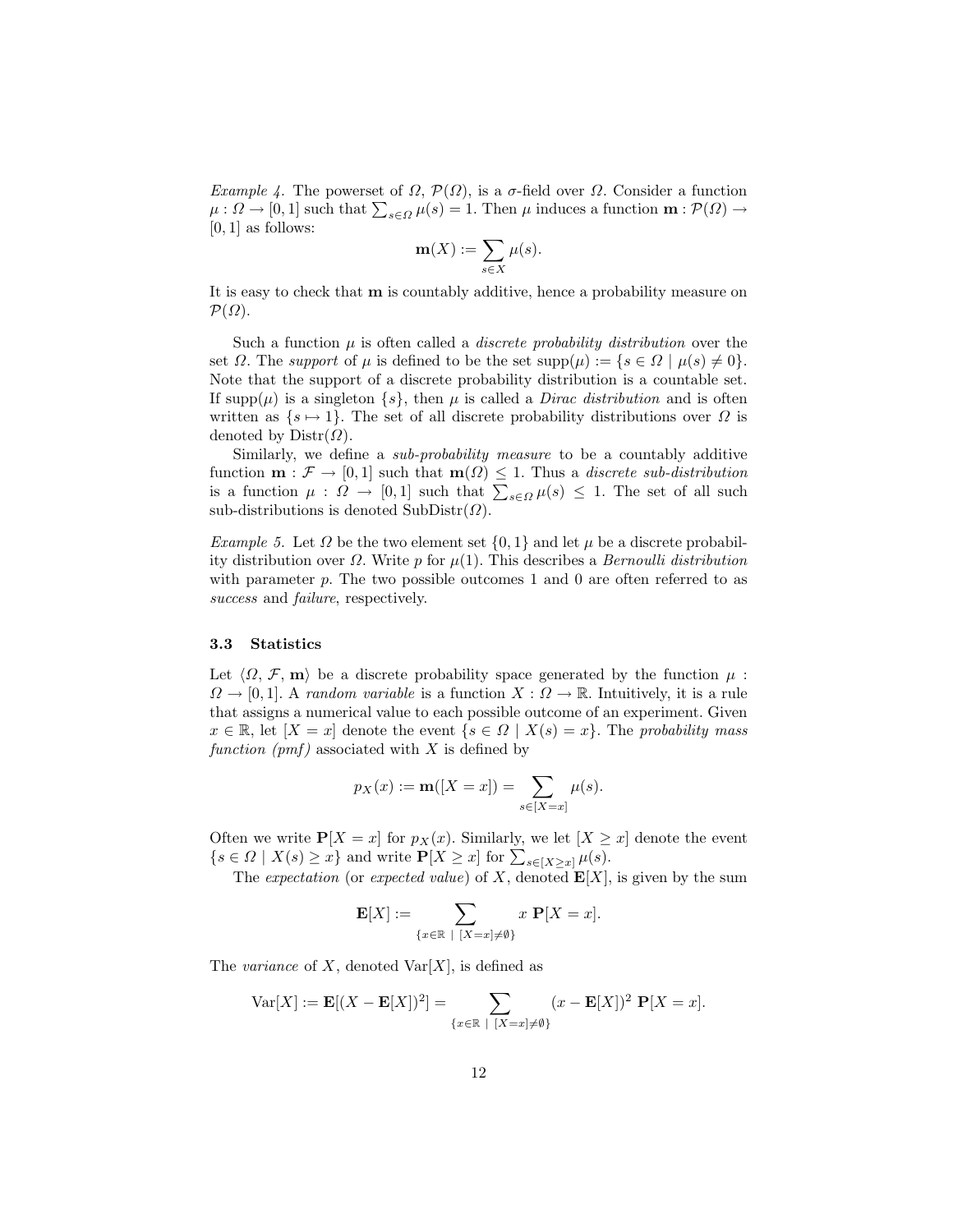*Example 6.* A *Bernoulli variable* is a random variable X with range  $\{0, 1\}$ . Intuitively, it classifies each outcome of an experiment as either success or failure. The value  $P[X = 1] = p$  is called the parameter of the Bernoulli variable. It is routine to derive  $\mathbf{E}[X] = p$  and  $\text{Var}[X] = p(1-p)$ .

We have the following important inequality.

**Theorem 3.** (Chebyshev's inequality). For every random variable X and  $t > 0$ ,

$$
\mathbf{P}[|X - \mathbf{E}[X]| \ge t] \le \frac{\text{Var}[X]}{t^2}.
$$

Next we consider hypothesis testing. This is a common method of statistical inference, which refers broadly to the practice of estimating characteristics of an entire population based on evidence produced by a sample drawn from that population. The starting point is a pair of complementary hypotheses: the null hypothesis and the *alternative* hypothesis. These are complementary statements about the probability distribution in question. A hypothesis test is a rule that specifies which sample values lead to the decision that the null hypothesis is accepted (thus the alternative hypothesis is rejected). This subset of the sample space is called the *acceptance region*, while its complement is called the *rejection* region. We say that a *false negative* (or *false rejection, type I*) error is committed if the null hypothesis is true but the test procedure concludes otherwise. Dually, a *false positive* (or *false acceptance*, *type II*) error is committed if the null hypothesis is false but is accepted by the test procedure. A test is said to be of *level*  $\alpha$  ( $\alpha \in [0,1]$ ) if the probability of committing a type I error is at most  $\alpha$ .

### 3.4 Partial Orders

A partially ordered set (or poset) is a set P endowed with a binary relation  $\leq$ , which is reflexive, (weakly) antisymmetric and transitive. Given a subset  $X \subseteq P$ , we write  $\bigvee X$  for the least upperbound of X, if it exists.

A non-empty subset D of P is directed if every finite subset  $D'$  of D has an upperbound in  $D$ . The least upperbound of a directed set (if it exists) is often called a *directed limit*. The poset  $P$  forms a *complete partial order (CPO)* if it has a bottom element  $\perp$  and all directed limits. A function  $f: P \to Q$  between CPOs P and Q is monotone if, for all  $p, p' \in P$ ,  $p \leq p'$  implies  $f(p) \leq f(p')$ . Such a function is said to be continuous if it is monotone and, for every directed set D in P, we have  $f(\bigvee D) = \bigvee f(D)$ .

An increasing sequence of elements  $p_0 \leq p_1 \leq p_2 \leq \ldots$  in P is called a *chain*. Chains are typical examples of directed sets and we write  $\lim C$  for the least upperbound of a chain C. In fact, any directed limit can be converted to the limit of a chain with the same cardinality.

**Theorem 4.** A poset P with  $\perp$  is a CPO if and only lim C exists for every non-empty chain C.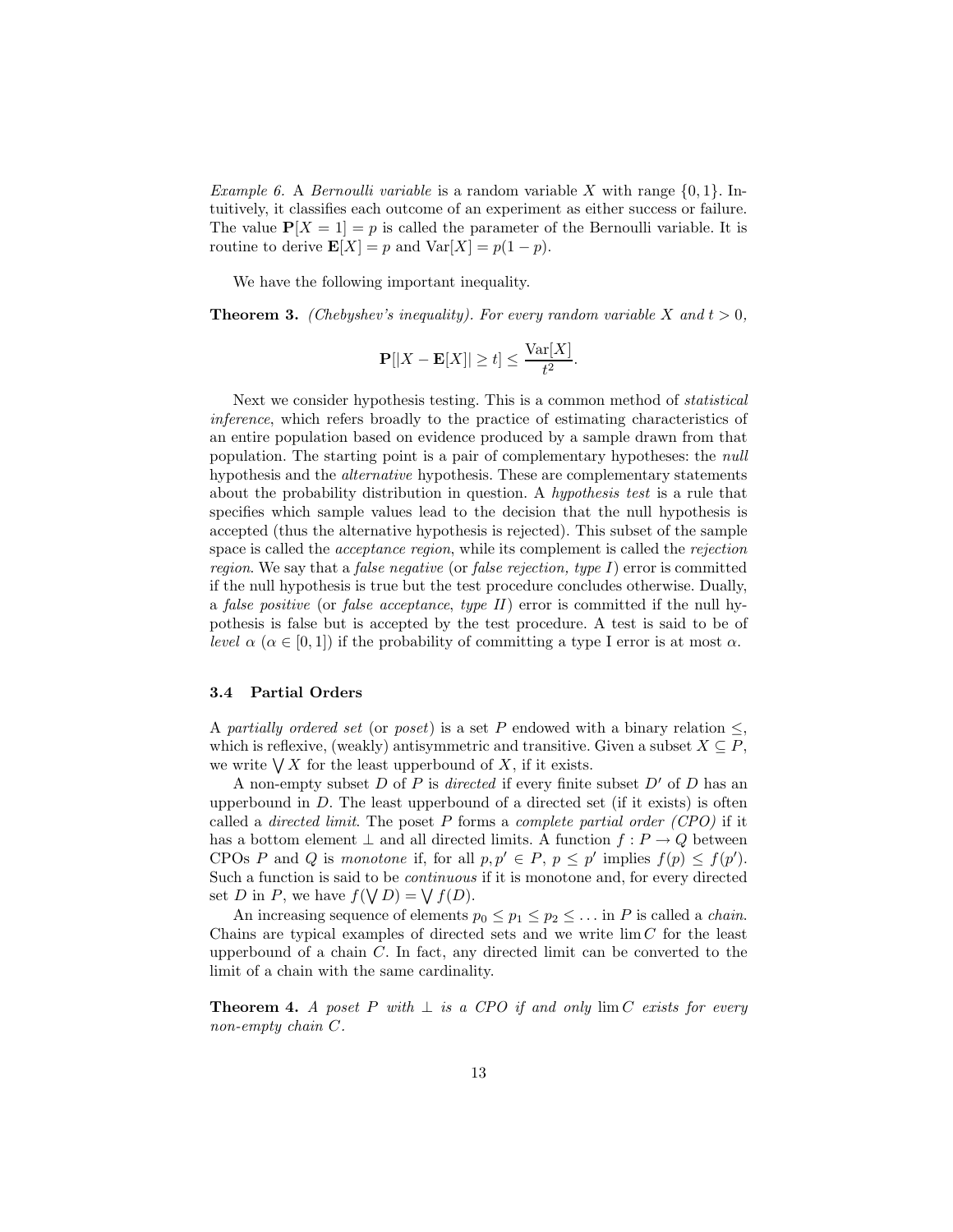Finally, an element  $c \in P$  is *compact* if, for every directed set D such that  $c \leq \bigvee D$ , there exists  $p \in D$  with  $c \leq p$ . A CPO P is said to be *algebraic* if for all p, the set  ${c | c \leq p \text{ and } c \text{ compact}}$  is directed and p is in fact the limit of this set.

Example 7. Let  $X^{\leq \omega}$  (resp.,  $X^{\omega}$ ) denote the set of finite (resp., infinite) sequences over a set X. Then the union of these two sets, denoted  $X^{\leq \omega}$ , forms an algebraic CPO under the prefix ordering  $\Box$ . The compact elements are precisely the finite sequences.

Example 8. Let  $X \rightharpoonup Y$  denote the set of partial functions from X to Y. We define the *information ordering* on  $X \rightharpoonup Y$  as follows:  $f \rightharpoonup g$  if and only if (i)  $Dom(f) \subseteq Dom(g)$  and (ii) for all  $x \in Dom(f)$ ,  $f(x) = g(x)$ . In other words, the graph of f is a subset of the graph of  $g$ , hence the relation is also called the subset ordering. This gives rise to an algebraic CPO whose compact elements are partial functions with finite domain.

## 3.5 Infinite Sequences over [0, 1]

We define a *flat* ordering on  $[0,1]^\omega$  as follows:  $\sigma \leq_b \sigma'$  if and only if for all  $i \in \mathbb{N}, \sigma_i \neq 0$  implies  $\sigma_i = \sigma'_i$ . This ordering is very much analogous to the subset ordering in Example 8, since infinite sequences over [0, 1] can be viewed as functions from N to [0, 1] and we can interpret  $\sigma_i = 0$  as " $\sigma$  undefined at i". Given an arbitrary directed limit in this poset, we can always convert it to the limit of an  $\omega$ -chain. This is a strengthening of Theorem 4 for the special case of  $[0, 1]^\omega$ .

**Lemma 1.** Let  $D$  be an arbitrary (not necessarily countable) directed subset of  $[0,1]^\omega$ . There is an  $\omega$ -chain  $\{\sigma_0, \sigma_1, \ldots\} \subseteq \mathcal{D}$  such that  $\lim_{k \to \infty} \sigma_k = \bigvee \mathcal{D}$ .

**Proof:** First we construct a sequence  $\sigma'_0, \sigma'_1, \ldots$  as follows: for each  $i \in \mathbb{N}$ , choose  $\sigma'_i \in \mathcal{D}$  such that  $\sigma'_i(i) = (\bigvee \mathcal{D})(i)$ . This is possible due to the definition of  $\leq_{\flat}$ . Then

- $-$  set  $\sigma_0$  to be  $\sigma'_0$ ;
- $-$  for  $i+1$ , set  $\sigma_{i+1}$  to be any upperbound of  $\{\sigma_0, \ldots, \sigma_i, \sigma'_{i+1}\}\$ in  $\mathcal{D}$ .

Since  $\mathcal D$  is directed, this  $\omega$ -chain is well-defined. One can easily check that its limit in fact equals the least upperbound of  $\mathcal{D}$ .  $\Box$ 

Lemma 1 is used to prove Lemma 2 about infinite sums. Let  $I$  be an arbitrary index set and let  $\{\{c_{i,j}\}_{j\in\mathbb{N}} | i \in I\}$  be a set of  $\omega$ -sequences over [0, 1]. Assuming the infinite sums converge, it is true in general that

$$
\bigvee_{i \in I} \sum_{j \in \mathbb{N}} c_{i,j} \leq \sum_{j \in \mathbb{N}} \bigvee_{i \in I} c_{i,j}.
$$

We claim that equality holds under the assumption that  $\{\{c_{i,j}\}_{j\in\mathbb{N}} \mid i \in I\}$  is directed with respect to  $\leq_{\flat}$ . This can be seen as a special form of the well-known Monotone Convergence Theorem.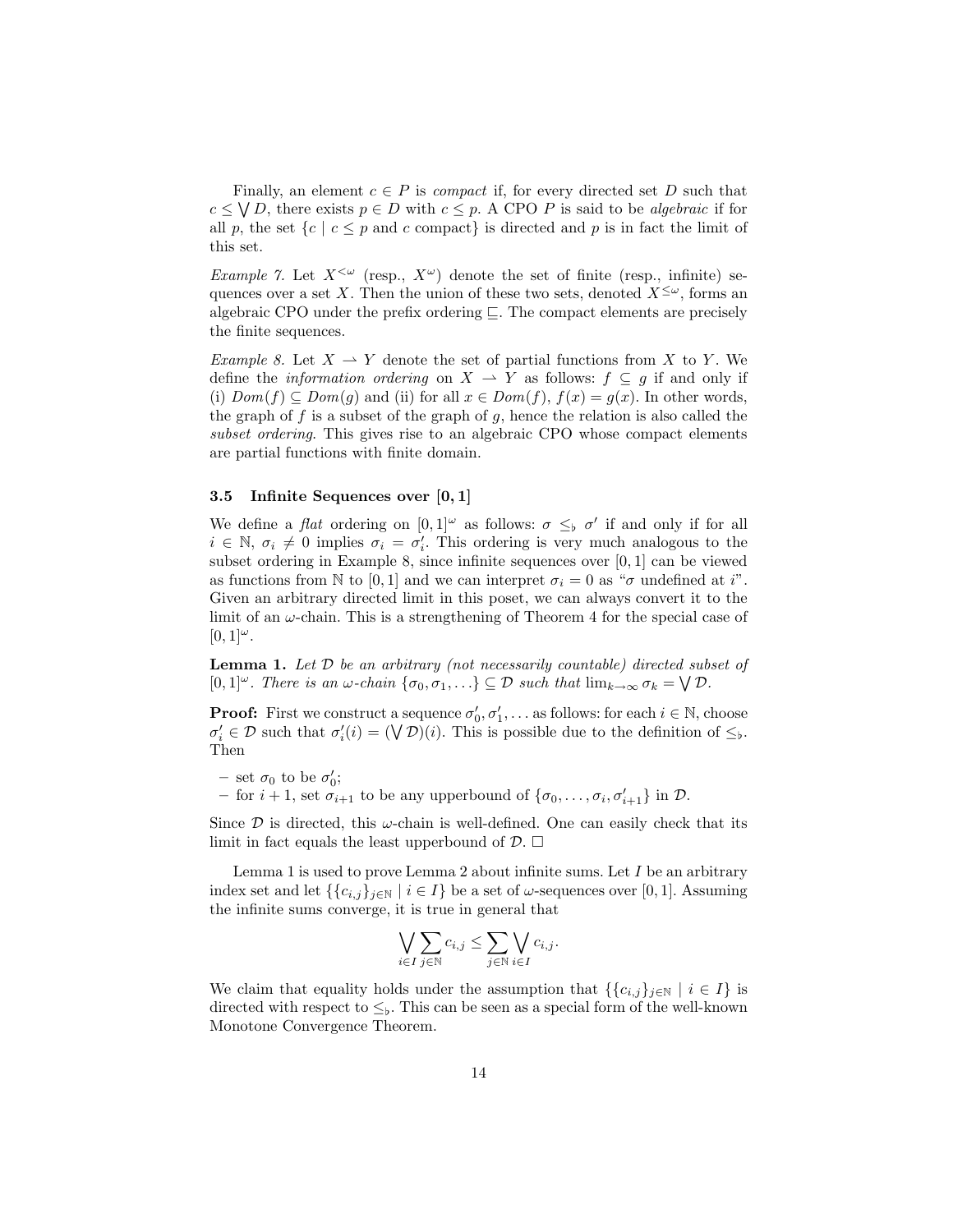**Lemma 2.** Assume that  $\{\{c_{i,j} | j \in \mathbb{N}\} | i \in I\}$  is a directed subset of  $[0,1]^\omega$  and for all i,  $\sum_{j\in\mathbb{N}}c_{i,j}$  converges to a limit in  $[0,1]$ . Then the sum  $\sum_{j\in\mathbb{N}}\bigvee_{i\in I}c_{i,j}$ converges and

$$
\bigvee_{i \in I} \sum_{j \in \mathbb{N}} c_{i,j} = \sum_{j \in \mathbb{N}} \bigvee_{i \in I} c_{i,j}.
$$

An obvious corollary of Lemma 2 concerns the set of discrete probabilistic subdistributions.

**Corollary 1.** Let S be a countable set. The set  $SubDisc(S)$  of discrete probabilistic subdistributions over S is a CPO with respect to the flat ordering.

**Proof:** Via an enumeration of S, we view  $SubDisc(S)$  as a subset of  $[0, 1]^\omega$ . Clearly the everywhere-0 distribution is a bottom element. Given any directed subset  $\Delta$ , we apply Lemma 2 to

$$
\{\{D(j)\mid j\in\mathbb{N}\}\mid D\in\varDelta\}
$$

and conclude that the join of  $\Delta$  is also a subdistribution.  $\square$ 

## 4 Probabilistic Automata

As described in Section 2, our trace distribution machine contains a probabilistic process which interacts with its environment via an action display and a collection of buttons. This section makes precise what we mean by a probabilistic process and its behaviors.

As far as we are concerned, a probabilistic process is a (simple) probabilistic automaton as introduced by Segala and Lynch [Seg95,SL95]. This extends the usual nondeterministic automata model by allowing probabilistic information at the target of each transition. More precisely, every transition in leads to a probability distribution over possible next states, rather than a single state.

For simplicity, we consider systems with no internal actions. All external actions are taken from a countable set Act, which has a fixed enumeration  $\{b_i \mid i \in \mathbb{N}\}\$  throughout this paper. Given  $l \in \mathbb{N}$ , we write  $Act_l$  for the list  $b_0, \ldots, b_{l-1}$ . The set of finite (resp. infinite) traces is denoted  $Act^{\lt}\omega$  (resp.  $Act^{\omega}$ ), while the set of all traces is  $Act^{\leq\omega}$ . Also, we write  $\varepsilon$  for the empty trace.

**Definition 1.** A probabilistic automaton (PA) is a triple  $A = (S, s^0, \Delta)$  where

- $S$  is the set of states,
- $s<sup>0</sup> \in S$  is the initial state, and
- $\Delta \subseteq S \times Act \times Dist(S)$  is the transition relation.

We write  $s \stackrel{a}{\rightarrow} \mu$  for  $(s, a, \mu) \in \Delta$ . Also, we write  $s \stackrel{a}{\rightarrow} t$  whenever  $s \stackrel{a}{\rightarrow} \mu$  and  $\mu(t) > 0$ . To avoid confusion, we sometimes refer to the components of A as  $S_{\mathcal{A}}, s_{\mathcal{A}}^0$  and  $\Delta_{\mathcal{A}}$ .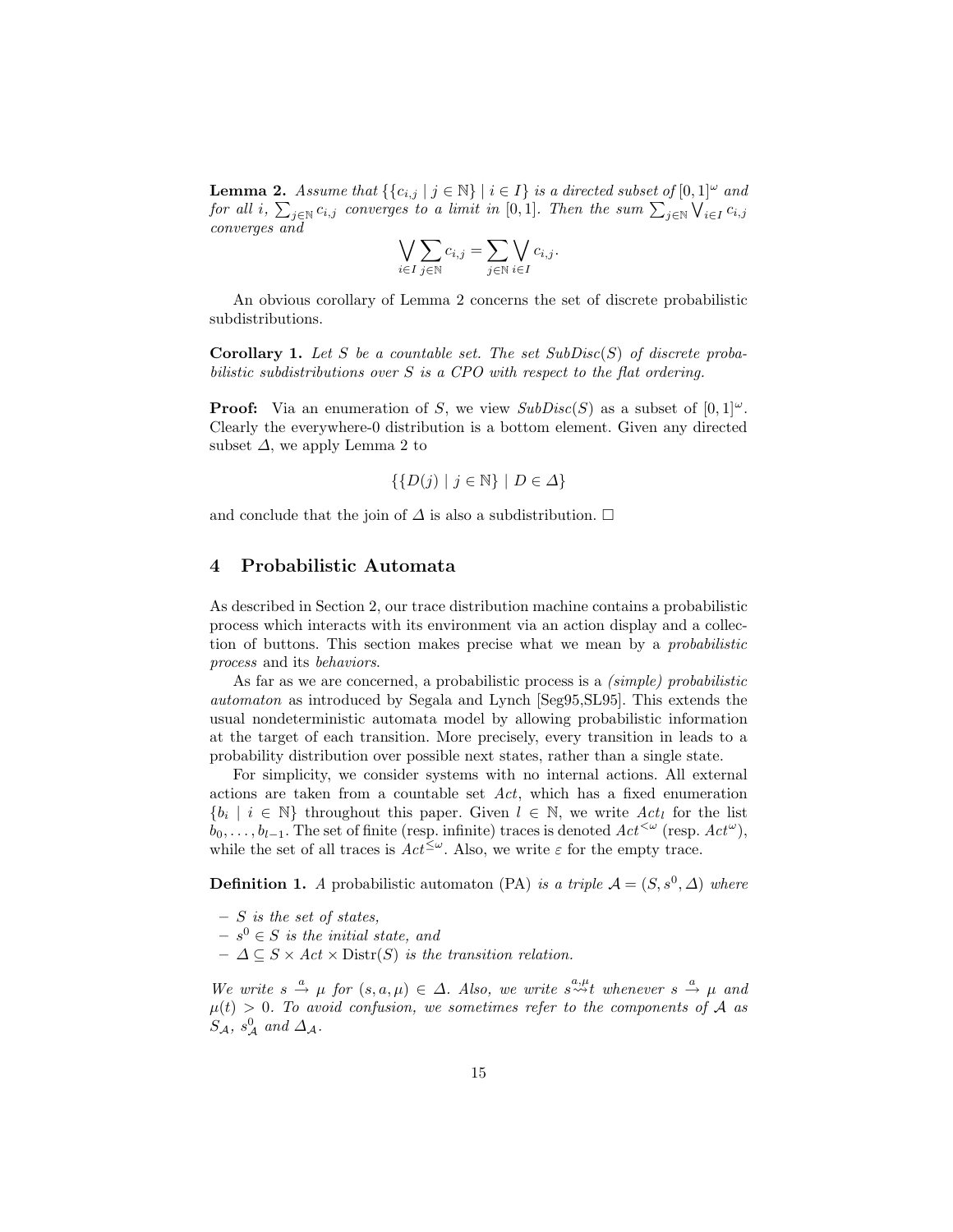Intuitively, we can view target distributions in the transition relation  $\Delta$  as a form of probabilistic branching; that is, we think of  $s \stackrel{a,\mu}{\leadsto} t$  as a nondeterministic transition  $s \stackrel{a}{\rightarrow} \mu$  followed by a probabilistic transition  $\mu \stackrel{\mu(t)}{\rightarrow} t$ . In this way, we obtain an informal notion of the underlying nondeterministic automaton of A, where we "forget" probabilistic information (i.e.,  $\mu(t)$ ) at each probabilistic transition. Thus inspired, we define paths in a probabilistic automata  $A$  as follows.

**Definition 2.** A path  $\pi$  of A is a (finite or infinite) sequence of the form  $s_0a_1\mu_1s_1a_2\mu_2s_2...$  such that:

- each  $s_i$  (resp.,  $a_i$ ,  $\mu_i$ ) denotes a state (resp., action, distribution over states);
- $-$  s<sub>0</sub> is the initial state<sup>5</sup>;
- $-$  if  $\pi$  is finite, then it ends with a state;
- $s_i \stackrel{a_{i+1},\mu_{i+1}}{\leadsto} s_{i+1}$ , for each non-final i.

The length of finite path  $\pi$  is the number of transitions occurring in it.

The set of all paths (finite and infinite) of  $A$  is denoted  $Path(A)$ , while the set of finite paths is denoted  $Path^{\leq \omega}(\mathcal{A})$ . We write  $Path^{\leq k}(\mathcal{A})$  for the set of paths with length at most k. The last state of a finite path  $\pi$  is written  $last(\pi)$ . The trace of  $\pi$ , notation  $Tr(\pi)$ , is defined to be the sequence of actions appearing along  $\pi: a_1a_2a_3\ldots$  Given  $F \subseteq Path^{<\omega}A$  and  $a \in Act$ , we write  $Succ(F, a)$  for the set of paths  $\pi'$  of the form  $\pi a \mu s$  with  $\pi \in F$ . Similarly for  $Succ(F, \beta)$  where  $\beta \in \text{Act}^{<\omega}.$ 

As in the case of nondeterministic automata, we are interested in certain finiteness properties in branching structure.

**Definition 3.** A PA  $\mathcal A$  is finitely (resp. countably) branching if, for each state s, the set  $\{\langle a, \mu \rangle \mid s \stackrel{a}{\rightarrow} \mu\}$  is finite (resp. countable). It is image finite if for each state s and action a, the set  $\{\mu \mid s \stackrel{a}{\rightarrow} \mu\}$  is finite.

Thus, each state in a finitely branching PA has finitely many outgoing transitions, while a state in an image finite PA may have infinitely many. In both cases, the set  $\{t \mid s \stackrel{a,\mu}{\leadsto} t \text{ for some } a,\mu\}$  maybe infinite, since a target distribution  $\mu$  may have infinite support. As a result, given a finite trace  $\beta \in \text{Act}^{<\omega}$ , a finitely branching (or image finite) PA may have infinitely many paths with trace  $\beta$ . This is different from the case of nondeterministic automata.

Throughout this paper, we focus on image finite probabilistic automata. Since Act is countable, it is immediate that every image finite probabilistic automaton is also countably branching. Moreover, each transition leads to a discrete distribution on states, which has a countable support. Therefore,  $Path^{\langle \omega}(\mathcal{A})$  remains countable and we often take advantage of this fact by imposing an enumeration.

<sup>5</sup> In other terminology, paths may start from non-initial states.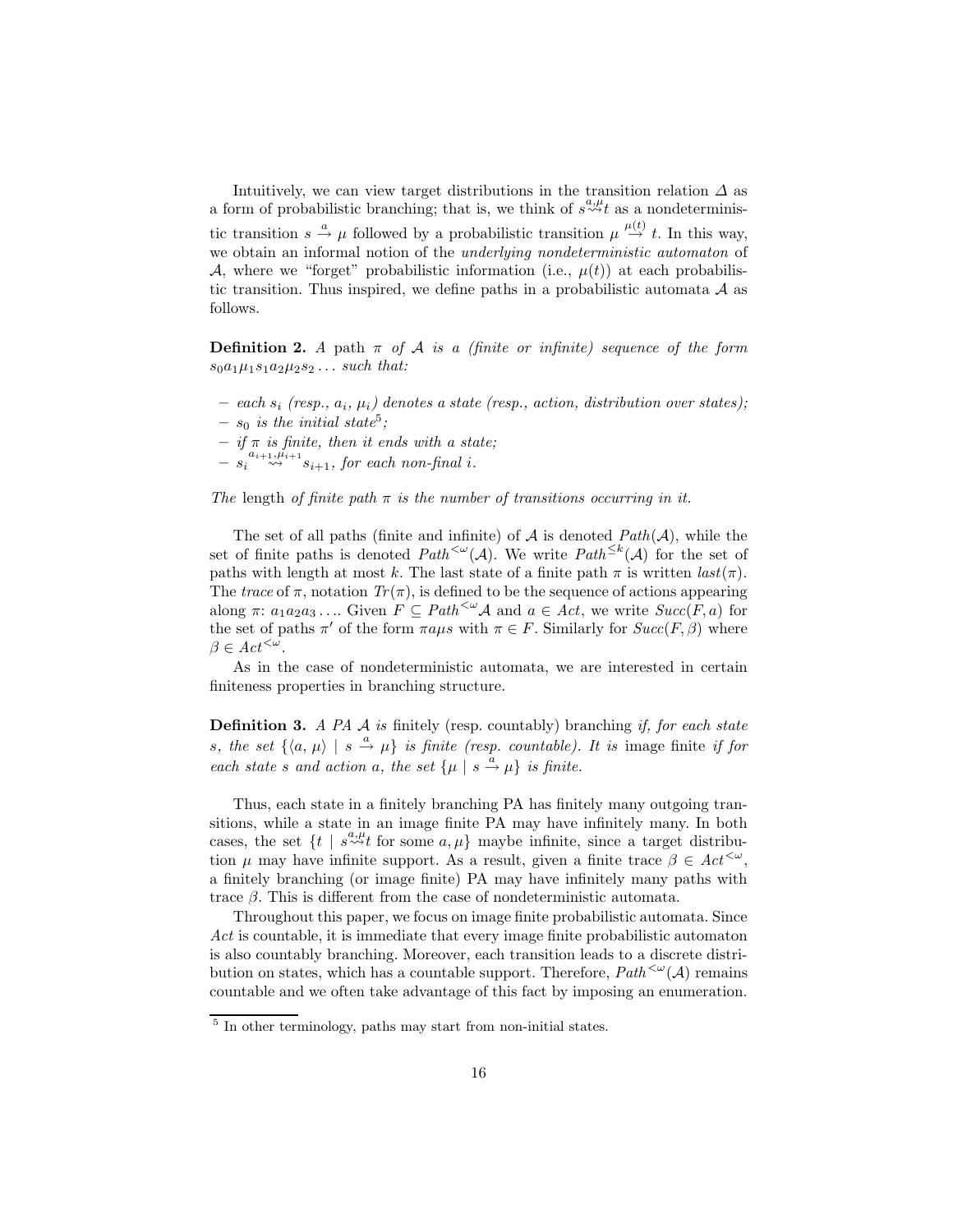#### 4.1 Adversaries and Probabilistic Executions

We now turn to behaviors of probabilistic automata. In the non-probabilistic case, an execution (or path) is obtained by resolving all nondeterministic choices in a deterministic fashion. For a probabilistic automaton, we resolve nondeterministic choices by means of an *adversary* (or *scheduler*). Given any finite history leading to the current state, an adversary returns a discrete sub-distribution over the set of available next transitions. Therefore, our adversaries are (i) randomized, (ii) history-dependent, and (iii) partial, in the sense that they may choose to halt the execution at any time.

**Definition 4.** A (randomized, history-dependent and partial) adversary  $E$  of A is a function

$$
E: \mathit{Path}^{<\omega}(\mathcal{A}) \to \mathrm{SubDistr}(\mathit{Act} \times \mathrm{Distr}(\mathit{S}_{\mathcal{A}}))
$$

such that, for each finite path  $\pi$ ,  $E(\pi)(a,\mu) > 0$  implies  $last(\pi) \stackrel{a}{\rightarrow} \mu$ .

We write  $Adv(\mathcal{A})$  for the set of all adversaries of  $\mathcal{A}$ . Intuitively, an adversary E tosses a coin to choose the next transition at every step of the computation of  $A$ . Thus  $E$  induces a purely probabilistic "computation tree". This idea is captured by the notion of a probabilistic execution.

**Definition 5.** Let E be an adversary of  $A$ . The probabilistic execution induced by E, denoted  $\mathbf{Q}_E$ , is the function from Path<sup> $\leq \omega(\mathcal{A})$ </sup> to [0,1] defined recursively by

$$
\mathbf{Q}_E(s_0) = 1,
$$
  
\n
$$
\mathbf{Q}_E(\pi a \mu s) = \mathbf{Q}_E(\pi) \cdot E(\pi)(a, \mu) \cdot \mu(s).
$$

The set of all probabilistic executions of  $A$  is written as  $ProbExec(A)$ . Essentially, the function  $\mathbf{Q}_E$  assigns probabilities to finite paths according to decisions made by the adversary E. We shall interpret " $\mathbf{Q}_E(\pi) = p$ " as: under the control of adversary E, the automaton A follows path  $\pi$  with probability p. Notice, it need not be the case that A halts after  $\pi$ . Moreover, if  $\pi \underline{\sqsubseteq} \pi'$ , then the event "A follows  $\pi$ " implies the event "A follows  $\pi$ ". Therefore  $\mathbf{Q}_E$  is not a discrete distribution on the set of finite paths. However,  $\mathbf{Q}_E$  does induce a probability space over the sample space  $Path(\mathcal{A})$  as follows.

**Definition 6.** Let  $\pi \in Path^{\langle \omega(\mathcal{A}) \rangle}$  be given. The cone generated by  $\pi$  is the following set of paths:  $C_{\pi} := \{ \pi' \in Path(\mathcal{A}) \mid \pi \sqsubseteq \pi' \}.$ 

Let  $\Omega_{\mathcal{A}} := \text{Path}(\mathcal{A})$  be the sample space and let  $\mathcal{F}_{\mathcal{A}}$  be the smallest  $\sigma$ -field generated by the collection  $\{C_{\pi} \mid \pi \in Path^{<\omega}(\mathcal{A})\}\.$  The following theorem states that  $\mathbf{Q}_E$  induces a unique probability measure on  $\mathcal{F}_A$  [Seg95].

**Theorem 5.** Let E be an adversary of A. There exists a unique measure  $m_E$ on  $\mathcal{F}_{\mathcal{A}}$  such that  $\mathbf{m}_E[C_\pi] = \mathbf{Q}_E(\pi)$  for all  $\pi \in Path^{<\omega}(\mathcal{A})$ .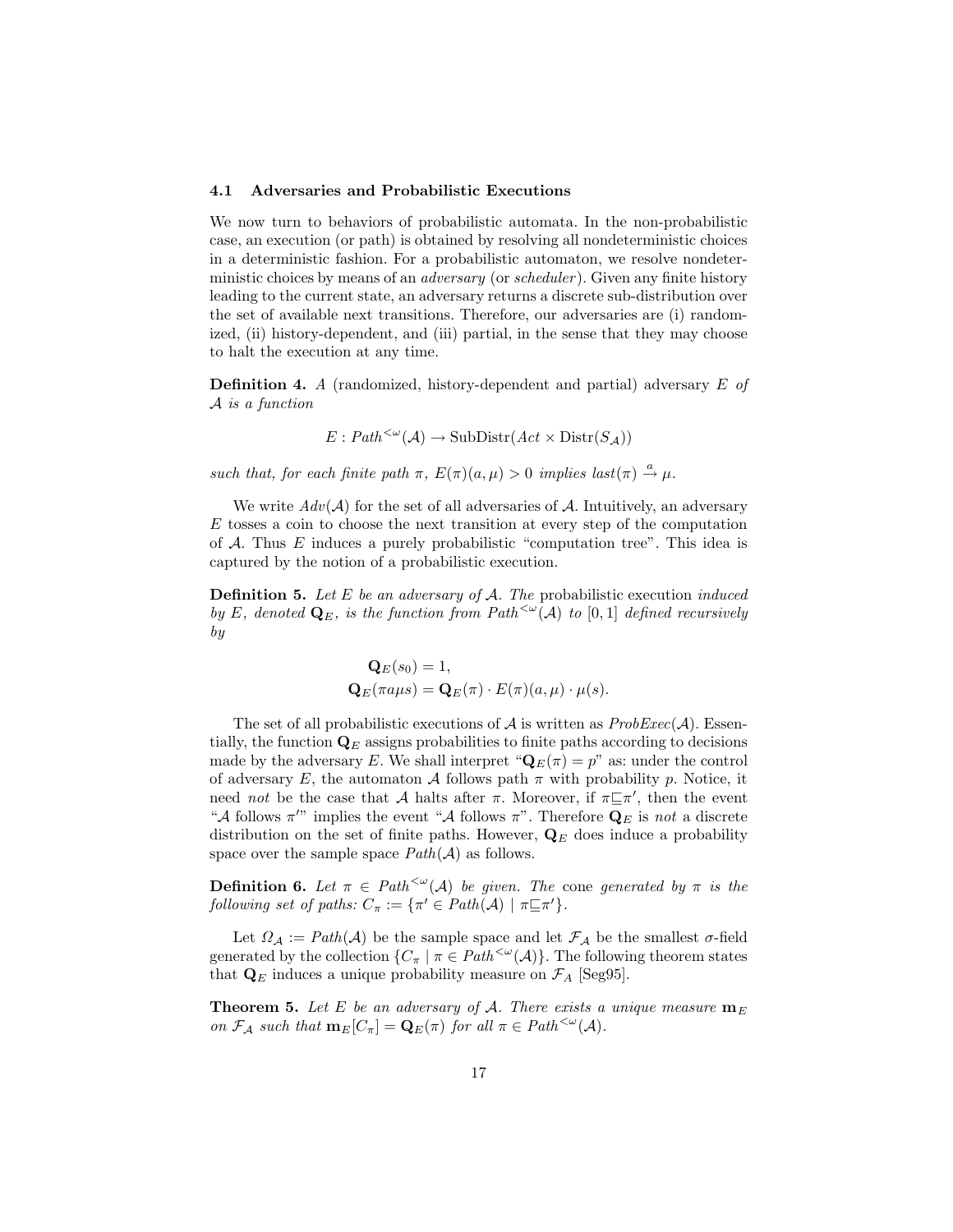The measure  $\mathbf{m}_E$  in Theorem 5 gives rise to a probability space  $(\Omega_{\mathcal{A}}, \mathcal{F}_{\mathcal{A}}, \mathbf{m}_E)$ . In the literature, many authors define probabilistic executions to be such probability spaces. In this paper, we find it more natural to reason with the function  $\mathbf{Q}_E$ , rather than the induced probability space. By virtue of Theorem 5, these two definitions are equivalent.

## 4.2 Trace Distributions

External behaviors of a probabilistic automaton  $A$  are obtained by removing the non-visible elements from probabilistic executions. Since we do not deal with internal actions, we remove states and distributions of states. This yields a trace distribution of A, which assigns probabilities to certain sets of traces.

We define trace distributions via a lifting of the trace operator  $Tr : Path^{<\omega}(\mathcal{A}) \rightarrow$  $Act^{\leq\omega}$ . The following lemma is needed to show that the lifting is well defined.

**Lemma 3.** For all  $\beta \in Act^{\leq \omega}$  and  $E \in Adv(\mathcal{A}), \sum_{\pi \in Tr^{-1}(\beta)} \mathbf{Q}_E(\pi) \leq 1$ .

**Proof:** Induction on the length of  $\beta$ . If  $\beta$  is the empty sequence then  $Tr^{-1}(\beta)$ consists of the singleton set  $\{s^0\}$  and we have  $\sum_{\pi \in Tr^{-1}(\beta)} \mathbf{Q}_E(\pi) = \mathbf{Q}_E(s^0) = 1$ . Consider βa.

$$
\sum_{\pi \in Tr^{-1}(\beta a)} \mathbf{Q}_{E}(\pi)
$$
\n
$$
= \sum_{\pi' \in Tr^{-1}(\beta)} \sum_{\mu:\text{last}(\pi') \stackrel{\alpha}{\rightarrow} \mu} \sum_{s \in \text{supp}(\mu)} \mathbf{Q}_{E}(\pi' a \mu s)
$$
\n
$$
= \sum_{\pi' \in Tr^{-1}(\beta)} \sum_{\mu:\text{last}(\pi') \stackrel{\alpha}{\rightarrow} \mu} \sum_{s \in \text{supp}(\mu)} \mathbf{Q}_{E}(\pi') \cdot E(\pi')(a, \mu) \cdot \mu(s)
$$
\n
$$
= \sum_{\pi' \in Tr^{-1}(\beta)} \sum_{\mu:\text{last}(\pi') \stackrel{\alpha}{\rightarrow} \mu} \mathbf{Q}_{E}(\pi') \cdot E(\pi')(a, \mu) \cdot \sum_{s \in \text{supp}(\mu)} \mu(s)
$$
\n
$$
= \sum_{\pi' \in Tr^{-1}(\beta)} \sum_{\mu:\text{last}(\pi') \stackrel{\alpha}{\rightarrow} \mu} \mathbf{Q}_{E}(\pi') \cdot E(\pi')(a, \mu)
$$
\n
$$
= \sum_{\pi' \in Tr^{-1}(\beta)} \mathbf{Q}_{E}(\pi') \cdot \sum_{\mu:\text{last}(\pi') \stackrel{\alpha}{\rightarrow} \mu} E(\pi')(a, \mu)
$$
\n
$$
\leq \sum_{\pi' \in Tr^{-1}(\beta)} \mathbf{Q}_{E}(\pi') \leq 1 \qquad \text{by induction hypothesis}
$$

**Definition 7.** Let an adversary  $E$  of  $A$  be given and consider the probabilistic execution  $\mathbf{Q}_E : \mathit{Path}^{<\omega}(\mathcal{A}) \to [0,1].$  The trace distribution induced by E is the function  $Tr(Q_E) : Act^{<\omega} \to [0,1]$  given by

$$
Tr(\mathbf{Q}_E)(\beta) := \sum_{\pi \in Tr^{-1}(\beta)} \mathbf{Q}_E(\pi).
$$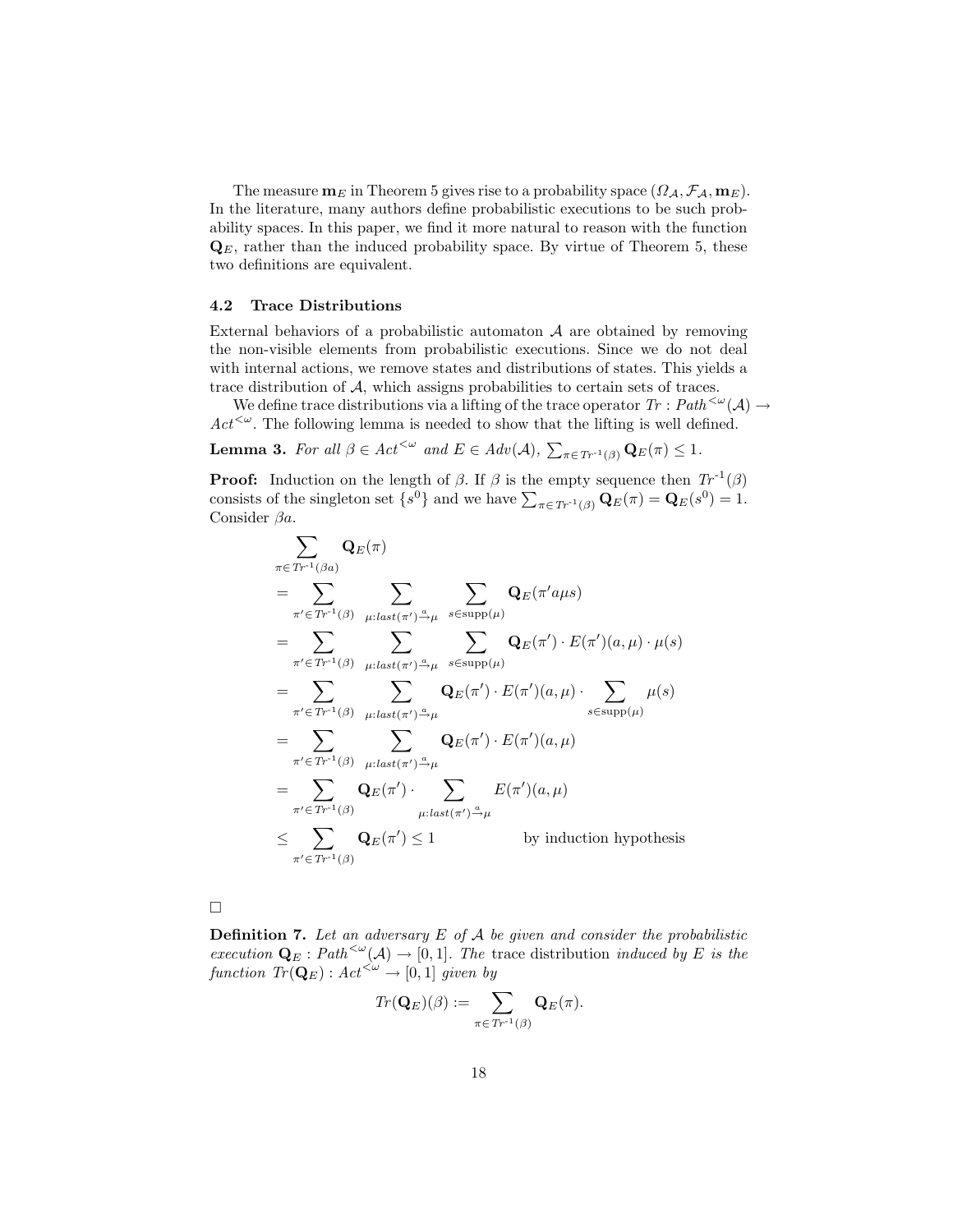We usually write  $D_E$  for  $Tr(Q_E)$  and, when it is desirable to leave the adversary  $E$  implicit, we use variables  $D, K$ , etc. The set of trace distributions of A is denoted by  $TrDist(\mathcal{A})$ .

Similar to the case of probability executions, each  $D<sub>E</sub>$  induces a probability measure on the sample space  $\Omega := Act^{\leq \omega}$ . There the  $\sigma$ -field  $\mathcal F$  is generated by the collection  $\{C_\beta \mid \beta \in \text{Act}^{<\omega}\}\$ , where  $C_\beta := \{\beta' \in \Omega \mid \beta \sqsubseteq \beta'\}\$ .

**Theorem 6.** Let E be an adversary of A. There exists a unique measure  $\mathbf{m}^E$ on F such that  $\mathbf{m}^E[C_\beta] = \mathbf{D}_E(\beta)$ .

Again,  $\mathbf{m}^E$  gives rise to a probability space  $\langle \Omega, \mathcal{F}, \mathbf{m}^E \rangle$ , which is elsewhere called the trace distribution induced by  $E$ . We refer to  $[Seg95]$  for these alternative definitions and the proofs of Theorems 5 and 6.

Finally, we define trace distribution inclusion as follows:

 $\mathcal{A} \sqsubset_{\text{TD}} \mathcal{B}$  if and only if  $TrDist(\mathcal{A}) \subseteq TrDist(\mathcal{B}).$ 

Trace distribution equivalence is thus:  $A \equiv_{\text{TD}} B$  if and only if  $TrDist(A)$  $TrDist(\mathcal{B}).$ 

#### 4.3 Finite Adversaries

Let E be an adversary of a probabilistic automaton A. Given a finite path  $\pi$ , we say that  $\pi$  is E-reachable if  $\mathbf{Q}_E(\pi) \neq 0$ . Recall that adversaries may choose to halt an execution at any point. This is reflected by the fact that  $E(\pi)$  is a subdistribution on the set of possible next transitions, so the probability of  $E$ halting after  $\pi$  is

$$
1 - \sum_{\langle a, \mu \rangle \in \text{supp}(E(\pi))} E(\pi) \langle a, \mu \rangle.
$$

If  $E(\pi)$  has empty support, then we say E halts after path  $\pi$ . In that case,  $\mathbf{Q}_E(\pi') = 0$  for any proper extension  $\pi'$  of  $\pi$ . We say that E has depth (at most)  $k$  if E halts after every path of length  $k$ . This implies that every E-reachable path has length at most k.

The notion of depth gives a bound on how far an adversary follows each path. We also wish to talk about the degree of branching in an adversary. A typical approach is to give a bound on the cardinality of  $\text{supp}(E(\pi))$  for all  $\pi$ . Here we propose a different definition: E has *breadth* (at most) l if, for all E-reachable paths  $\pi$ , we have  $Tr(\pi) \in (Act_l)^{<\omega}$ .

For all  $k, l \in \mathbb{N}$ , let  $Adv(\mathcal{A}, k, l)$  denote the set of adversaries of depth k and breadth l. We say that E is a finite adversary if there exists  $k, l \in \mathbb{N}$  such that  $E \in Adv(\mathcal{A}, k, l)$ . In other words, E is finite if it has both finite depth and finite breadth. The following lemma follows immediately from the relevant definitions.

**Lemma 4.** Let  $E \in Adv(\mathcal{A}, k, l)$  and  $\pi \in Path^{< \omega}(\mathcal{A})$  be given. If  $\pi$  is Ereachable then  $Tr(\pi) \in (Act_l)^{\leq k}$ .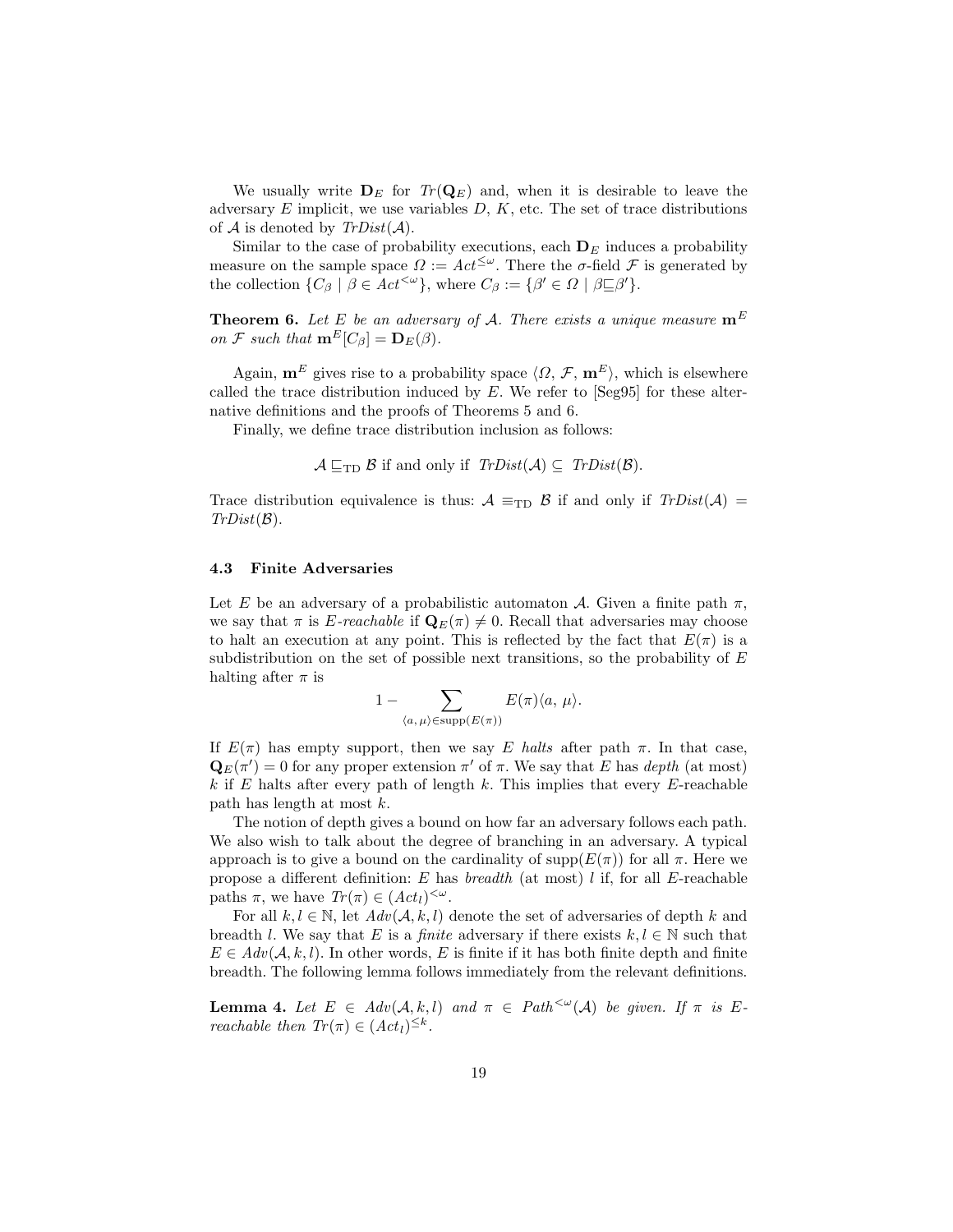Finite adversaries are extremely important in our development, because we focus on reduction of infinite behavior to its finite approximations. This idea will become clear in Sections 5 and 7. In the meantime, we make some simple observations.

- **Lemma 5.** (i) If A is an image finite probabilistic automaton and E is an adversary of A with finite breadth, then  $supp(E(\pi))$  is finite for every Ereachable π.
- (ii) There exist image finite probabilistic automaton  $A$  and adversary  $E$  of  $A$ such that supp $(E(\pi))$  is finite for all  $\pi$  but E has infinite breadth.

**Proof:** For the first claim, suppose  $\pi$  is an E-reachable path in A. By image finiteness, there are only finitely many a-transitions available at  $\pi$  for each  $a \in$ Act. By finite breadth of E, there are only finitely many  $a \in Act$  such that E assigns non-zero probability to transitions labeled a. Therefore,  $supp(E(\pi))$  is finite.

For the second claim, consider a single-state automaton with countably many loops such that no two loops carry the same label. Let E be an adversary that always chooses (with probability 1) a transition carrying a fresh label . Then supp $(E(\pi))$  is a singleton for all  $\pi$  and yet E has infinite breadth.  $\square$ 

We extend the notion of finiteness to probabilistic executions:  $\mathbf{Q}_E$  is finite if there is an E' such that E' is finite and  $\mathbf{Q}_E = \mathbf{Q}_{E'}$ . The set of probabilistic executions induced by adversaries from  $Adv(\mathcal{A}, k, l)$  is denoted  $ProbExec(\mathcal{A}, k, l)$ .

We define finite trace distributions analogously:  $D_E$  is finite just in case there is a finite E' such that  $D_E = D_{E'}$ . The set of trace distributions induced by adversaries from  $Adv(\mathcal{A}, k, l)$  is denoted  $TrDist(\mathcal{A}, k, l)$ . Also, we write  $\mathcal{A} \sqsubseteq_{\text{TD}}^{k, l} \mathcal{B}$ whenever  $TrDist(A, k, l) \subseteq TrDist(\mathcal{B}, k, l)$ .

Finally, we use  $Adv(\mathcal{A}, k, -)$  to denote the set of all adversaries with depth k (and arbitrary breadth). The same convention applies also to  $Adv(\mathcal{A}, -, l)$ ,  $ProbExec(A, k, -),$  etc.

## 5 Observations

Having defined trace distributions, we move on to the other side of our story: observations. We begin this section by recalling the procedure of sample collection from a trace distribution machine. Then we identify samples that are acceptable if the trace distribution machine operates as specified by a probabilistic automaton  $A$ . A sample O falls into this category just in case there exists a possible sequence of trace distributions  $D_0, \ldots, D_{m-1}$  under which O is an acceptable outcome. Such samples will constitute the set of observations of A. To save space, we use D to denote (syntactically)  $D_0, \ldots, D_{m-1}$ . Similarly for  $\boldsymbol{D}',\,\boldsymbol{K},\,\text{etc.}$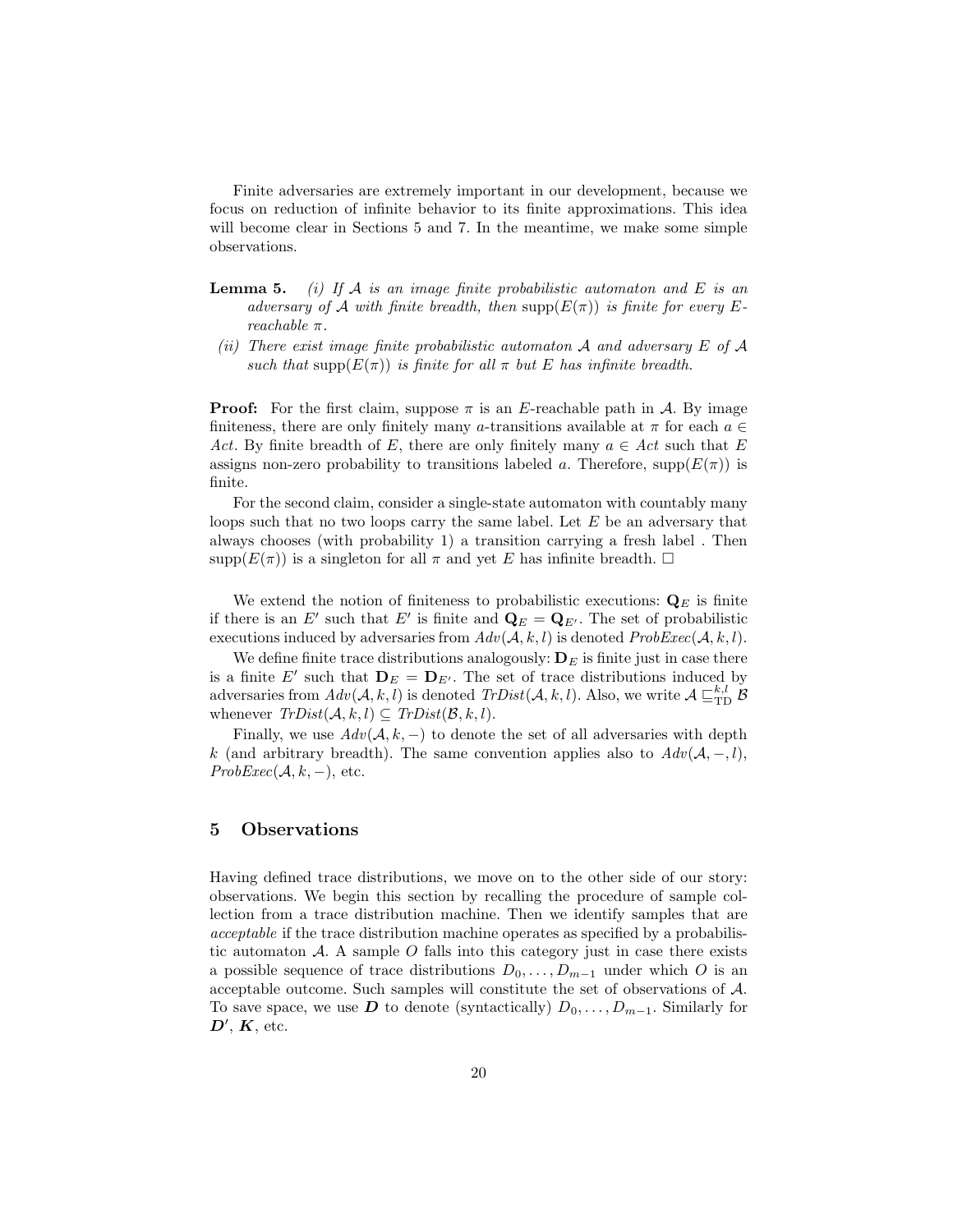### 5.1 Sampling

We associate with each experiment a triple  $\langle k, l, m \rangle$  of natural numbers. We call this the type of the experiment, which specifies some parameters in the data collection procedure. More precisely, an observer conducts a depth-k, breadth-l and width-m experiment on a trace distribution machine as follows.

- (1) First, the observer presses the button labeled by  $l$ , activating the actions in  $Act_l$ .
- (2) The observer then starts the machine by pushing the reset button.
- (3) As the machine executes, the action symbols appearing on the display are recorded in succession.
- (4) When the display becomes empty, or when the observer has recorded  $k$ actions, the machine is reset and recording starts in a fresh column.
- $(5)$  The experiment stops when m runs of the machine have been recorded.

During such an experiment, an observer records a sequence  $\beta_0, \ldots, \beta_{m-1}$ , where each  $\beta_i$  is a sequence of actions symbols from  $Act_l$  and has length at most k. We call such a record O a sample of depth k, breadth l and width  $m$  (or simply a sample of type  $\langle k, l, m \rangle$ ). A trace  $\beta$  is said to appear in  $\beta_0, \ldots, \beta_{m-1}$  if  $\beta = \beta_i$  for some i. When k, l and m are clear from context, we will write U for the universe of all possible samples of type  $\langle k, l, m \rangle$ ; that is,  $\mathcal{U} := ((Act_l)^{\leq k})^m$ .

We assume the trace distribution machine is governed by a PA  $\mathcal A$ . During each run, the trace distribution machine chooses a trace  $\beta$  according to some trace distribution  $D$  of  $\mathcal A$ . When the observer presses the reset button, the machine returns to the initial state of  $A$  and starts over with a possibly different trace distribution of A. Since all actions outside  $Act_l$  are blocked, and each time the machine is allowed to perform at most  $k$  steps, a run of the trace distribution machine is essentially governed by a trace distribution from  $TrDist(\mathcal{A}, k, l)$ . Thus, each sample  $O$  of width  $m$  is generated by a sequence of  $m$  trace distributions from  $TrDist(A, k, l)$ .

Let us focus for a moment on a single run. It is possible to record a trace  $\beta$  with length strictly less than k. This happens whenever the machine halts after displaying the sequence  $\beta$ . Therefore, given traces  $\beta_0 \neq \beta_1$ , the two events "observing exactly  $\beta_0$ " and "observing exactly  $\beta_1$ " are mutually exclusive. This holds even when  $\beta_0$  is a prefix of  $\beta_1$ . Based on this interpretation, the probability of recording exactly  $\beta$  (written  $\mathbf{P}_{D,k}[\beta]$ ) equals:

- $D(\beta)$ , if the length of  $\beta$  is exactly k;
- $-D(\beta) \sum_{a \in Act_l} D(\beta a)$ , otherwise.

Notice the second clause corresponds to the case in which  $A$  halts after  $\beta$ . The following lemma justifies our definition of  ${\bf P}_{D,k}$ .

**Lemma 6.** For every  $D \in TrDist(\mathcal{A}, k, l)$ , the function  $\mathbf{P}_{D,k} : (Act_l)^{\leq k} \to [0, 1]$ is a discrete probability distribution over  $(Act_l)^{\leq k}$ .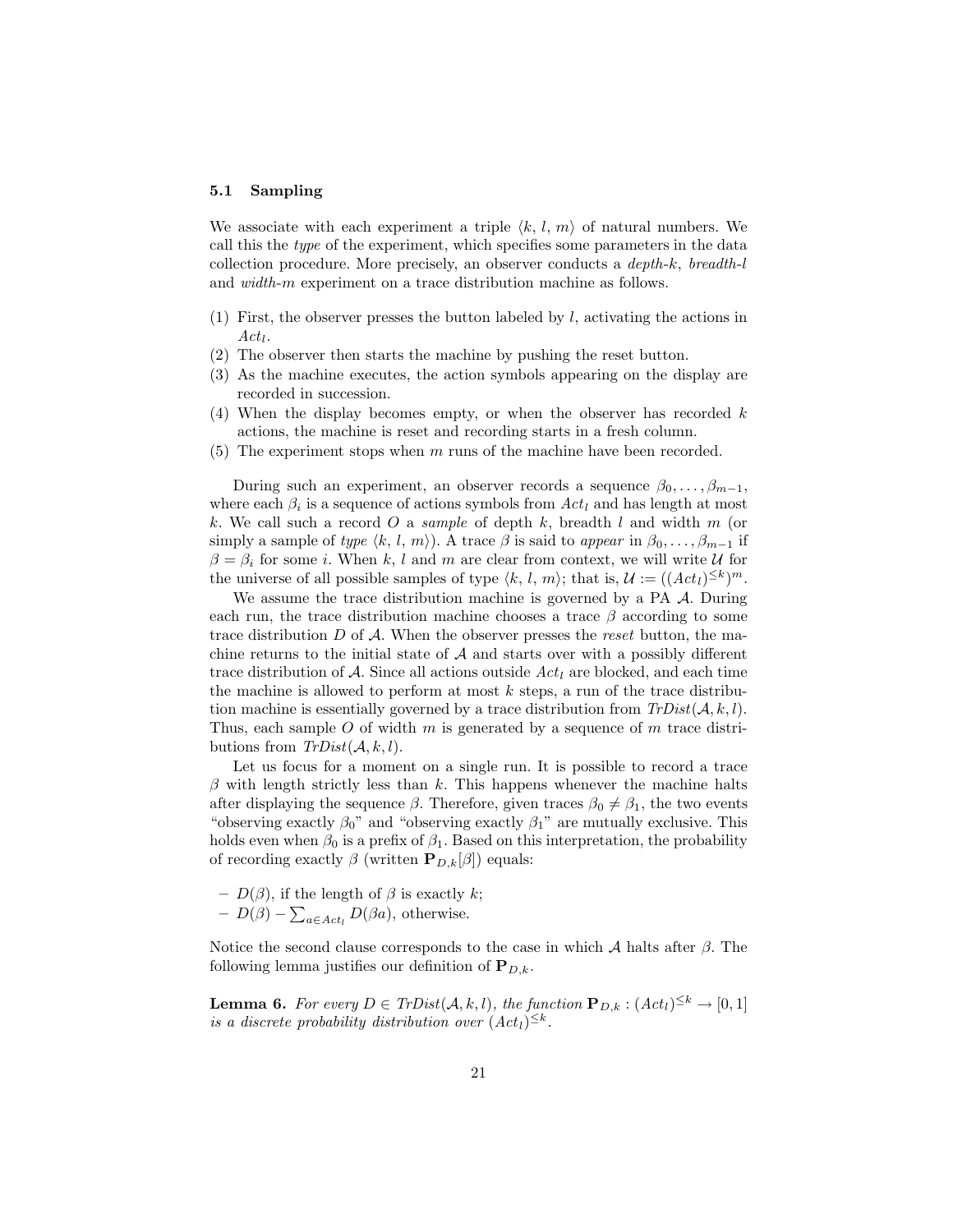**Proof:** First we check that the range of  $\mathbf{P}_{D,k}$  is included in [0,1]. Let  $\beta \in$  $(Act<sub>l</sub>)^{\leq k}$  be given and let **m** be the unique probability measure associated with D (see Theorem 6). We have  $D(\beta) = m[C_{\beta}] \in [0, 1]$ . Moreover, the set  $\{C_{\beta a} \mid a \in$  $Act_l$ } is a countable family of pairwise-disjoint members of the  $\sigma$ -algebra  $\mathcal{F}$ , therefore the set  $C_{\beta} \setminus \bigcup_{a \in Act_l} C_{\beta a}$  is measurable. Thus

$$
D(\beta) - \sum_{a \in Act_l} D(\beta a) = \mathbf{m}[C_{\beta} \setminus \bigcup_{a \in Act_l} C_{\beta a}] \in [0,1].
$$

It remains to verify  $\sum_{\beta \in (Act_l)^{\leq k}} \mathbf{P}_{D,k}[\beta] = 1$ . Without loss, assume  $k \geq 1$ .

$$
\sum_{\beta \in (Act_l)^{\leq k}} \mathbf{P}_{D,k}[\beta]
$$
\n
$$
= \sum_{i=0}^{k} \sum_{\beta \in (Act_l)^i} \mathbf{P}_{D,k}[\beta] = \sum_{i=0}^{k-1} \sum_{\beta \in (Act_l)^i} \mathbf{P}_{D,k}[\beta] + \sum_{\beta \in (Act_l)^k} \mathbf{P}_{D,k}[\beta]
$$
\n
$$
= \sum_{i=0}^{k-1} \sum_{\beta \in (Act_l)^i} (D(\beta) - \sum_{a \in Act_l} D(\beta a)) + \sum_{\beta \in (Act_l)^k} D(\beta)
$$
\n
$$
= \sum_{i=0}^{k-1} (\sum_{\beta \in (Act_l)^i} D(\beta) - \sum_{\beta \in (Act_l)^i} \sum_{a \in Act_l} D(\beta a)) + \sum_{\beta \in (Act_l)^k} D(\beta)
$$
\n
$$
= \sum_{i=0}^{k-1} (\sum_{\beta \in (Act_l)^i} D(\beta) - \sum_{\beta \in (Act_l)^{i+1}} D(\beta) + \sum_{\beta \in (Act_l)^k} D(\beta)
$$
\n
$$
= \sum_{\beta \in (Act_l)^0} D(\beta) = D(\varepsilon) = 1
$$

Now we put together the  $m$  runs in an experiment. Note that each run involves two distinct types of choices: first the machine chooses a trace distribution D, then D in turn chooses a trace  $\beta$ . We do not make any assumptions on the first type of choices. However, once  $D_i$  is chosen for run i,  $D_i$  is solely responsible for selecting a trace  $\beta_i$ . That is, for any  $i \neq j$ , the choice of  $\beta_i$  by  $D_i$  is independent from the choice of  $\beta_j$  by  $D_j$ . Therefore, assuming trace distributions  $\mathbf{D}$  are chosen, the probability of generating a depth-k sample  $O = \beta_0, \ldots, \beta_{m-1}$  can be expressed as:

$$
\mathbf{P}_{\boldsymbol{D},k}[O]:=\prod_{i=0}^{m-1}\mathbf{P}_{D_i,k}[\beta_i].
$$

For a set  $O$  of such samples, we have  $\mathbf{P}_{D,k}[O] := \sum_{Q \in \mathcal{O}} \mathbf{P}_{D,k}[O].$ 

Finally, we make a quick remark about  $P_{D,k}$ . Namely, if two trace distributions from  $TrDist(A, k, l)$  induce the same discrete distribution on  $(Act_l)^{\leq k}$ , then they must be identical.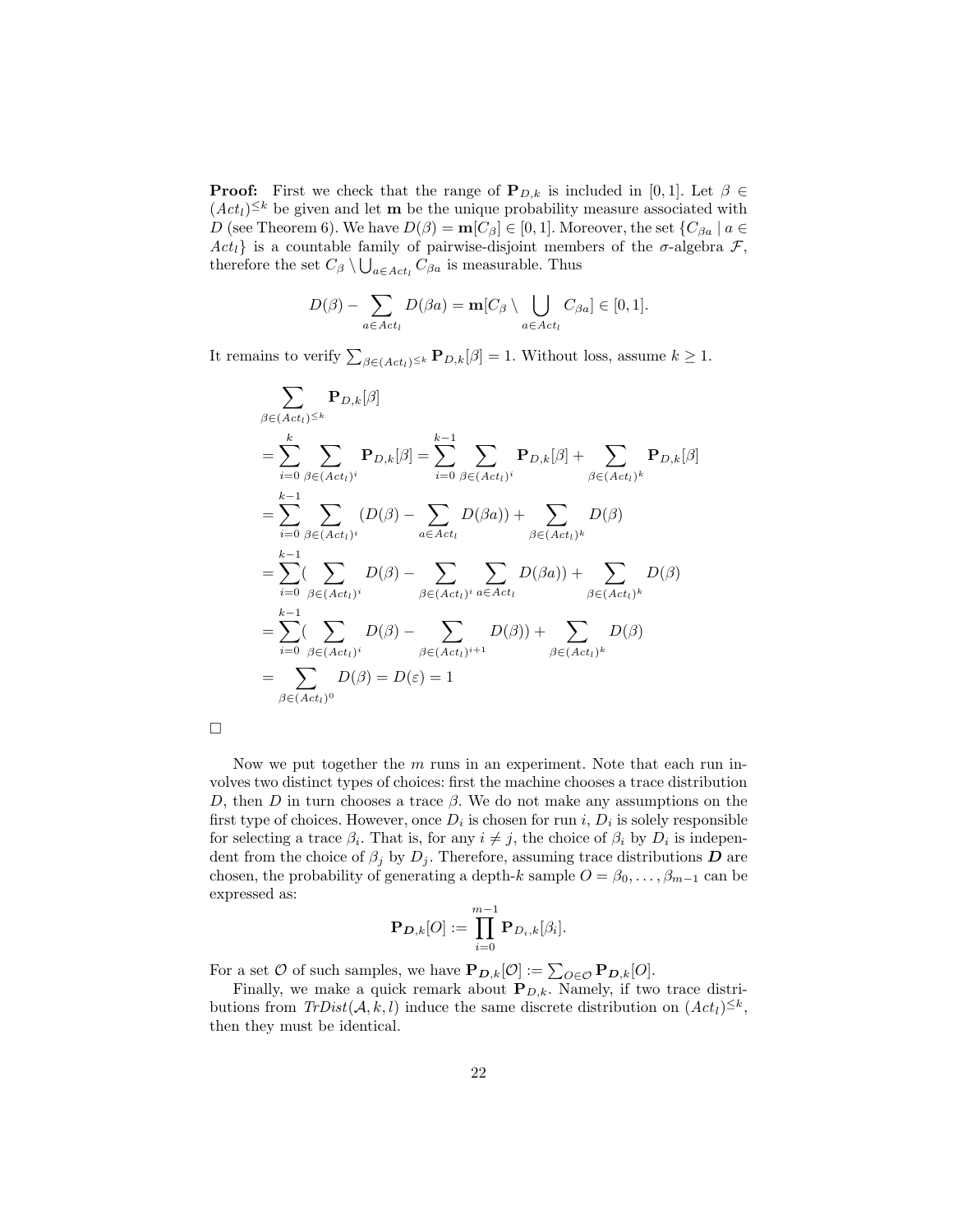**Lemma 7.** The function  $\mathbf{P}_{-,k}$ : Tr $Dist(\mathcal{A}, k, l) \rightarrow Disc((Act_l)^{\leq k})$  is one-toone.

**Proof:** We will give a left inverse of  $P_{-,k}$ . Let  $D \in TrDist(\mathcal{A}, k, l)$  be given. Define a function  $D' : (Act_l)^{\leq k} \to [0,1]$  as follows:

$$
D'(\beta)=\sum_{\beta\sqsubseteq\beta';\beta'\in (Act_l)^{\leq k}} \mathbf P_{D,k}[\beta'].
$$

Using a (backwards) inductive argument on the length of  $\beta \in (Act_l)^{\leq k}$ , it is easy to check that  $D = D'. \square$ 

## 5.2 Frequencies

Our statistical analysis is based on the frequencies with which finite traces from  $(Act_l)^{\leq k}$  appear in a sample O. Formally, the *frequency* of  $\beta$  in O is given by:

$$
freq(O)(\beta) := \frac{\#\{i \mid 0 \le i < m \text{ and } \beta = \beta_i\}}{m}.
$$

Although each run is governed by a possibly different distribution, we can still obtain useful information from frequencies of traces. This is done as follows. Fix k, l, m, **D** and  $\beta \in (Act_l)^{\leq k}$ . For each  $0 \leq i \leq m-1$ , we say that a success occurs at the *i*-th run just in case the observer records exactly  $\beta$  at the *i*-th run. Thus, the probability of a success at the *i*-th run is given by  ${\bf P}_{D_i,k}[\beta]$ . This can be viewed as a Bernoulli distribution with parameter  ${\bf P}_{D_i,k}[\beta]$ . Let  $X_i$  denote such a random variable. Then the random variable  $Z := \frac{1}{m} \sum_{i=1}^{m} X_i$  represents the frequency of successes in the  $m$  trials governed by  $D$ . Moreover, the expected value of this frequency is:

$$
\mathbf{E}_{\beta}^{\mathbf{D},k} := \mathbf{E}Z = \mathbf{E}(\frac{1}{m}\sum_{i=0}^{m-1}X_i) = \frac{1}{m}\sum_{i=0}^{m-1}\mathbf{E}(X_i) = \frac{1}{m}\sum_{i=0}^{m-1}\mathbf{P}_{D_i,k}[\beta].
$$

Notice, both  $freq(O)$  and  $\mathbf{E}^{D,k}$  can be viewed as points in the metric space  $[0,1]^{(Act_l)^{\leq k}}$  with distance function<sup>6</sup>  $dist(\boldsymbol{u}, \boldsymbol{v}) := \sup_{\beta \in (Act_l)^{\leq k}} |u_{\beta} - v_{\beta}|$ . Thus  $dist(freq(O), \mathbf{E}^{D,k})$  provides a very natural way to quantify the deviation between  $freq(O)$  and  $\mathbf{E}^{D,k}$ . This plays a central role in classifying acceptable outcomes of D.

 $^6$  This metric is chosen (instead of the usual Euclidean metric) because it generalizes easily to higher dimensional cases. For instance, consider the space  $[0, 1]^{Act<\omega}$  with  $dist'(\boldsymbol{u}, \boldsymbol{v}) := \sup_{\beta \in Act^{\langle \omega \rangle}} |u_{\beta} - v_{\beta}|$ . Then, given any two points  $\boldsymbol{u}, \boldsymbol{v} \in [0, 1]^{(Act_l)^{\leq k}}$ , the distance between them in  $[0,1]^{(Act_l)^{\leq k}}$  coincides with the distance in  $[0,1]^{Act^{\leq \omega}}$ .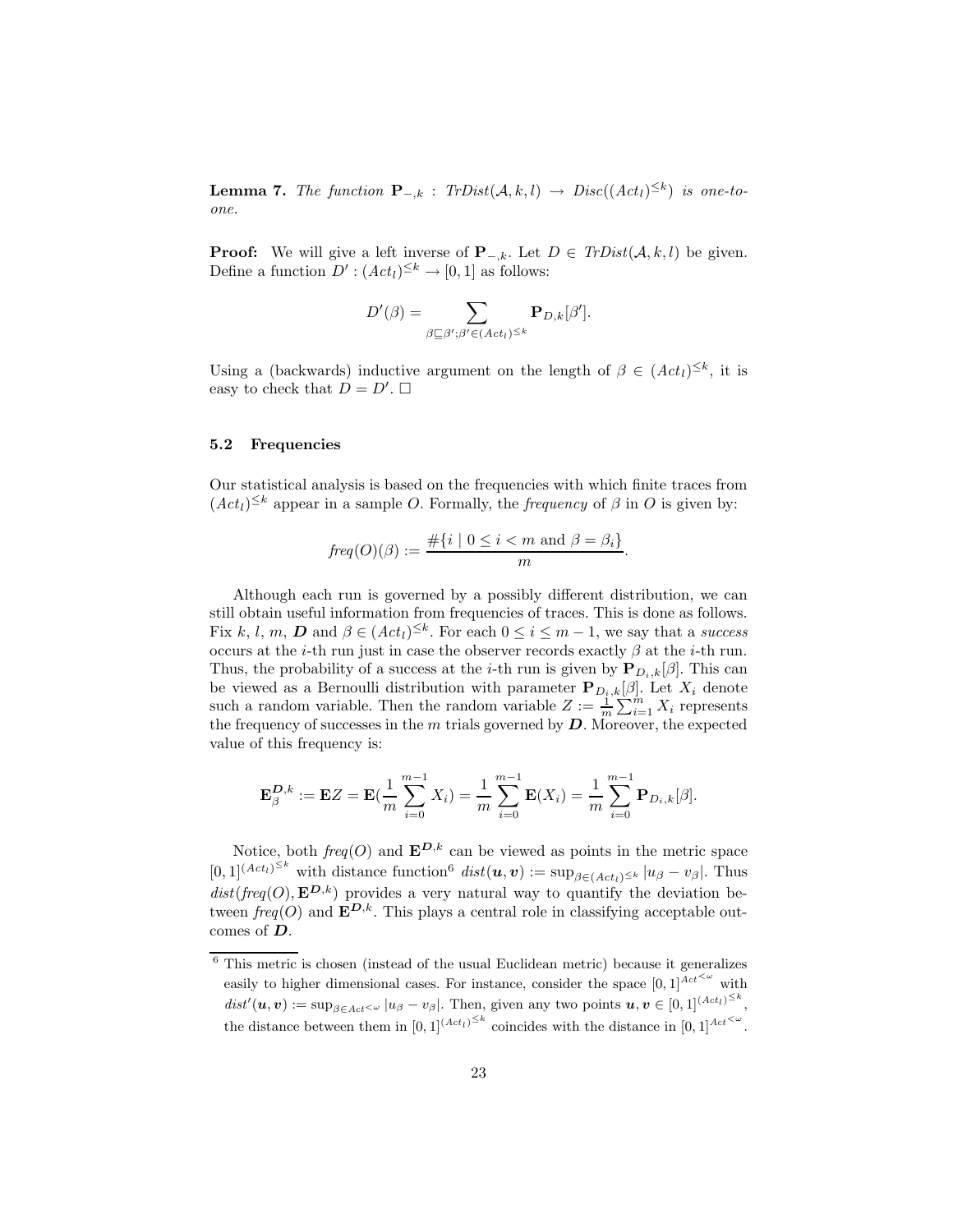#### 5.3 Acceptable Outcomes: Motivation

Returning to our original goal, we would like to define a set of acceptable outcomes of A. This is done by defining a set of acceptable outcomes for each sequence  $\bm{D}$  of trace distributions. Thus, in the terminology of hypothesis testing, we develop a test with this null hypothesis: the sample  $O$  is generated by the sequence D.

Fix an  $\alpha \in (0,1)$  as the desired level of the test. Also fix the sample type  $\langle k, l, m \rangle$ . The set  $Obs(\mathbf{D}, k, l, m, \alpha)$  of acceptable outcomes should then satisfy the following:

- 1.  $\mathbf{P}_{\mathbf{D},k}[Obs(\mathbf{D},k,l,m,\alpha)] \geq 1-\alpha$ , and
- 2.  $\mathbf{P}_{\mathbf{D}',k}[Obs(\mathbf{D},k,l,m,\alpha)]$  is minimized for different choices of  $\mathbf{D}'.$

Condition 1 says the probability of false rejection (i.e., rejecting  $O$  as a sample generated by  $\bm{D}$  while it is so) is at most  $\alpha$ . Condition 2 says the probability of false acceptance (i.e., accepting O as a sample generated by  $\bm{D}$  while it is not) should be reasonably small. Note that the probability of false acceptance depends highly upon the choice of  $D'$ . Loosely speaking, if  $D$  and  $D'$  are very close to each other, then the probability of false acceptance becomes very high.

The design of our test stems from the concept of interval estimation. After each experiment, we try to make an educated guess about the trace distributions governing our machine, based on the sample just observed.

In case the  $m$  trials are identically distributed, i.e., controlled by the same trace distribution D, one typically uses  $freq(O)(\beta)$  as an estimator for the value  $\mathbf{P}_{D,k}[\beta]$ . (By virtue of Lemma 7, this also gives an estimator for D.) Since the probability of making exactly the right guess is small, an interval around  $freq(O)(\beta)$  is used to guarantee that the guess is correct with probability  $1-\alpha$ , where  $\alpha$  is the prescribed level. That is, if  $freq(O)(\beta)$  is observed, then our guess is  $\mathbf{P}_{D,k}[\beta]$  falls in the interval  $[freq(O)(\beta) - r, freq(O)(\beta) + r]$ , where r depends on the level  $\alpha$ .

Inverting this interval around  $\mathbf{P}_{D,k}[\beta]$ , we obtain a set of values for  $freq(O)(\beta)$ , namely, the interval  $[\mathbf{P}_{D,k}[\beta] - r, \mathbf{P}_{D,k}[\beta] + r]$ . If a frequency from this interval is actually observed, then our guess about  $P_{D,k}[\beta]$  would be correct. Thus, a frequency vector  $freq(O)$  is deemed acceptable if for all  $\beta$ ,  $freq(O)(\beta)$  is within the appropriate interval around  $\mathbf{P}_{D,k}[\beta]$ .

In the formal definitions that follow, the situation is slightly different: we do not always have the same trace distribution in all  $m$  trials. Thus we cannot give an estimate to the value  $\mathbf{P}_{D,k}[\beta]$  for a single trace distribution D. Instead, we use  $freq(O)(\beta)$  as an estimator for  $\mathbf{E}_{\beta}^{D,k} = \frac{1}{m} \sum_{i=1}^{m} \mathbf{P}_{D_i,k}[\beta]$ , an average from the  $m$  trace distributions.

## 5.4 Acceptable Outcomes: Definition

As explained above, we accept a sample O if  $freq(O)$  is within some distance r of the value  $\mathbf{E}^{D,k}$ . Our task is to find an appropriate  $r \in [0,1]$  such that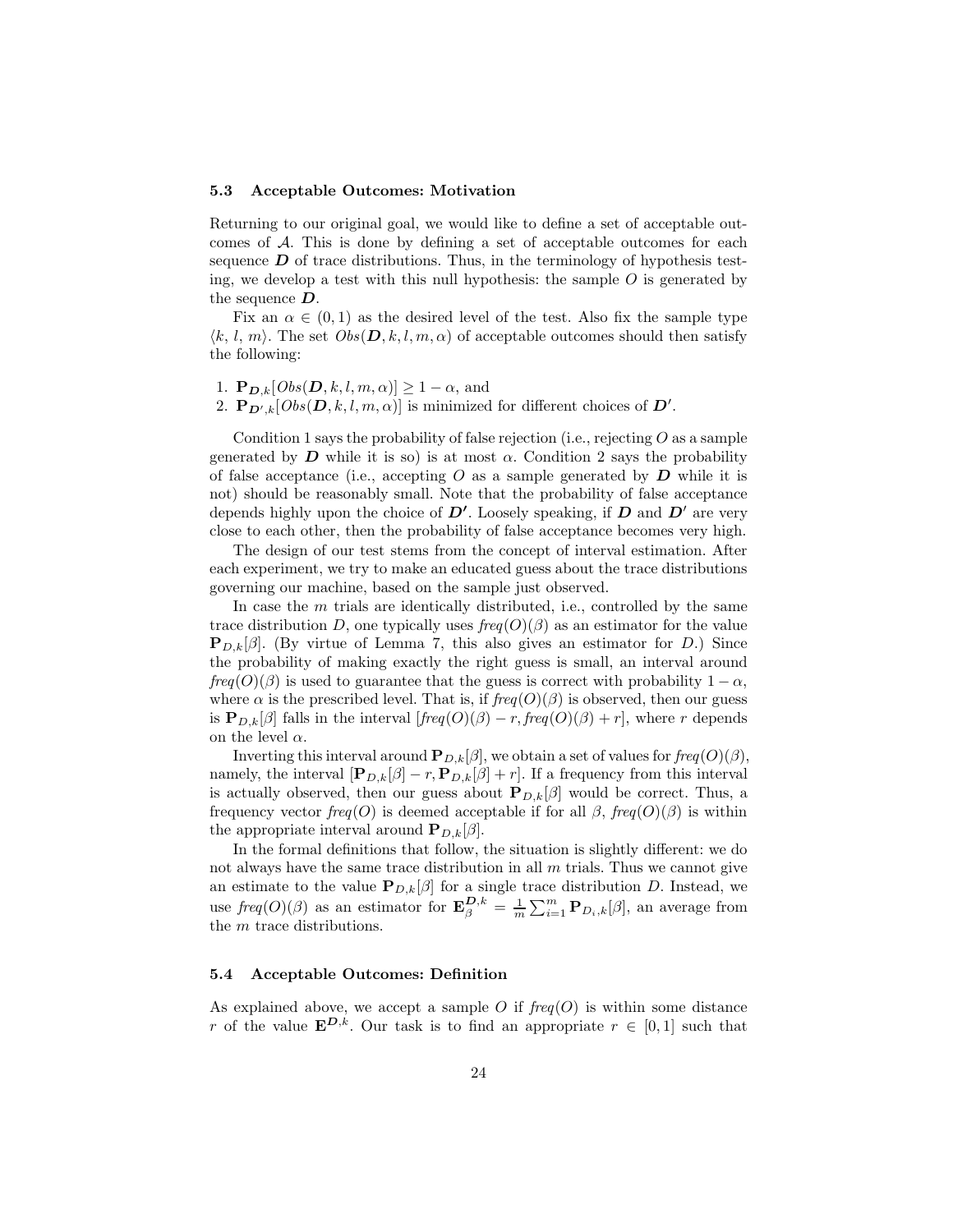Condition 1 is satisfied. Moreover, for Condition 2, we need to minimize  $r$  in order to reduce the probability of false acceptance.

Recall that the (closed) ball centered at  $\mathbf{E}^{D,k}$  with radius r is given by:

$$
B_r(\mathbf{E}^{\mathbf{D},k}) := \{ v \in [0,1]^{(Act_l)^{\leq k}} \mid \forall \beta \in (Act_l)^{\leq k}, |v(\beta) - \mathbf{E}_{\beta}^{\mathbf{D},k}| \leq r \}.
$$

Then  $freq^{-1}(B_r(\mathbf{E}^{D,k}))$  is the set of samples whose frequencies deviate from the average  $\mathbf{E}^{D,k}$  by at most r.

**Definition 8.** Fix  $k, l, m \in \mathbb{N}$  and a sequence **D** of trace distributions from  $TrDist(A, k, l)$ . Let

$$
\bar{r} := \inf\{r \mid \mathbf{P}_{\mathbf{D},k}[freq^{-1}(B_r(\mathbf{E}^{\mathbf{D},k}))] > 1 - \alpha\}.
$$

The set of type- $\langle k, l, m \rangle$  acceptable outcomes of D (with level  $\alpha$ ) is defined to be:

$$
Obs(\mathbf{D}, k, l, m, \alpha) := freq^{-1}(B_{\overline{r}}(\mathbf{E}^{\mathbf{D}, k})) = \{O \mid dist(freq(O), \mathbf{E}^{\mathbf{D}, k}) \leq \overline{r}\}.
$$

The set of type- $\langle k, l, m \rangle$  acceptable outcomes of A (with level  $\alpha$ ) is then:

$$
Obs(\mathcal{A}, k, l, m, \alpha) := \bigcup_{\mathbf{D} \in (TrDist(\mathcal{A}, k, l))^m} Obs(\mathbf{D}, k, l, m, \alpha).
$$

Example 9. Let  $Act$  be  $\{a, b, c\}$  and  $\alpha$  be 0.05. Consider the following automata with a nondeterministic choice between two branches and let  $D$  be a sequence of 10 trace distributions generated by: four adversaries that choose the left branch with probability 1 and six that choose the right branch with probability 1.

Then the average of the 10 induced trace distributions assign the value 0.4 to a and  $0.3$  to each of b and c. Notice the frequency of a in every possible outcome is 0.4. Thus the following two outcomes have the greatest distance from the average: the one in which b never occurs and the one in which c never



occurs. It is easy to verify that  $Obs(D, 1, 3, 10, 0.05)$  contains all but these two outcomes.

It is interesting to note that, while our notion of acceptable outcomes captures the clustering of samples around the expected value, it often fails to capture individual outcomes with relatively high probability. We illustrate this point with the following example.

Example 10. Consider an almost fair coin, say, with 0.51 for heads and 0.49 for tails. Suppose we toss this coin 10 times. The most likely outcome, all heads, has frequency vector  $\langle 1, 0 \rangle$ , which lies very far from the expected frequency of  $(0.51, 0.49)$ . In fact, it is easy to check that for  $\alpha = 0.005$ , this most likely outcome is rejected.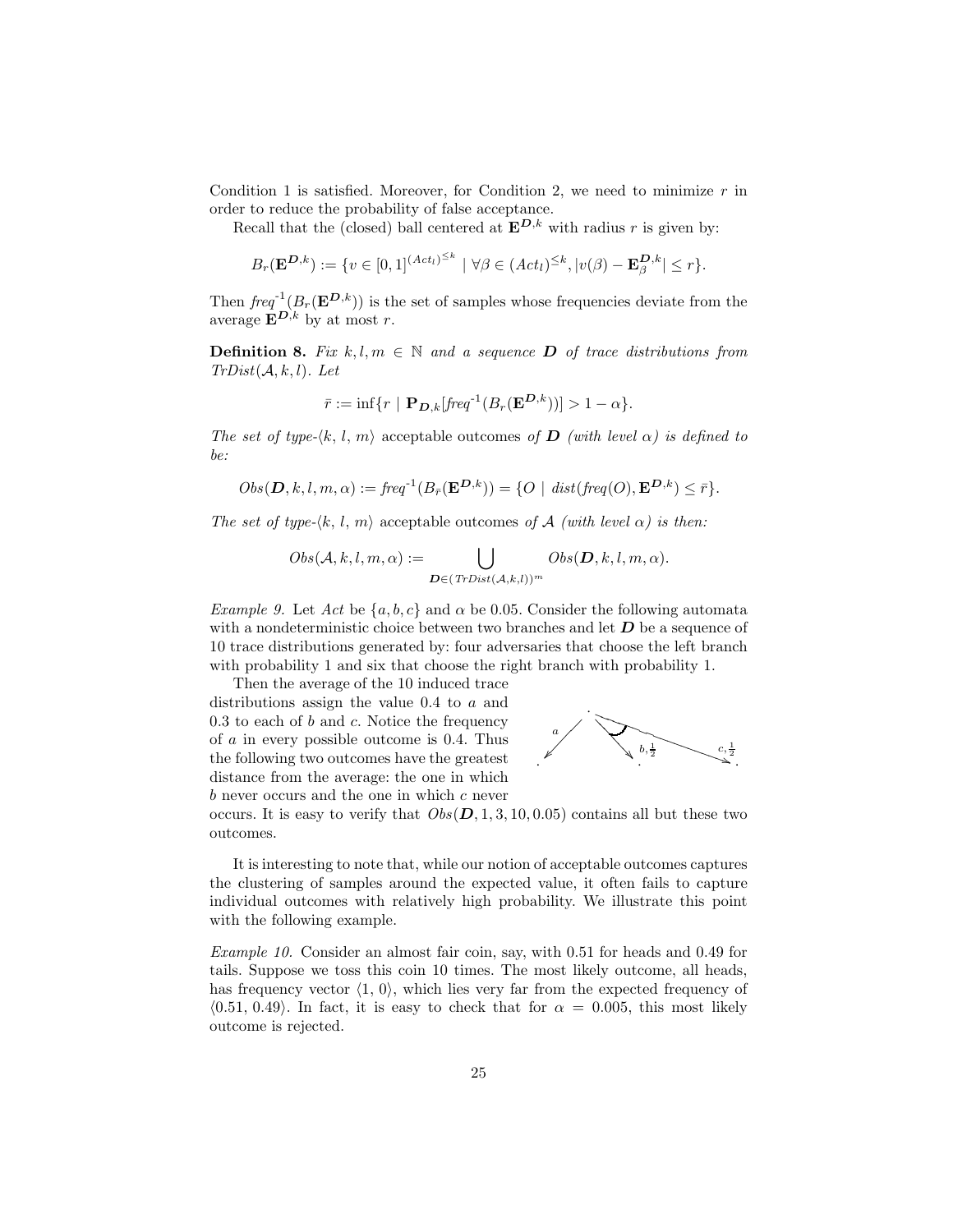Finally, we define our notion of observation preorder based on acceptable outcomes.

**Definition 9.** Let A, B be probabilistic automata and let  $\alpha \in (0, 1)$  be given. We write  $A \leq_{\alpha} \mathcal{B}$  if, for all  $k, l, m \in \mathbb{N}$ ,  $Obs(A, k, l, m, \alpha) \subseteq Obs(A, k, l, m, \alpha)$ . We say that A and B are observationally indistinguishable up to level  $\alpha$  just in case  $\mathcal{A} \leq_{\alpha} \mathcal{B}$  and  $\mathcal{B} \leq_{\alpha} \mathcal{A}$ .

## 6 More on Probabilistic Executions and Trace Distributions

This section presents some basic results on probabilistic executions and trace distributions. First we give an explicit characterization of probabilistic executions. This characterization is then used to prove that the set of trace distributions,  $TrDist(\mathcal{A})$ , is closed under convex combinations. Finally, we describe a method of constructing an adversary from an infinite sequence of adversaries.

#### 6.1 Characterizing Probabilistic Executions

By definition, a probabilistic execution  $\mathbf{Q}_E$  is a mapping from  $Path^{<\omega}(\mathcal{A})$  to  $[0, 1]$ , induced by some adversary E of a probabilistic automaton A. Hence we can view  $\bf{Q}$  as an operator from the set of adversaries of  $\cal{A}$  to the function space  $Path^{< \omega}(\mathcal{A}) \to [0, 1].$  This section provides an explicit characterization of the image of **Q**. In other words, given an arbitrary function  $Q : Path^{<\omega}(\mathcal{A}) \to [0, 1],$ we determine whether  $Q = \mathbf{Q}_E$  for some adversary E of A.

Clearly, if  $Q$  is induced by some  $E$ , it must satisfy the following properties.

- (1)  $Q(s^0) = 1$  and, whenever  $\pi$  is a prefix of  $\pi'$ ,  $Q(\pi) \ge Q(\pi')$  (i.e., Q is antitone with respect to the prefix ordering).
- (2) Given  $\pi, a, \mu, s_0, s_1$  such that  $last(\pi) \stackrel{a}{\rightarrow} \mu$  and  $s_0, s_1 \in \text{supp}(\mu)$ , we have

$$
\frac{Q(\pi a \mu s_0)}{\mu(s_0)} = \frac{Q(\pi a \mu s_1)}{\mu(s_1)}
$$

.

We call this property the *consistency* of  $Q$ .

(3) Given  $\pi \in Path^{<\omega}(\mathcal{A})$  with  $Q(\pi) \neq 0$ , let  $S_{\pi}$  denote the set of  $(a, \mu)$  such that  $last(\pi) \stackrel{a}{\rightarrow} \mu$ . For each  $(a, \mu) \in S_{\pi}$ , fix any  $s_{a,\mu} \in \text{supp}(\mu)$ . Then

$$
\sum_{(a,\mu)\in S_{\pi}}\frac{Q(\pi a\mu s_{a,\mu})}{Q(\pi)\cdot\mu(s_{a,\mu})}\leq 1.
$$

(Notice, if Q is consistent, the choice of  $s_{a,\mu}$  does not affect the summand.)

To see that these conditions are not only necessary but also sufficient to characterize the set of probabilistic executions, we note the following. Condition (1) expresses that, if  $\pi \subseteq \pi'$ , then the event "A follows  $\pi''$ " is included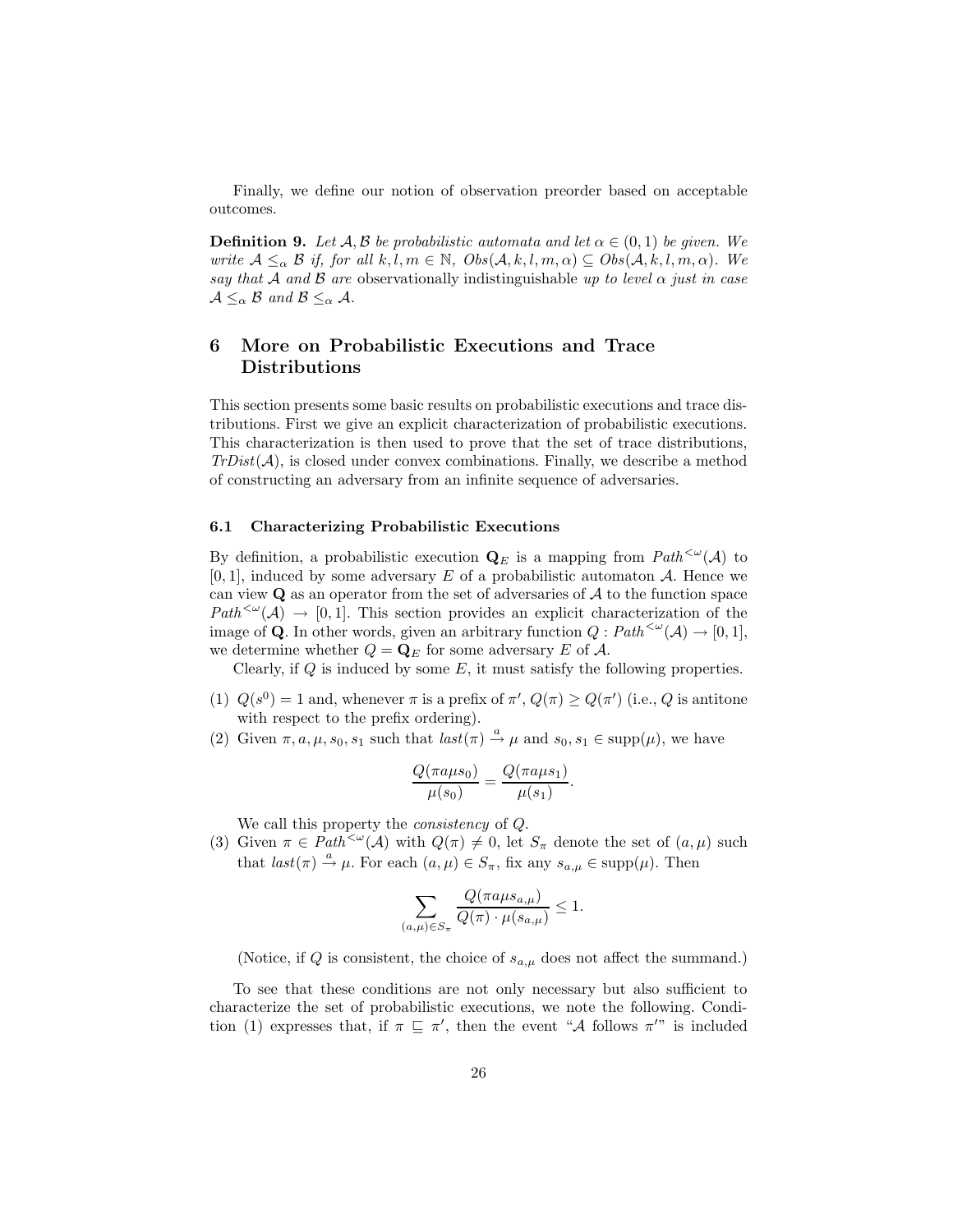in the event " $A$  follows  $\pi$ ". Also, any probabilistic execution begins at the start state  $s^0$  with probability 1. Condition (2) is more subtle. Recall that  $\mathbf{Q}_{E}(\pi a \mu s) = \mathbf{Q}_{E}(\pi) \cdot E(\pi) (a, \mu) \cdot \mu(s)$ . If  $Q(\pi) > 0$ , we can recover the value  $E(\pi)(a,\mu)$  from Q by setting  $\frac{Q(\pi a \mu s)}{Q(\pi) \cdot \mu(s)}$  for some state  $s \in \text{supp}(\mu)$ , provided any choice of s yields the same quotient. This is precisely Condition(2). Condition (3) then says the sum of  $E(\pi)(a,\mu)$  over all possible transitions  $last(\pi) \stackrel{a}{\rightarrow} \mu$  must be under 1, i.e.,  $E(\pi)$  is a discrete subdistribution on  $S_{\pi}$ .

Given a function  $Q$  with these properties, we construct an adversary  $E_Q$  as follows: for  $\pi$ , a and  $\mu$ , define  $E_Q(\pi)(a,\mu)$  to be

 $-0$ , in case  $Q(\pi) = 0$  or  $last(\pi) \stackrel{a}{\rightarrow} \mu$  is not a transition in A;  $-\frac{Q(\pi a \mu s)}{Q(\pi) \cdot \mu(s)}$  $\frac{Q(\pi a \mu s)}{Q(\pi) \cdot \mu(s)}$  otherwise, where s is some state in supp $(\mu)$ .

By Conditions 2 and 3,  $E_Q$  is well-defined and  $E_Q(\pi)$  is a discrete subdistribution for every  $\pi$ . Moreover,  $E_Q(\pi)(a,\mu) \neq 0$  only if  $last(\pi) \stackrel{a}{\rightarrow} \mu$  is a transition in A, therefore  $E_Q$  is an adversary for A. It remains to prove  $Q = \mathbf{Q}_{E_Q}$ (so that we have a right inverse of the operation Q).

**Lemma 8.** For all  $\pi \in Path^{<\omega}(\mathcal{A})$ , we have  $Q(\pi) = \mathbf{Q}_{E_O}(\pi)$ .

**Proof:** By induction on the length of  $\pi$ . If  $\pi$  consists of just the initial state, then  $Q(\pi) = 1 = \mathbf{Q}_{E_O}(\pi)$ .

Now consider  $\pi'$  of the form  $\pi a \mu s$ . If  $Q(\pi) = 0$ , then  $Q(\pi') = 0$  by Condition 1. Also by induction hypothesis,  $\mathbf{Q}_{E_Q}(\pi) = Q(\pi) = 0$ . Hence

$$
\mathbf{Q}_{E_Q}(\pi') = \mathbf{Q}_{E_Q}(\pi) \cdot E_Q(\pi)(a,\mu) \cdot \mu(s) = 0 = Q(\pi'),
$$

regardless of the values of  $E_Q(\pi)(a,\mu)$  and  $\mu(s)$ .

Otherwise, we may choose  $\pi''$  as in the definition of  $E_Q(\pi)(a,\mu)$ . Let s' denote  $last(\pi'')$ . Then

$$
\mathbf{Q}_{E_Q}(\pi') = \mathbf{Q}_{E_Q}(\pi) \cdot E_Q(\pi)(a, \mu) \cdot \mu(s)
$$
 definition  $\mathbf{Q}_{E_Q}$   
\n
$$
= Q(\pi) \cdot \frac{Q(\pi'')}{Q(\pi) \cdot \mu(s')} \cdot \mu(s)
$$
 I.H. and definition of  $E(\pi')(a, \mu)$   
\n
$$
= \frac{Q(\pi'') \cdot \mu(s)}{\mu(s')}
$$
  
\n
$$
= Q(\pi').
$$
 consistency of  $Q$ 

 $\Box$ 

This completes the proof of the following characterization theorem.

Theorem 7 (Characterization of probabilistic executions). For all  $Q$ :  $Path^{\leq \omega}(\mathcal{A}) \to [0,1], Q$  is the probabilistic execution induced by some adversary  $E$  of  $A$  if and only if  $Q$  satisfies Conditions  $(1)$ ,  $(2)$  and  $(3)$ .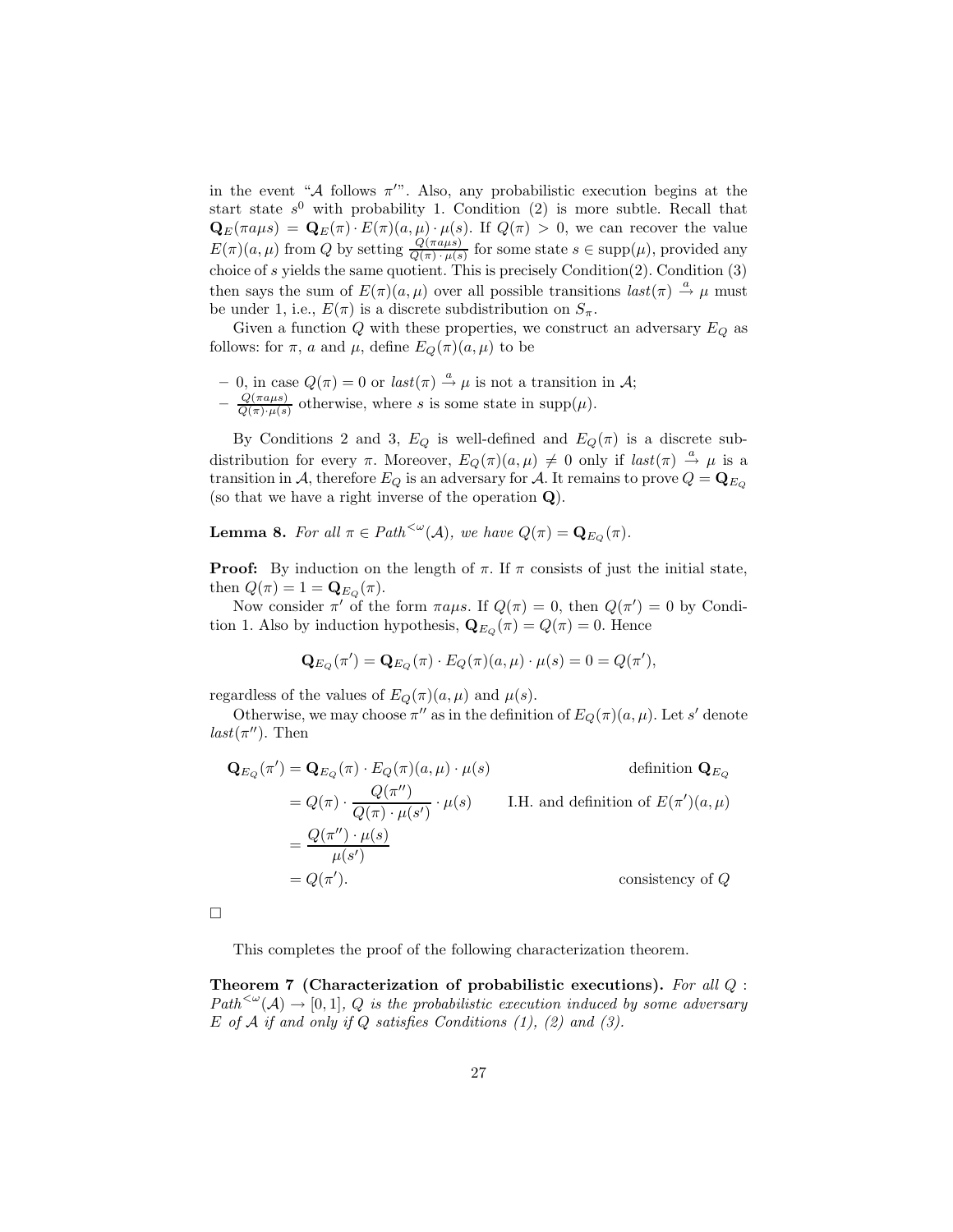### 6.2 Convex Combinations

Recall that probabilistic executions are mappings from  $Path^{\lt}\omega(\mathcal{A})$  to [0, 1]. Thus it makes sense to talk about convex combinations of two (or finitely many) of them. Similarly for trace distributions, which are mappings from  $Act^{\leq \omega}$  to [0, 1].

**Lemma 9.** Let  $p \in [0,1]$  be given and let  $E_0$  and  $E_1$  be adversaries of A. There exists an adversary E of A such that  $\mathbf{Q}_E = p \cdot \mathbf{Q}_{E_0} + (1 - p) \cdot \mathbf{Q}_{E_1}$ .

**Proof:** Define  $Q := p \cdot \mathbf{Q}_{E_0} + (1 - p) \cdot \mathbf{Q}_{E_1}$ . By Theorem 7, it suffices to verify Conditions (1), (2) and (3). The first two are straightforward. For Condition (3), let  $\pi$ ,  $S_{\pi}$  and  $\{s_{a,\mu} | \langle a, \mu \rangle \in S_{\pi}\}\)$  be given as stated. Then

$$
\sum_{(a,\mu)\in S_{\pi}} \frac{Q(\pi a\mu s_{a,\mu})}{Q(\pi) \cdot \mu(s_{a,\mu})}
$$
\n
$$
= \sum_{(a,\mu)\in S_{\pi}} \frac{p \cdot \mathbf{Q}_{E_0}(\pi a\mu s_{a,\mu}) + (1-p) \cdot \mathbf{Q}_{E_1}(\pi a\mu s_{a,\mu})}{Q(\pi) \cdot \mu(s_{a,\mu})}
$$
\n
$$
= \sum_{(a,\mu)\in S_{\pi}} \frac{p \cdot \mathbf{Q}_{E_0}(\pi) \cdot E_0(\pi)(a,\mu) + (1-p) \cdot \mathbf{Q}_{E_1}(\pi) \cdot E_1(\pi)(a,\mu)}{Q(\pi)}
$$
\n
$$
= \frac{p \cdot \mathbf{Q}_{E_0}(\pi) \cdot \sum_{(a,\mu)\in S_{\pi}} E_0(\pi)(a,\mu) + (1-p) \cdot \mathbf{Q}_{E_1}(\pi) \cdot \sum_{(a,\mu)\in S_{\pi}} E_1(\pi)(a,\mu)}{Q(\pi)}
$$
\n
$$
\leq \frac{p \cdot \mathbf{Q}_{E_0}(\pi) + (1-p) \cdot \mathbf{Q}_{E_1}(\pi)}{Q(\pi)} = 1
$$

The next lemma says that Tr preserves convex combinations. This follows immediately from the definition of  $Tr : (Path^{<\omega}(\mathcal{A}) \to [0,1]) \to (Act^{<\omega} \to [0,1])$ (cf. Section 4.2).

**Lemma 10.** Let  $p \in [0, 1]$  be given and let  $E_0$  and  $E_1$  be adversaries of A. Then

$$
Tr(p \cdot \mathbf{Q}_{E_0} + (1-p) \cdot \mathbf{Q}_{E_1}) = p \cdot Tr(\mathbf{Q}_{E_0}) + (1-p) \cdot Tr(\mathbf{Q}_{E_1}).
$$

**Corollary 2.** The set of trace distributions of  $A$  is closed under convex combinations.

**Proof:** By Lemma 9 and Lemma 10.  $\Box$ 

We have one more corollary, which concerns the discrete probability distribution  $\mathbf{P}_{D,k}$  (cf. Section 5.1).

Corollary 3. For all  $k, l \in \mathbb{N}$ , the set  $\{P_{D,k} \mid D \in \text{TrDist}(\mathcal{A}, k, l)\}\$ is closed under convex combinations.

**Proof:** By Corollary 2 and the definition of  $\mathbf{P}_{D,k}$ .  $\Box$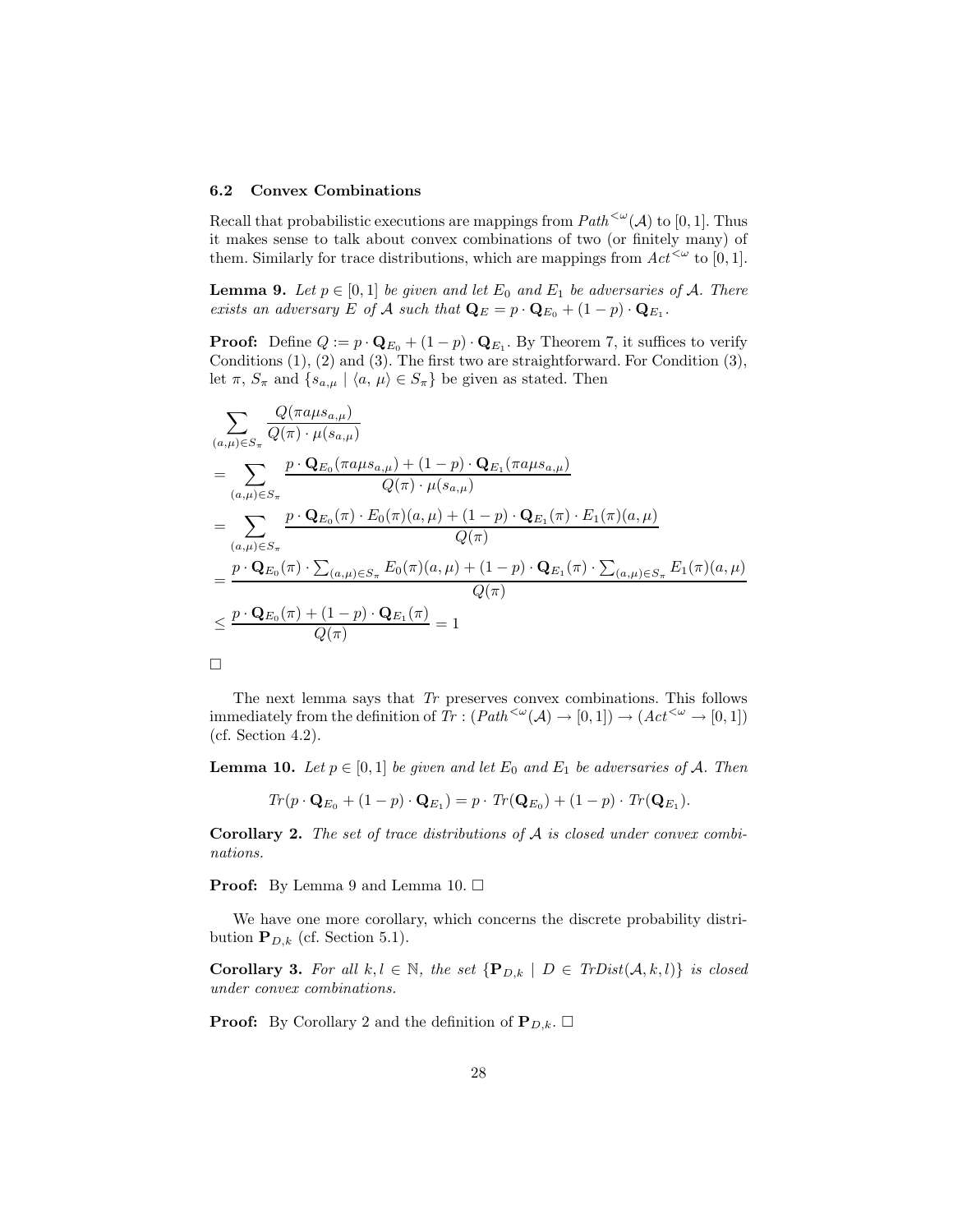### 6.3 Limit Construction

Suppose we have an infinite sequence  ${E_i}_{i\in\mathbb{N}}$  of adversaries. From this, we construct an infinite decreasing sequence of sequences: (i) set the initial sequence  ${E_j^0}_{j\in\mathbb{N}}$  to be  ${E_i}_{i\in\mathbb{N}}$ ; (ii) for each  $n \in \mathbb{N}$ , define a subsequence  ${E_j^{n+1}}_{j\in\mathbb{N}}$  of  $\{E_j^n\}_{j\in\mathbb{N}}$ . While choosing the appropriate subsequences, we obtain a function  $Q: Path^{<\omega}(\mathcal{A}) \to [0,1]$  such that Q is the probabilistic execution induced by some adversary  $E$ . Once we specify our notion of convergence, such  $E$  is an obvious candidate for the limit of  ${E_i}_{i \in \mathbb{N}}$ .

By assumption,  $\mathcal A$  is countably branching, hence  $Path^{<\omega}(\mathcal A)$  is countable. Let  $\{\pi_n\}_{n\in\mathbb{N}}$  be an enumeration of that set. Given  $n\in\mathbb{N}$ , the sequence  $\{\mathbf Q_{E_j^n}(\pi_n)\}_{j\in\mathbb{N}}$ is an infinite sequence in [0, 1]. By Theorem 1, there is a convergent subsequence. Let  $\{E_j^{n+1}\}_{j\in\mathbb{N}}$  be a subsequence of  $\{E_j^n\}_{j\in\mathbb{N}}$  such that  $\{\mathbf{Q}_{E_j^{n+1}}(\pi_n)\}_{j\in\mathbb{N}}$  converges. Define

$$
Q(\pi_n) := \lim_{j \to \infty} \mathbf{Q}_{E_j^{n+1}}(\pi_n).
$$

Given an adversary  $E_j^n$  as above, let  $index(E_j^n)$  denote the index of  $E_j^n$  in the original sequence  ${E_i}_{i\in\mathbb{N}}$ .

The idea here is, at each stage n, we decide the value of Q at path  $\pi_n$ . Moreover, we remove those adversaries whose probabilistic executions (evaluated at  $\pi_n$ ) fail to converge to  $Q(\pi_n)$ , taking care that we still have infinitely many adversaries left. As a consequence, at every stage after  $n$ , the probabilistic executions of remaining adversaries converge to the same limit at  $\pi_n$ . This claim is formalized in the following lemma.

**Lemma 11.** For all  $n < n'$ ,  $\{ \mathbf{Q}_{E_j^{n'}}(\pi_n) \}_{j \in \mathbb{N}}$  converges to  $Q(\pi_n)$ .

**Proof:** For all  $n < n'$ ,  ${E_j^n}'_{j \in \mathbb{N}}$  is a subsequence of  ${E_j^n}_{j \in \mathbb{N}}$ . Hence sequence  $\{\mathbf Q_{E_j^{n'}}(\pi_n)\}_{j\in\mathbb N}$  converges to the same limit as  $\{\mathbf Q_{E_j^n}(\pi_n)\}_{j\in\mathbb N}$ , namely, to  $Q(\pi_n)$ .  $\Box$ 

**Corollary 4.** Let  $S \subseteq \mathbb{N}$  be finite. For all  $n \in S$ ,  $\{\mathbf{Q}_{E_j^{\max(S)+1}}(\pi_n)\}_{j\in\mathbb{N}}$  converges to  $Q(\pi_n)$ .

The meaning of Corollary 4 is best explained by: "finitely many is the same as just one." Instead of taking the defining sequence of  $Q(\pi_n)$  for each n, we can simply go to a much later stage in the construction where, for each  $n \in S$ , the weight on  $\pi_n$  is guaranteed to converge to the right value. Notice it is essential that  $S$  is finite. With this idea in mind, we prove that  $Q$  satisfies Conditions (1), (2) and (3) in Section 6.1; then we apply Theorem 7 to conclude there is an adversary E with  $\mathbf{Q}_E = Q$ .

By definition,  $Q(s^0) = 1$ ; moreover, the next lemma shows that Q is antitone with respect to prefix ordering on  $Path^{\langle \omega|}(A)$ . Therefore Q satisfies Condition (1).

**Lemma 12.** Let  $\pi, \pi' \in Path^{<\omega}(\mathcal{A})$  be given. Suppose  $\pi$  is a prefix of  $\pi'$ , then  $Q(\pi) \geq Q(\pi').$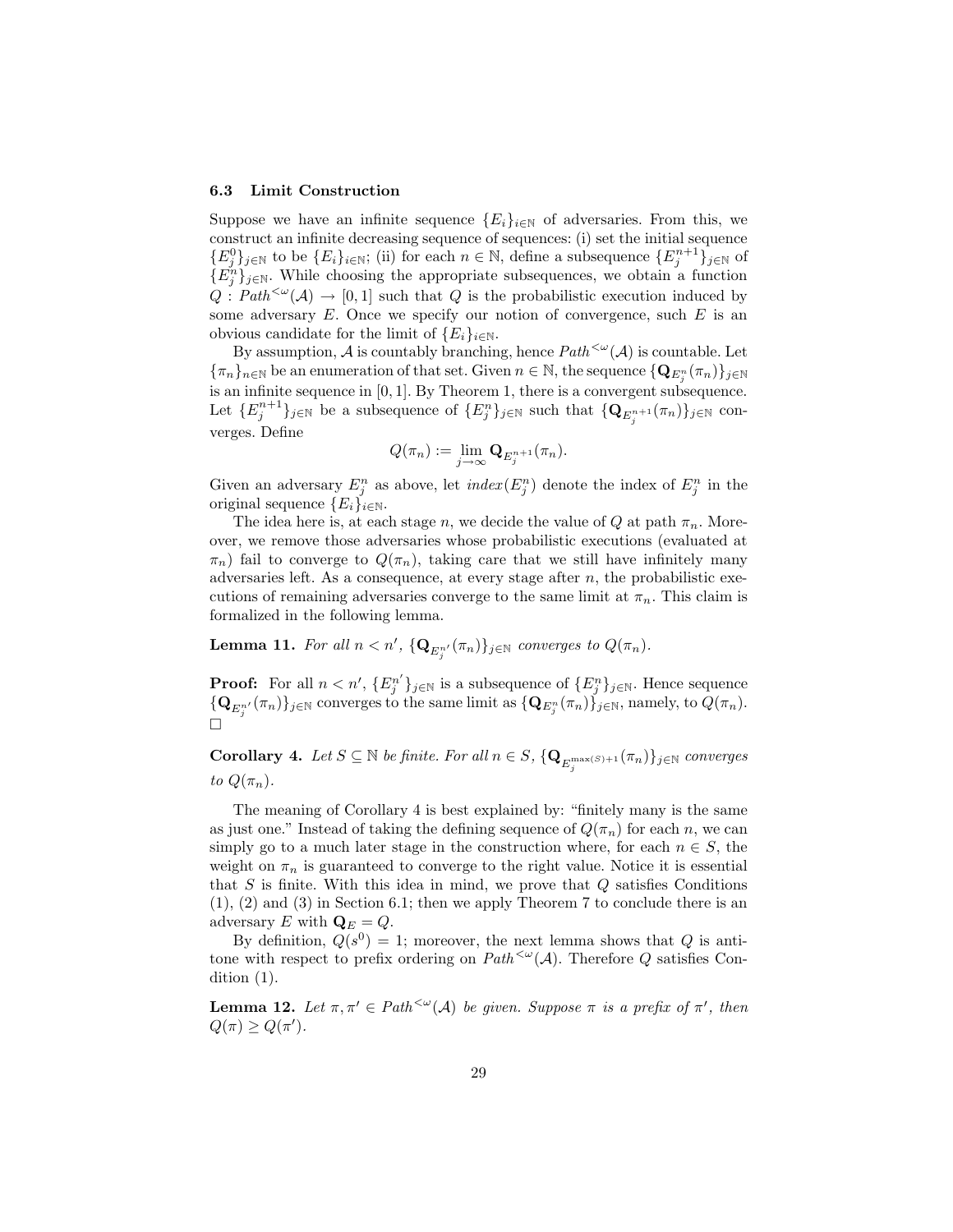**Proof:** Choose  $n, n' \in \mathbb{N}$  such that  $\pi = \pi_n$  and  $\pi' = \pi_{n'}$ . Let  $N := \max(n, n')$ . Recall that for every j, we have  $\mathbf{Q}_{E_j^{N+1}}(\pi) \geq \mathbf{Q}_{E_j^{N+1}}(\pi')$ . Therefore, by Corollary 4,

$$
Q(\pi) = \lim_{j \to \infty} \mathbf{Q}_{E_j^{N+1}}(\pi) \ge \lim_{j \to \infty} \mathbf{Q}_{E_j^{N+1}}(\pi') = Q(\pi').
$$

 $\Box$ 

The following lemmas verify Conditions (2) and (3).

**Lemma 13 (Condition (2)).** Let  $n, n_1, n_2 \in \mathbb{N}$  be given. Suppose  $\pi_{n_1}$  =  $\pi_n a \mu s_1, \pi_{n_2} = \pi_n a \mu s_2, \text{ last}(\pi_n) \stackrel{a}{\rightarrow} \mu \text{ and } s_1, s_2 \in \text{supp}(\mu).$  Then

$$
\frac{Q(\pi_{n_1})}{\mu(s_1)} = \frac{Q(\pi_{n_2})}{\mu(s_2)}.
$$

**Proof:** Let  $N := max(n_1, n_2)$ . By Corollary 4 and the consistency of  $\mathbf{Q}_{E_j^{N+1}}$ , we have

$$
\frac{Q(\pi_{n_1})}{\mu(s_1)} = \lim_{j \to \infty} \frac{\mathbf{Q}_{E_j^{N+1}}(\pi_{n_1})}{\mu(s_1)} = \lim_{j \to \infty} \frac{\mathbf{Q}_{E_j^{N+1}}(\pi_{n_2})}{\mu(s_2)} = \frac{Q(\pi_{n_2})}{\mu(s_2)}.
$$

**Lemma 14 (Condition (3)).** Let  $\pi$  be a path in Path<sup> $\leq \omega(\mathcal{A})$  such that  $Q(\pi) \neq \emptyset$ </sup> 0. Recall that  $S_{\pi}$  denotes the set  $\{(a,\mu) \mid last(\pi) \stackrel{a}{\rightarrow} \mu\}$ . For each  $(a,\mu) \in S_{\pi}$ , let  $s_{a,\mu} \in \text{supp}(\mu)$  be given. Then

$$
\sum_{(a,\mu)\in S_{\pi}}\frac{Q(\pi a\mu s_{a,\mu})}{Q(\pi)\cdot \mu(s_{a,\mu})}\leq 1.
$$

**Proof:** Let  $\{(a_k, \mu_k)\}_{k\in\mathbb{N}}$  be a (possibly finite) enumeration of  $S_\pi$ . It suffices to show that all finite partial sums are below 1. Let  $K \in \mathbb{N}$  be given. For each  $0 \leq k \leq K$ , let  $n_k$  be the index of  $\pi a_k \mu_k s_{a_k,\mu_k}$  in the enumeration  $\{\pi_n\}_{n\in\mathbb{N}}$ . Similarly, let *n* be the index of  $\pi$ . Define *N* to be  $\max\{n_0, \ldots, n_K, n\} + 1$ . Then by Corollary 4 we have

$$
\sum_{k=0}^{K} \frac{Q(\pi_{n_k})}{Q(\pi) \cdot \mu_k(s_{a_k, \mu_k})} = \sum_{k=0}^{K} \frac{\lim_{j \to \infty} \mathbf{Q}_{E_j^N}(\pi_{n_k})}{Q(\pi) \cdot \mu_k(s_{a_k, \mu_k})}
$$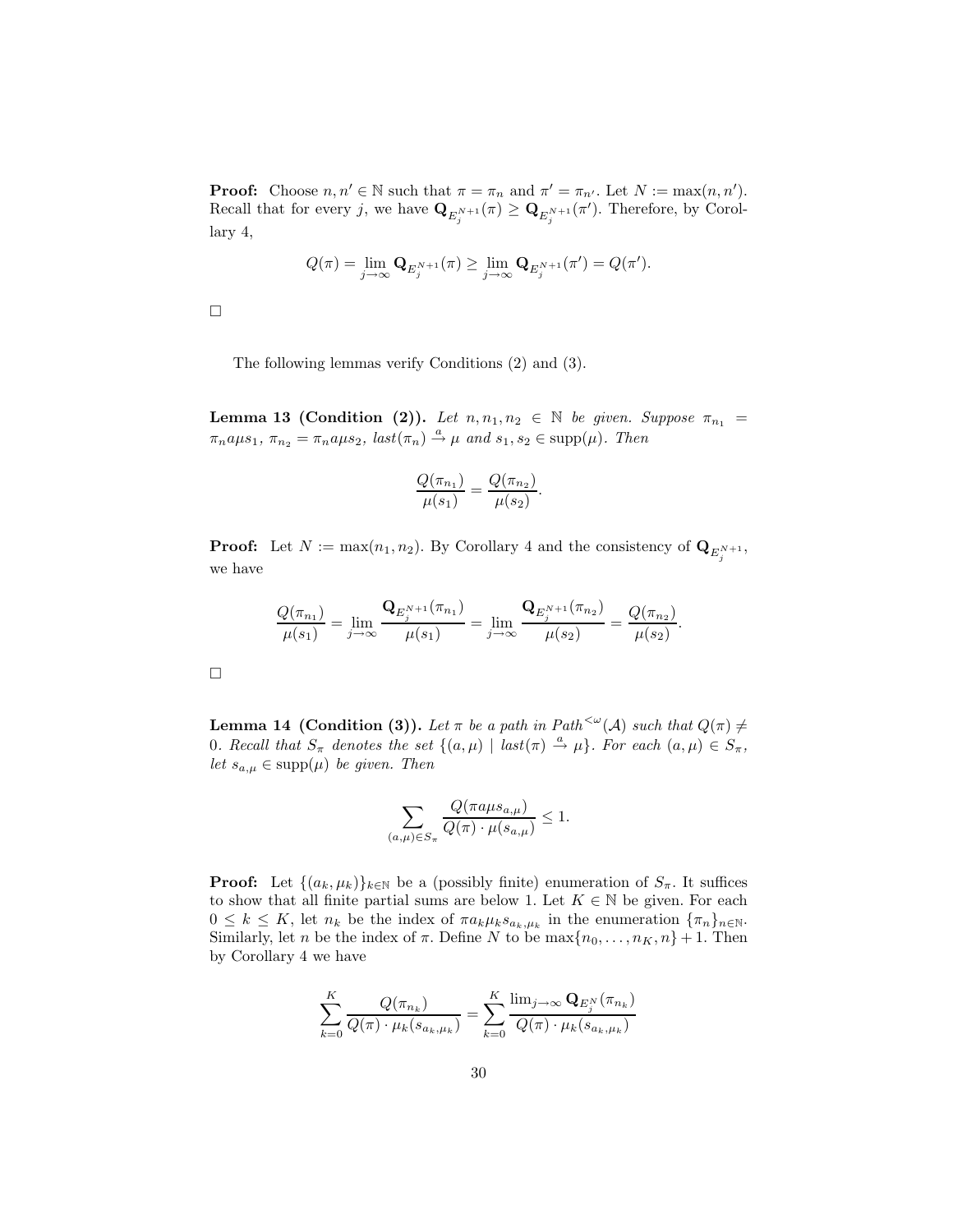By the definition of  $\mathbf{Q}_{E_j^N}$ , this becomes

$$
\sum_{k=0}^{K} \lim_{j \to \infty} \frac{\mathbf{Q}_{E_j^N}(\pi) \cdot E_j^N(\pi)(a_k, \mu_k) \cdot \mu_k(s_{a_k, \mu_k})}{Q(\pi) \cdot \mu_k(s_{a_k, \mu_k})}
$$
\n
$$
= \sum_{k=0}^{K} \lim_{j \to \infty} \frac{\mathbf{Q}_{E_j^N}(\pi) \cdot E_j^N(\pi)(a_k, \mu_k)}{Q(\pi)}
$$
\n
$$
= \lim_{j \to \infty} \frac{\mathbf{Q}_{E_j^N}(\pi)}{Q(\pi)} \sum_{k=0}^{K} E_j^N(\pi)(a_k, \mu_k)
$$
\n
$$
\leq \lim_{j \to \infty} \frac{\mathbf{Q}_{E_j^N}(\pi)}{Q(\pi)}
$$
\n
$$
= \lim_{j \to \infty} \frac{\mathbf{Q}_{E_j^N}(\pi)}{Q(\pi)}
$$
\n
$$
= 1.
$$
\nCorollary 4

 $\Box$ 

So far we have presented a construction that yields an adversary from any given countable sequence of adversaries. Let us now consider two examples in which this construction fails to provide a sensible "limit".

*Example 11.* Consider the infinitely branching automaton  $A$  drawn below, where all transitions are labeled with symbol a and all target distributions are Dirac distributions.

Consider this sequence  ${E_k}_{k \in \mathbb{N}}$  of adversaries: each  $E_k$  follows the kth branch of A with probability 1 and halts at the end of that branch. Thus, each  $E_k$  induces the trace distribution  $\{a^k \mapsto 1\}$ , where  $a^k$  is the length-k trace containing all a's. Intuitively, the limit of this sequence of trace distributions should assign probability 1 to the infinite trace aa . . .; yet this is not possible, simply because A has no infinite paths. In this case, our limit construction yields the everywhere-halting adversary.



*Example 12.* Consider automaton  $A$  as in Example 11. Take the following sequence  ${E_k}_{k\in\mathbb{N}}$  of adversaries: (i) at the start state, each  $E_k$  schedules the k-th transition with probability  $\frac{2^k-1}{2^k}$  and halts with probability  $\frac{1}{2^k}$ ; (ii) every  $E_k$ halts completely after one step. This sequence of adversaries induce the following sequence of trace distributions:

$$
\{\{a \mapsto \frac{2^k - 1}{2^k}\} \mid k \in \mathbb{N}\}.
$$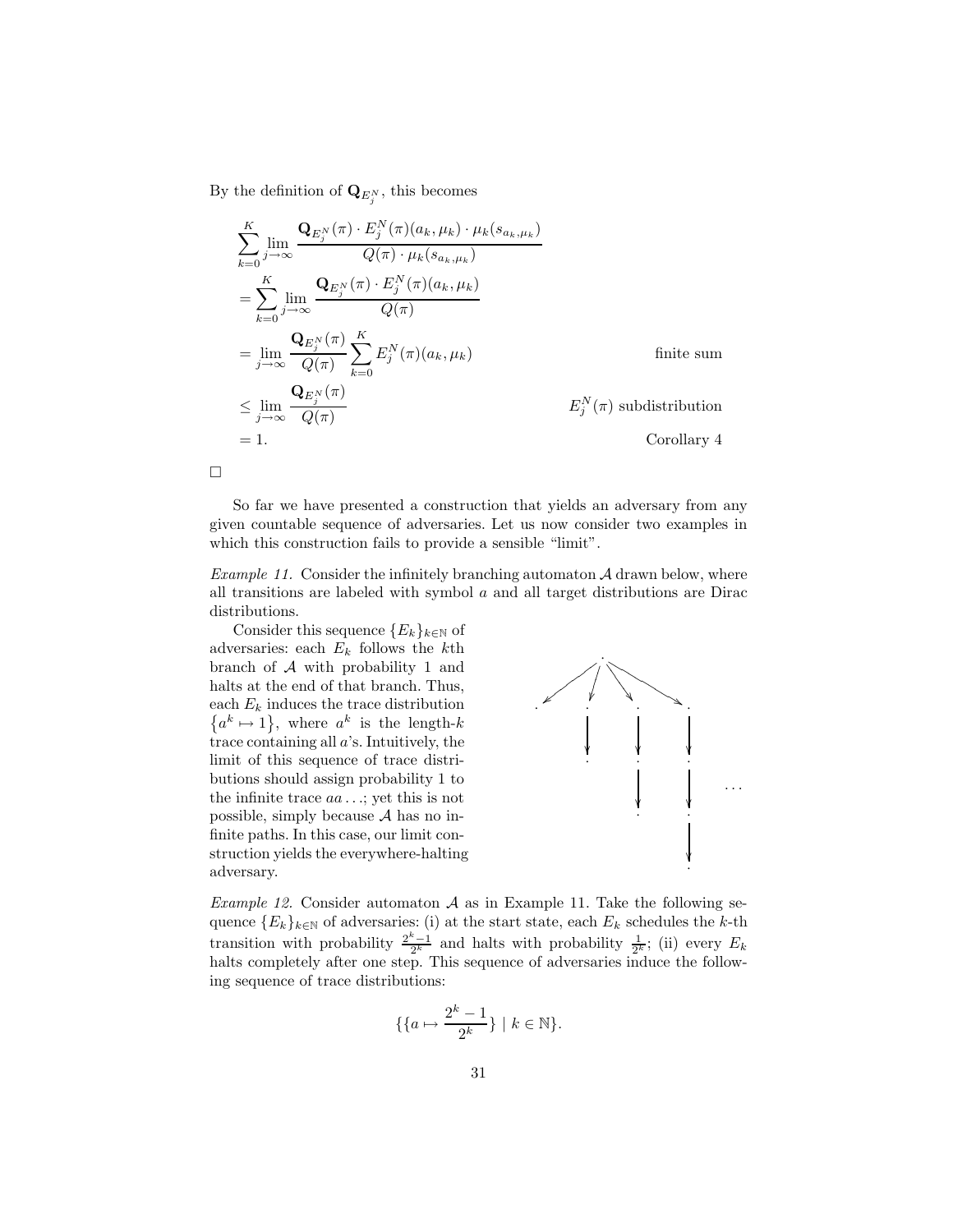Intuitively, this is a converging sequence with limit  $\{a \mapsto 1\}$ . However, the limit of  ${E_k}_{k\in\mathbb{N}}$ , as constructed in the present section, is again the everywhere-halting adversary.

In Section 7, we will prove CPO properties of  $ProbExec(\mathcal{A})$  and  $TrDist(\mathcal{A})$ for image finite  $A$ . In particular, that says image finiteness is sufficient to remove Counterexample 11. In Section 8, we prove that image finiteness implies  $TrDist(\mathcal{A}, k, l)$  forms a closed set in the metric space  $[0, 1]^{Act^{\leq \omega}}$ , thus Counterexample 12 is also removed.

## 7 CPO Properties

In an earlier version of this paper [Sto02], we proved the following Approximation Induction Principle (AIP) (cf. [BK86,BBK87]) for probabilistic processes. A very similar result was observed by Segala [Seg96], who presented an informal proof sketch.

**Theorem 8 (AIP).** Let  $A$  and  $B$  be PAs and let  $B$  be finitely branching. Then

 $\forall k[\mathcal{A}\sqsubseteq_{\mathrm{TD}}^k \mathcal{B}] \rightarrow \mathcal{A}\sqsubseteq_{\mathrm{TD}} \mathcal{B}.$ 

The AIP provides a useful strategy for proving trace inclusion between probabilistic automata. The goal of this section is to strengthen it in a more abstract setting, thus obtaining the original Theorem 8 as a corollary. In particular, we relax the finite branching requirement to image finiteness.

Given an image finite probabilistic automaton A, we define partial orders on these three sets:  $Adv(\mathcal{A})$ ,  $ProbExec(\mathcal{A})$  and  $TrDist(\mathcal{A})$ . We show that, in the case of  $TrDist(\mathcal{A})$ , we obtain an algebraic CPO whose compact elements are precisely the finite trace distributions defined in Section 4.3. We also prove that the operator  $\mathbf{Q}: Adv(\mathcal{A}) \to ProbExec(\mathcal{A})$  is continuous and bottom preserving, and present an example to illustrate that the operator  $Tr : ProbExec(\mathcal{A}) \rightarrow$  $TrDist(\mathcal{A})$  is not continuous.

### 7.1 Image Finite Automata

Every adversary  $E$  for an image finite automaton  $A$  is *bounded* in the following sense: given any finite trace  $\beta$  and a small, positive error  $\varepsilon$ , it is possible to find a finite set  $F \subseteq Tr^{-1}(\beta)$  such that  $\mathbf{Q}_E$  assigns probability at least  $1 - \varepsilon$  on  $F$ . The finite set F is a uniform bound, in that it depends only on  $\beta$  and  $\varepsilon$ , but not on the choice of adversary  $E$ . Existence of such a uniform bound is the key to avoiding counterexamples such as that in Example 11.

We now give a formal proof of this boundedness claim. Notice Lemma 15 does not require image finiteness.

**Lemma 15.** For all  $F \subseteq Path^{<\omega}(\mathcal{A})$  and  $\beta \in Act^{<\omega}$ , we have

$$
\sum_{\pi \in F} \mathbf{Q}_E(\pi) \geq \sum_{\pi' \in Succ(F,\beta)} \mathbf{Q}_E(\pi'),
$$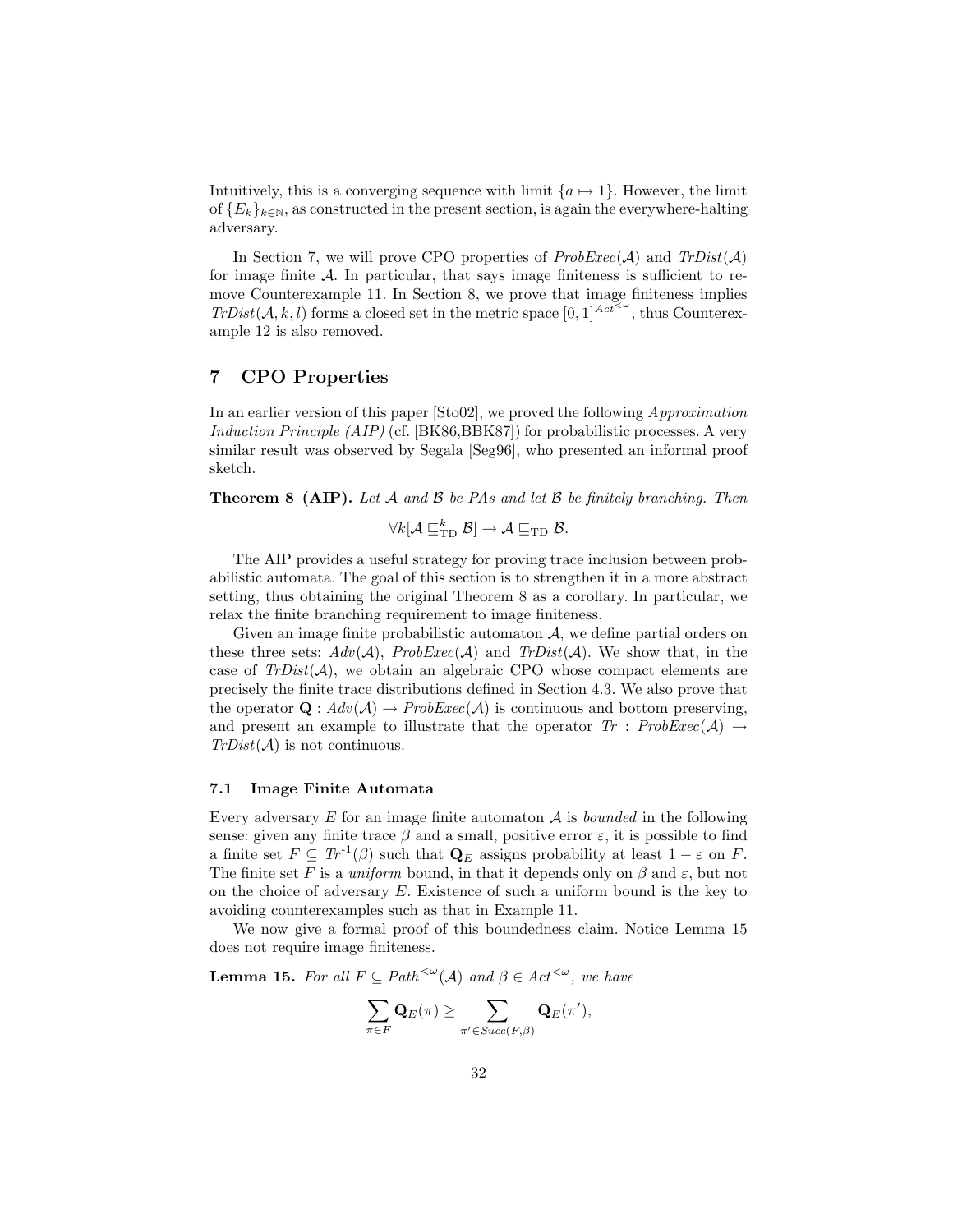provided both sums converge.

**Proof:** By induction on the length of  $\beta$ . If  $\beta$  is the empty sequence, then  $Succ(F, \beta) = F$  and the inequality trivially holds. Consider  $\beta a$  and let  $\pi' \in$  $Succ(F, \beta a)$  be given. By definition of  $\mathbf{Q}_E$ , we have the following.

$$
\sum_{\pi' \in Succ(F,\beta a)} \mathbf{Q}_{E}(\pi')
$$
\n
$$
= \sum_{\pi'' \in Succ(F,\beta)} \sum_{\mu: last(\pi'') \stackrel{\alpha}{\rightarrow} \mu} \sum_{s \in supp(\mu)} \mathbf{Q}_{E}(\pi'') \cdot E(\pi'')(a,\mu) \cdot \mu(s)
$$
\n
$$
= \sum_{\pi'' \in Succ(F,\beta)} \mathbf{Q}_{E}(\pi'') \cdot (\sum_{\mu: last(\pi'') \stackrel{\alpha}{\rightarrow} \mu} E(\pi'')(a,\mu) \cdot \sum_{s \in supp(\mu)} \mu(s))
$$
\n
$$
= \sum_{\pi'' \in Succ(F,\beta)} \mathbf{Q}_{E}(\pi'') \cdot (\sum_{\mu: last(\pi'') \stackrel{\alpha}{\rightarrow} \mu} E(\pi'')(a,\mu))
$$

Since  $E$  is a discrete subdistribution, the inner sum is at most 1 and the whole expression is at most  $\sum_{\pi'' \in Succ(F, \beta)} \mathbf{Q}_E(\pi'')$ . Applying the induction hypothesis, this is at most  $\sum_{\pi \in F} \mathbf{Q}_E(\pi)$ .

**Lemma 16.** Assume A is image finite. Let  $\varepsilon > 0$  be given. For all finite path  $\pi$ and action symbol a, there exists finite  $F \subseteq Succ(\pi, a)$  such that for all adversary  $E, \sum_{\pi' \in Succ(\pi, a) \setminus F} \mathbf{Q}_E(\pi') \leq \varepsilon.$ 

**Proof:** Since A is image finite, there are finitely many  $\mu$ 's such that  $last(\pi) \stackrel{a}{\rightarrow}$  $\mu$ . Call them  $\mu_0, \ldots, \mu_{n-1}$ . For each  $0 \leq i \leq n-1$ , choose a finite subset  $F_i \subseteq \text{supp}(\mu_i)$  such that

$$
\sum_{s \in \text{supp}(\mu_i) \setminus F_i} \mu_i(s) \le \frac{\varepsilon}{n}.
$$

Define F to be  $\bigcup_{0 \leq i \leq n-1} \{\pi a \mu_i s \mid s \in F_i\}$ . Clearly F is finite. For any adversary  $E$ , we have

$$
\sum_{\substack{\pi' \in Succ(\pi, a) \setminus F}} \mathbf{Q}_E(\pi')
$$
\n
$$
= \sum_{0 \le i \le n-1} \sum_{s \in \text{supp}(\mu_i) \setminus F_i} \mathbf{Q}_E(\pi) \cdot E(\pi)(a, \mu_i) \cdot \mu_i(s)
$$
\n
$$
\le \sum_{0 \le i \le n-1} \sum_{s \in \text{supp}(\mu_i) \setminus F_i} \mu_i(s) \qquad \mathbf{Q}_E(\pi) \le 1; E(\pi)(a, \mu_i) \le 1
$$
\n
$$
\le n \cdot \frac{\varepsilon}{n} = \varepsilon.
$$

33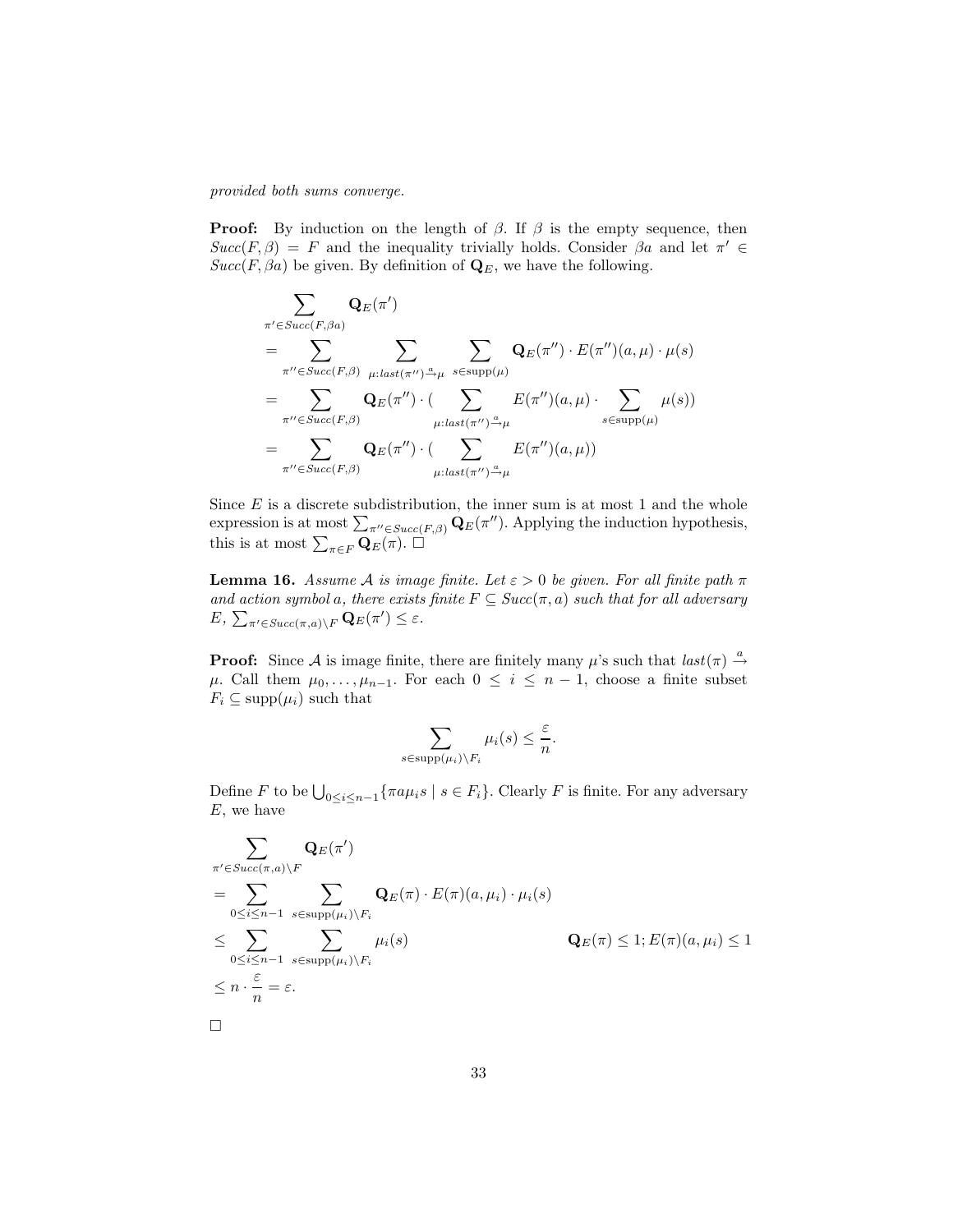**Lemma 17.** Assume A is image finite. Let  $\varepsilon > 0$  and  $\beta \in \text{Act}^{\leq \omega}$  be given. There exists finite  $F_\beta \subseteq Tr^{-1}(\beta)$  such that for all adversaries  $E$ ,  $\sum_{\pi \in Tr^{-1}(\beta) \setminus F_\beta} \mathbf{Q}_E(\pi) \le$ ε.

**Proof:** We proceed by induction on the length of  $\beta$ . If  $\beta$  is the empty sequence, then take  $F_{\beta}$  to be the singleton  $\{s^0\}.$ 

Consider a finite trace  $\beta a$  and assume the induction hypothesis holds for β. Choose finite  $F_\beta$  such that for all  $E, d_E := \sum_{\pi \in Tr^{-1}(\beta) \setminus F_\beta} \mathbf{Q}_E(\pi) \leq \frac{\varepsilon}{2}$ . By Lemma 15, we have for all  $E$ ,

$$
\sum_{\pi' \in Succ(\mathit{Tr}^{-1}(\beta) \setminus F_{\beta}, a)} \mathbf{Q}_E(\pi') \leq d_E \leq \frac{\varepsilon}{2}.
$$

If  $F_\beta$  is empty, then

$$
\sum_{\pi' \in Tr^{-1}(\beta a) \setminus \emptyset} \mathbf{Q}_{E}(\pi') = \sum_{\pi' \in Tr^{-1}(\beta a)} \mathbf{Q}_{E}(\pi')
$$
\n
$$
= \sum_{\pi' \in Succ(Tr^{-1}(\beta), a)} \mathbf{Q}_{E}(\pi')
$$
\n
$$
= \sum_{\pi' \in Succ(Tr^{-1}(\beta) \setminus F_{\beta}, a)} \mathbf{Q}_{E}(\pi')
$$
\n
$$
\leq \frac{\varepsilon}{2} \leq \varepsilon.
$$

Otherwise, let  $\pi_0, \ldots, \pi_n$  be an enumeration of  $F_\beta$  and let  $0 \leq i \leq n$  be given. By Lemma 16, we may choose  $F_i \subseteq Succ(\pi_i, a)$  such that for all E,  $c_{E,i} := \sum_{\pi' \in Succ(\pi_i, a) \setminus F_i} \mathbf{Q}_E(\pi') \leq \frac{\varepsilon}{2(n+1)}$ . Let F be  $\bigcup_{0 \leq i \leq n} F_i$ . We have for all  $E,$ 

$$
\sum_{\pi \in Tr^{-1}(\beta a) \setminus F} \mathbf{Q}_{E}(\pi) = \sum_{0 \le i \le n} \sum_{\pi' \in Succ(\pi_i, a) \setminus F_i} \mathbf{Q}_{E}(\pi') + \sum_{\pi' \in Succ(Tr^{-1}(\beta) \setminus F_{\beta}, a)} \mathbf{Q}_{E}(\pi')
$$
\n
$$
\le (\sum_{0 \le i \le n} c_{E,i}) + d_E
$$
\n
$$
\le (n+1) \cdot \frac{\varepsilon}{2(n+1)} + \frac{\varepsilon}{2} = \varepsilon.
$$

 $\Box$ 

### 7.2 Adversaries

We define the *flat* ordering on  $Adv(\mathcal{A})$ :  $E \leq_b E'$  if, for all finite executions  $\pi$ , action symbols a and distributions  $\mu$ ,  $E(\pi)(a, \mu) \neq 0$  implies  $E(\pi)(a, \mu) =$  $E'(\pi)(a,\mu)$ . As the name suggests, this is essentially the same ordering on  $[0,1]^\omega$ defined in Section 3.5.

Let D be a directed subset of  $Adv(\mathcal{A})$ . Given  $\pi \in Path^{<\omega}(\mathcal{A})$ ,  $a \in Act$  and  $\mu \in \text{Distr}(S_{\mathcal{A}}), \text{ define } \widehat{E}(\pi)(a, \mu) := \bigvee_{E \in \mathcal{D}} E(\pi)(a, \mu).$  In other words,  $\widehat{E}$  is the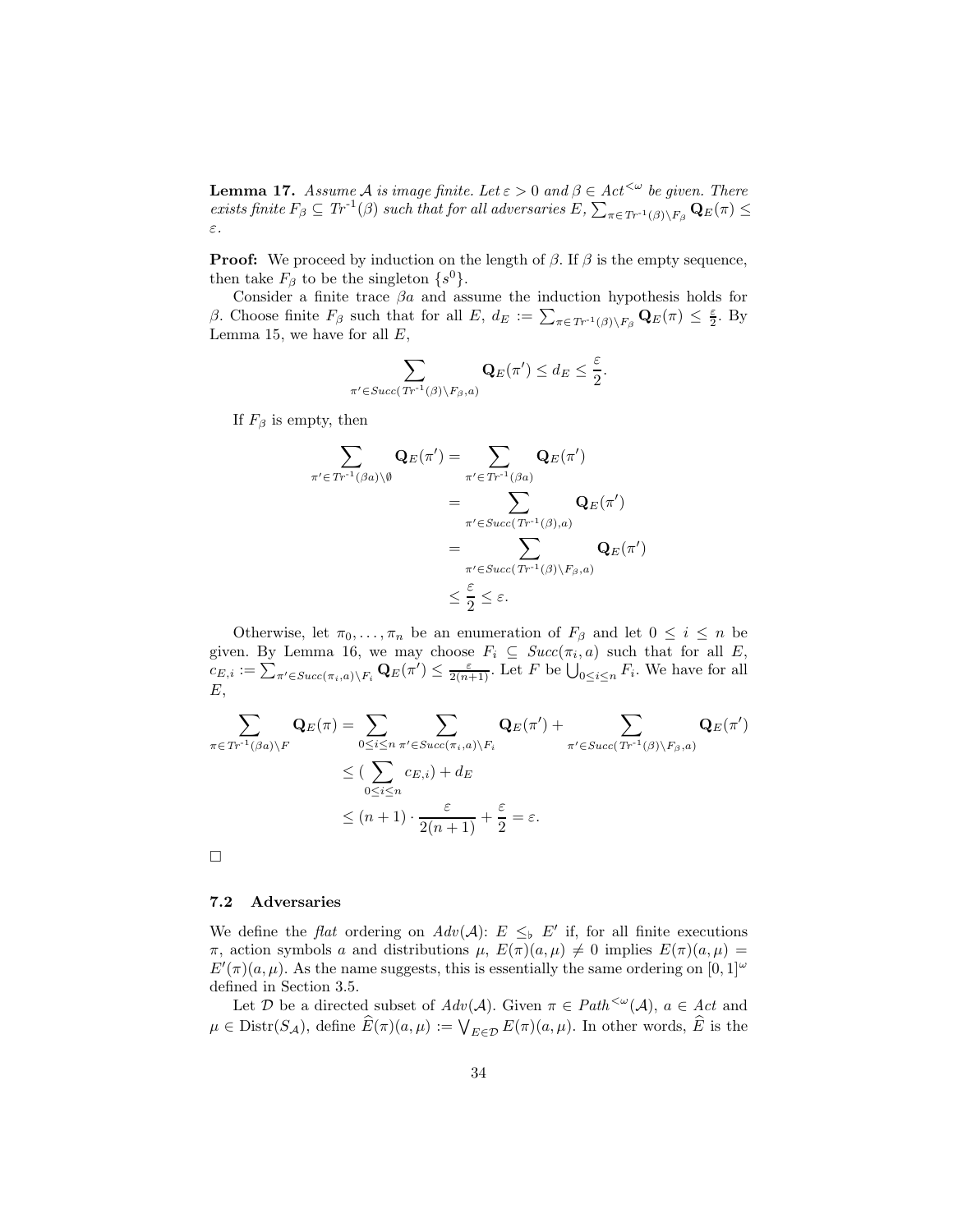pointwise join of D in the function space  $Path^{<\omega}(\mathcal{A}) \times Act \times Dist(S_{\mathcal{A}}) \longrightarrow [0, 1].$ Our task is to show that  $\widehat{E}$  is an adversary.

Notice that  $\widehat{E}(\pi)$  assigns non-zero probability to  $\langle a, \mu \rangle$  if and only if some  $E$  in  $D$  does. Hence

$$
\langle a, \, \mu \rangle \in \text{supp}(\widehat{E}(\pi)) \Rightarrow \exists E \in \mathcal{D}, \langle a, \, \mu \rangle \in \text{supp}(E(\pi)) \Rightarrow \text{last}(\pi) \xrightarrow{a} \mu.
$$

Fix  $\pi \in Path^{<\omega}(\mathcal{A})$ ; we need to show  $\widehat{E}(\pi)$  is a subdistribution. By the countable branching assumption, we may choose a countable subset  $X_{\pi}$  of  $Act \times \text{Distr}(S_{\mathcal{A}})$ such that  $E(\pi)$  is a subdistribution over  $X_{\pi}$  for every adversary E. Since  $\mathcal D$  is directed, the set  $\{E(\pi) \mid E \in \mathcal{D}\}\$ is also directed. We can now apply Corollary 1 to conclude that  $\hat{E}(\pi)$  is also a subdistribution. This gives the following lemma.

**Lemma 18.** For all finite executions  $\pi$ ,  $\widehat{E}(\pi)$  is a probabilistic subdistribution over  $Act \times \text{Distr}(S_{\mathcal{A}})$ .

Hence the set  $Adv(\mathcal{A})$  equipped with the flat ordering is a CPO.

**Theorem 9.** For a countably branching probabilistic automaton  $A$ , the set of adversaries for A forms a CPO.

Proof: Apply Lemma 18 and take the everywhere-0 adversary to be the bottom element.  $\Box$ 

## 7.3 Probabilistic Executions

Again we consider the *flat* ordering: given  $Q_1, Q_2 \in ProbExec(\mathcal{A})$ , we say that  $Q_1 \leq_b Q_2$  if for all  $\pi \in Path^{<\omega}(\mathcal{A}), Q_1(\pi) \neq 0$  implies  $Q_1(\pi) = Q_2(\pi)$ .

Let  $D$  be a directed subset of  $ProbExec(A)$ . We claim that the pointwise join of D in the function space  $Path^{<\omega}(\mathcal{A}) \longrightarrow [0,1]$  is also a probabilistic execution. By Theorem 7, it suffices to show  $\sqrt{\mathcal{D}}$  satisfies the three properties in Section 6.1.

Conditions (1) and (2) follow directly from the definition of pointwise joins. To verify Condition (3), we first apply Lemma 1 to obtain an increasing  $\omega$ -chain  $C = \{Q_i\}_{i \in \mathbb{N}} \subseteq \mathcal{D}$  such that  $\bigvee C = \bigvee \mathcal{D}$ .

**Lemma 19.** The function  $\bigvee C$  satisfies Condition (3).

**Proof:** Since C is increasing,  $\bigvee C(\pi) = \lim_{i \to \infty} Q_i(\pi)$  for all  $\pi \in Path^{<\omega}(\mathcal{A})$ . Suppose  $\bigvee C(\pi) \neq 0$  and, by monotonicity, we may assume without loss of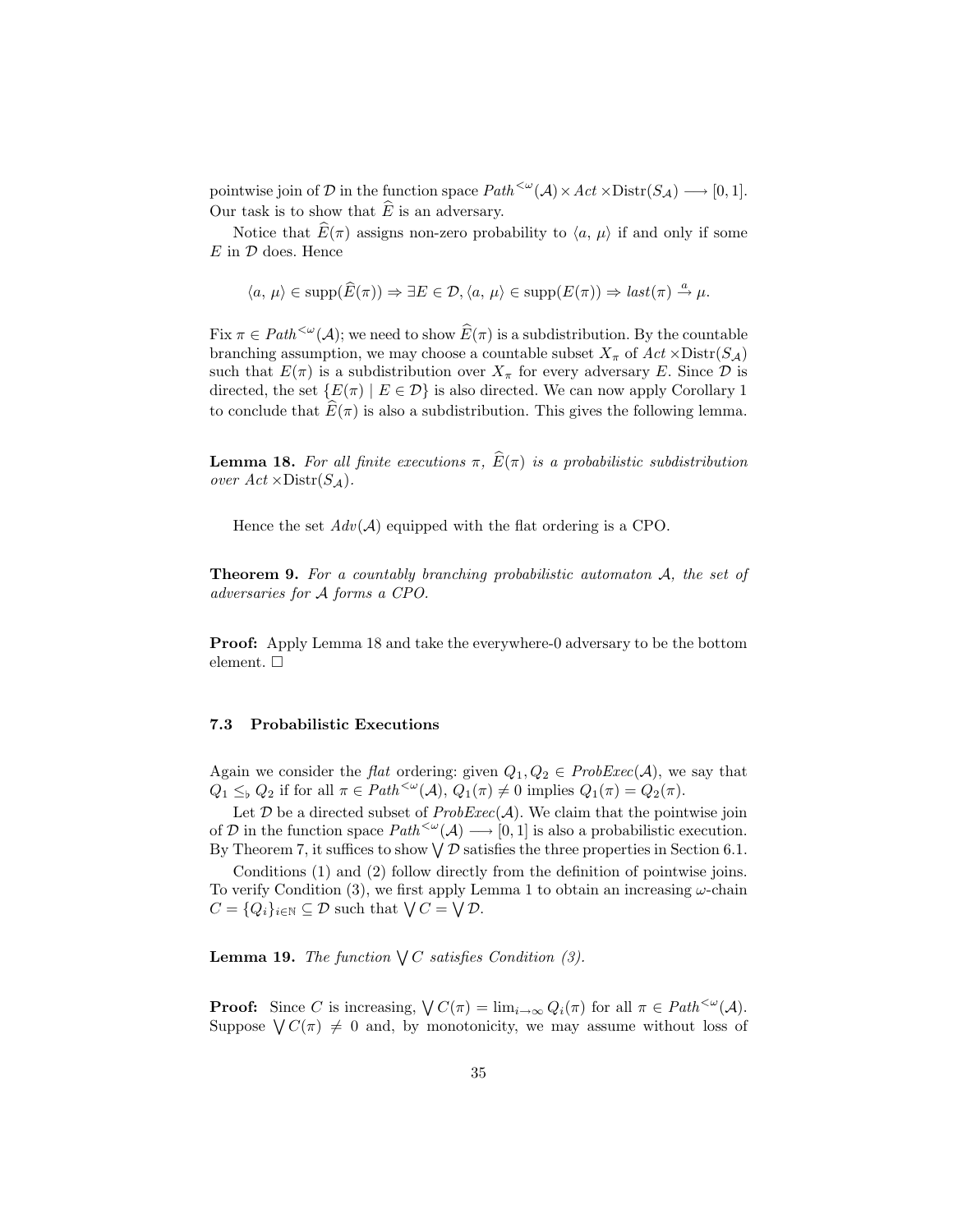generality  $Q_i(\pi) \neq 0$  for all i. For each  $\langle a, \mu \rangle \in X_\pi$ , fix  $s_{a,\mu} \in \text{supp}(\mu)$ . Then

$$
\sum_{\langle a,\,\mu\rangle\in X_{\pi}} \frac{\sqrt{C(\pi a\mu s_{a,\mu})}}{\sqrt{C(\pi)\cdot\mu(s_{a,\mu})}} \n= \sum_{\langle a,\,\mu\rangle\in X_{\pi}} \frac{\lim_{i\to\infty} Q_i(\pi a\mu s_{a,\mu})}{\lim_{i\to\infty} Q_i(\pi)\cdot\mu(s_{a,\mu})} \n= \sum_{\langle a,\,\mu\rangle\in X_{\pi}} \lim_{i\to\infty} \frac{Q_i(\pi a\mu s_{a,\mu})}{Q_i(\pi)\cdot\mu(s_{a,\mu})} \qquad \text{non-zero denominator} \n= \sqrt{\sum_{F\in\mathcal{P}_{\le\omega}(X_{\pi})} \sum_{\langle a,\,\mu\rangle\in F} \lim_{i\to\infty} \frac{Q_i(\pi a\mu s_{a,\mu})}{Q_i(\pi)\cdot\mu(s_{a,\mu})}} \n= \sqrt{\sum_{F\in\mathcal{P}_{\le\omega}(X_{\pi})} \lim_{i\to\infty} \sum_{\langle a,\,\mu\rangle\in F} \frac{Q_i(\pi a\mu s_{a,\mu})}{Q_i(\pi)\cdot\mu(s_{a,\mu})}} \qquad \text{finite sum} \n\le 1
$$

 $\Box$ 

Therefore the set  $ProbExec(\mathcal{A})$  equipped with the flat ordering is also a CPO.

**Theorem 10.** For a countably branching probabilistic automaton A, the set of probabilistic executions of A forms a CPO whose bottom element is that generated by the everywhere-halting adversary.

## 7.4 Continuity of Operator Q

Recall that **Q** is an operator from  $Adv(\mathcal{A})$  to  $ProbExec(\mathcal{A})$ , both of which have a CPO structure. Naturally, we proceed with a proof that Q is continuous. In fact, Q is also strict, i.e., bottom preserving.

Lemma 20. The operator  $Q$  is monotone.

**Proof:** Let  $E_1 \leq_b E_2$  be given. We show that  $\mathbf{Q}_{E_1} \leq_b \mathbf{Q}_{E_2}$ , by induction on the length of execution  $\pi$ . The base case is trivial. Take an execution  $\pi'$  of the form  $\pi a\mu s$  and assume  $\mathbf{Q}_{E_1}(\pi') \neq 0$ . Then  $\mathbf{Q}_{E_1}(\pi) \neq 0$ ; applying I.H., we have  $\mathbf{Q}_{E_1}(\pi) = \mathbf{Q}_{E_2}(\pi)$ . On the other hand, we have  $E_1(\pi)(a,\mu) \neq 0$ , thus  $E_1(\pi)(a,\mu) = E_2(\pi)(a,\mu)$ . Hence

$$
\mathbf{Q}_{E_1}(\pi') = \mathbf{Q}_{E_1}(\pi) \cdot E_1(\pi)(a,\mu) \cdot \mu(s) = \mathbf{Q}_{E_2}(\pi) \cdot E_2(\pi)(a,\mu) \cdot \mu(s) = \mathbf{Q}_{E_2}(\pi').
$$
  

$$
\Box
$$

**Lemma 21.** Let  $D$  be a directed set of adversaries. We have  $\bigvee_{E \in \mathcal{D}} \mathbf{Q}_E = \mathbf{Q}_{\bigvee \mathcal{D}}$ .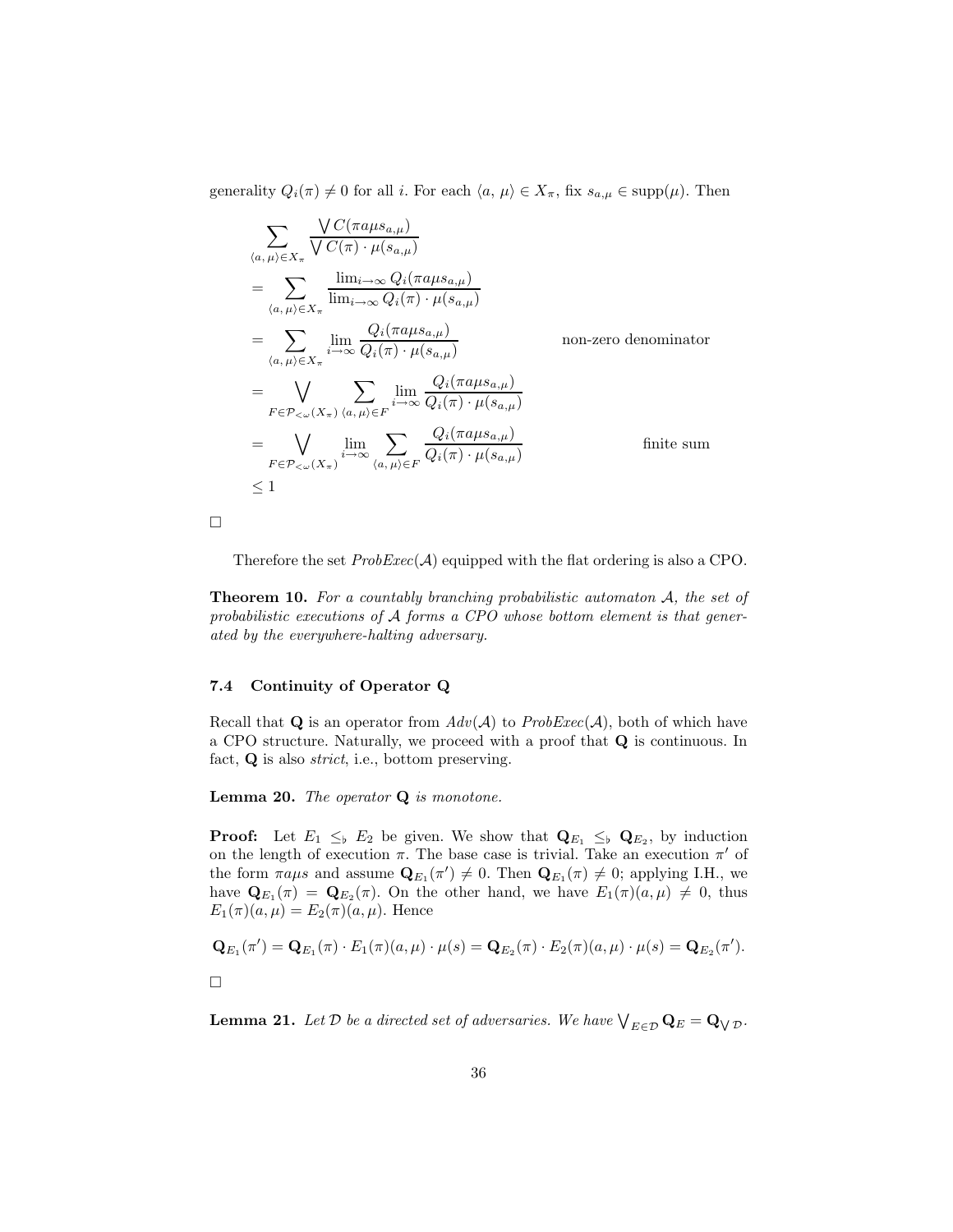**Proof:** Induction on the length of execution  $\pi$ . Since  $\mathbf{Q}_E(s^0) = 1$  for every adversary  $E$ , the base case is trivial. For the inductive step, take an execution of the form  $\pi a\mu s$  and let  $\widehat{E}$  denote  $\bigvee \mathcal{D}$ . The following holds:

$$
\begin{aligned}\n\mathbf{Q}_{\widehat{E}}(\pi a \mu s) &= \mathbf{Q}_{\widehat{E}}(\pi) \cdot \widehat{E}(\pi, a, \mu) \cdot \mu(s) \\
&= \bigvee_{E \in \mathcal{D}} \mathbf{Q}_{E}(\pi) \cdot \bigvee_{E' \in \mathcal{D}} E'(\pi, a, \mu) \cdot \mu(s) \qquad \text{I.H. and definition } \widehat{E} \\
&= \bigvee_{E, E' \in \mathcal{D}} \mathbf{Q}_{E}(\pi) \cdot E'(\pi, a, \mu) \cdot \mu(s) \\
&= \bigvee_{E \in \mathcal{D}} \mathbf{Q}_{E}(\pi) \cdot E(\pi, a, \mu) \cdot \mu(s) \qquad \mathcal{D} \text{ directed and Lemma 20} \\
&= \bigvee_{E \in \mathcal{D}} \mathbf{Q}_{E}(\pi a \mu s).\n\end{aligned}
$$

 $\Box$ 

**Theorem 11.** The map  $\mathbf{Q}: Adv(\mathcal{A}) \rightarrow ProbExec(\mathcal{A})$  is strictly continuous.

## 7.5 Trace Distributions

Finally, we treat the case of trace distributions. Define  $\leq_{\flat}$  in exactly the same way: given  $D_1, D_2 \in TrDist(\mathcal{A}),$  we say that  $D_1 \leq_b D_2$  if for all  $\beta \in Act^{<\omega}$ ,  $D_1(\beta) \neq 0$  implies  $D_1(\beta) = D_2(\beta)$ .

First we show the join of an  $\omega$ -chain of trace distributions is again a trace distribution. Let  ${E_i}_{i \in \mathbb{N}}$  be a sequence of adversaries for A such that the set  $\mathcal{C} := \{ \mathbf{D}_{E_i} \mid i \in \mathbb{N} \}$  forms a chain. We need to find a adversary E such that  $\mathbf{D}_E = \bigvee \mathcal{C}$ . For convenience, let  $D_i$  denote  $\mathbf{D}_{E_i}$  and let  $\widehat{D}$  denote  $\bigvee \mathcal{C}$ .

Let  ${\lbrace \pi_n \rbrace_{n \in \mathbb{N}}}$  be an enumeration of  $Path^{<\omega}(\mathcal{A})$ . We apply the construction of Section 6.3 to  ${E_i}_{i \in \mathbb{N}}$  and  ${\{\pi_n\}}_{n \in \mathbb{N}}$  to obtain a sequence  ${\{E_j^n\}}_{j \in \mathbb{N}}\}_{n \in \mathbb{N}}$  of sequences of adversaries for A and  $Q \in ProbExec(\mathcal{A})$ . We claim that the trace distribution associated with Q is precisely  $\hat{D}$ , thus any adversary E inducing Q also induces  $\ddot{D}$ .

**Lemma 22.** For all  $\beta \in \text{Act}^{<\omega}$ ,  $\sum_{\pi \in \text{Tr}^{-1}(\beta)} Q(\pi) \leq \widehat{D}(\beta)$ .

**Proof:** Let  $\beta \in \text{Act}^{\lt \omega}$  be given. Let S be the set of n such that  $Tr(\pi_n) = \beta$ . It suffices to prove for all finite  $Y \subseteq S$ ,  $\sum_{n \in Y} Q(\pi_n) \leq \widehat{D}(\beta)$ .

Let  $N := max(Y)$ . By definition of  $\widetilde{Q}$  and Corollary 4, we have

$$
Q(\pi_n) = \lim_{j \to \infty} \mathbf{Q}_{E_j^{n+1}}(\pi_n) = \lim_{j \to \infty} \mathbf{Q}_{E_j^{N+1}}(\pi_n).
$$

Thus, moving the finite sum into the limit, we have

$$
\sum_{n\in Y} Q(\pi_n) = \sum_{n\in Y} \lim_{j\to\infty} \mathbf{Q}_{E_j^{N+1}}(\pi_n) = \lim_{j\to\infty} \sum_{n\in Y} \mathbf{Q}_{E_j^{N+1}}(\pi_n).
$$

For each  $j \in \mathbb{N}$ , we have  $\sum_{n \in Y} \mathbf{Q}_{E_j^{N+1}}(\pi_n) \le \mathbf{D}_{E_j^{N+1}}(\beta) \le \widehat{D}(\beta)$ , hence the limit is also below  $\widehat{D}(\beta)$ .  $\square$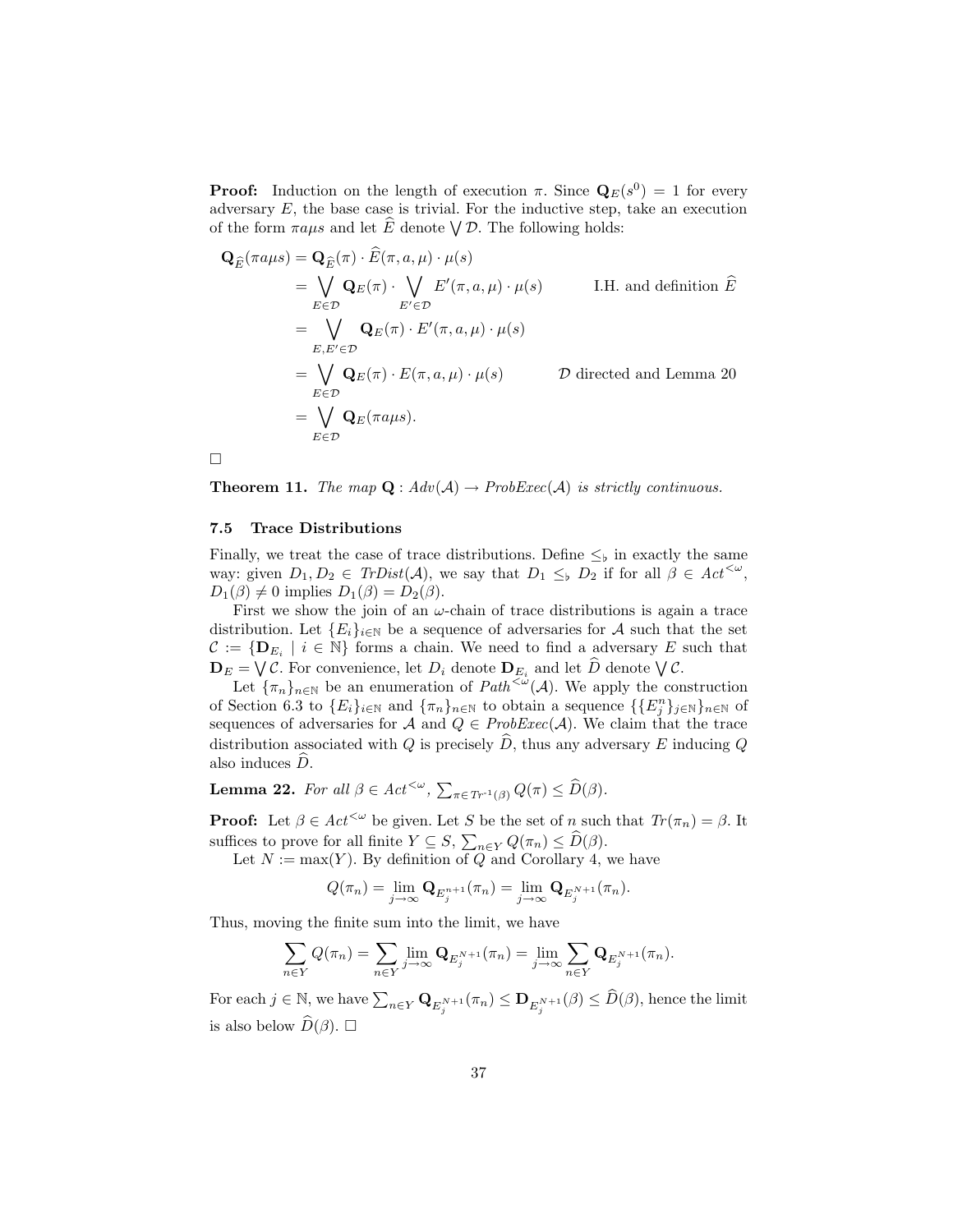**Lemma 23.** For all  $\beta \in \text{Act}^{<\omega}$ ,  $\sum_{\pi \in \text{Tr}^{-1}(\beta)} Q(\pi) \ge \widehat{D}(\beta)$ .

**Proof:** Let  $\beta \in \text{Act}^{\leq \omega}$  be given. Without loss of generality, assume that  $\widehat{D}(\beta) \neq 0$ 0. It suffices to show, for arbitrary  $0 < \varepsilon < \widehat{D}(\beta)$ ,  $\sum_{\pi \in Tr^{-1}(\beta)} Q(\pi) \ge \widehat{D}(\beta) - \varepsilon$ . Let such  $\varepsilon$  be given. By Lemma 17, choose finite  $F \subseteq Tr^{-1}(\beta)$  such that for all  $i \in \mathbb{N}, D_i(\beta) - \sum_{\pi \in F} \mathbf{Q}_{E_i}(\pi) \leq \varepsilon.$ 

Clearly,  $\sum_{\pi \in Tr^{-1}(\beta)} Q(\pi) \geq \sum_{\pi \in F} Q(\pi)$ . We will prove that the latter is greater than or equal to  $\widehat{D}(\beta) - \varepsilon$ . Since F is finite, we may choose  $N \in \mathbb{N}$  such that  $F \subseteq {\lbrace \pi_0, \ldots, \pi_N \rbrace}$ . Now we have

$$
\sum_{\pi \in F} Q(\pi) = \sum_{\{n \ |\ \pi_n \in F\}} Q(\pi_n) = \sum_{\{n \ |\ \pi_n \in F\}} \lim_{j \to \infty} \mathbf{Q}_{E_j^{n+1}}(\pi_n)
$$
\n
$$
= \sum_{\{n \ |\ \pi_n \in F\}} \lim_{j \to \infty} \mathbf{Q}_{E_j^{N+1}}(\pi_n) \qquad \text{Lemma 11}
$$
\n
$$
= \lim_{\pi \to \infty} \sum_{n \in \mathbb{N}} \mathbf{Q}_{E_j^{N+1}}(\pi_n) \qquad F \text{ finite}
$$

$$
= \lim_{j \to \infty} \sum_{\{n \mid \pi_n \in F\}} \mathbf{Q}_{E_j^{N+1}}(\pi_n) \qquad F \text{ finite}
$$

$$
\geq \lim_{j \to \infty} (D_{index(E_j^{N+1})}(\beta) - \varepsilon)
$$
 choice of  $F$   
=  $(\lim_{j \to \infty} D_{index(F_j^{N+1})}(\beta)) - \varepsilon$   $C$  increasing chain

$$
= (\lim_{j \to \infty} D_{index(E_j^{N+1})}(\beta)) - \varepsilon \quad \text{C increasing chain}
$$
  
=  $\widehat{D}(\beta) - \varepsilon$ 

 $\Box$ 

**Corollary 5.** For all  $\beta \in \text{Act}^{<\omega}$ ,  $\sum_{\pi \in \text{Tr}^{-1}(\beta)} Q(\pi) = \widehat{D}(\beta)$ .

The following lemma summarizes the results we have obtained so far.

**Lemma 24.** Let C be an increasing  $\omega$ -chain of trace distributions of an image finite probabilistic automaton A. Then  $\bigvee \mathcal{C}$  is also a trace distribution of A.

**Theorem 12.** Let  $D$  be an arbitrary directed subset of  $TrDist(A)$  for an image finite probabilistic automaton A. Then  $\bigvee \mathcal{D}$  is also a trace distribution of A.

**Proof:** By Lemma 24 and Lemma 1.  $\Box$ 

**Corollary 6.** Given an image finite probabilistic automaton  $\mathcal{A}$ , TrDist $(\mathcal{A})$  is a CPO whose bottom element is generated by the everywhere-halting adversary.

Recall that the trace function  $Tr : Path^{<\omega}(\mathcal{A}) \to Act^{<\omega}$  induces a map  $Tr : ProbExec(\mathcal{A}) \rightarrow TrDist(\mathcal{A})$ . The example below shows that this map is not continuous.

Example 13. Consider an automaton with two outgoing a transitions from the initial state. Let  $Q_1$  be a probabilistic execution that with probability  $\frac{1}{2}$  does the first transition and with probability  $\frac{1}{2}$  halts. Let  $Q_2$  be a probabilistic execution that does the first transition with probability  $\frac{1}{2}$  and the second transition with probability  $\frac{1}{2}$ . Then  $Q_1 \leq Q_2$ . However, it is not the case that  $Tr(Q_1) \leq Tr(Q_2)$ , since  $Tr(Q_1)(a) = \frac{1}{2} \neq 1 = Tr(Q_2)(a)$ . Therefore  $Tr$  is not monotone.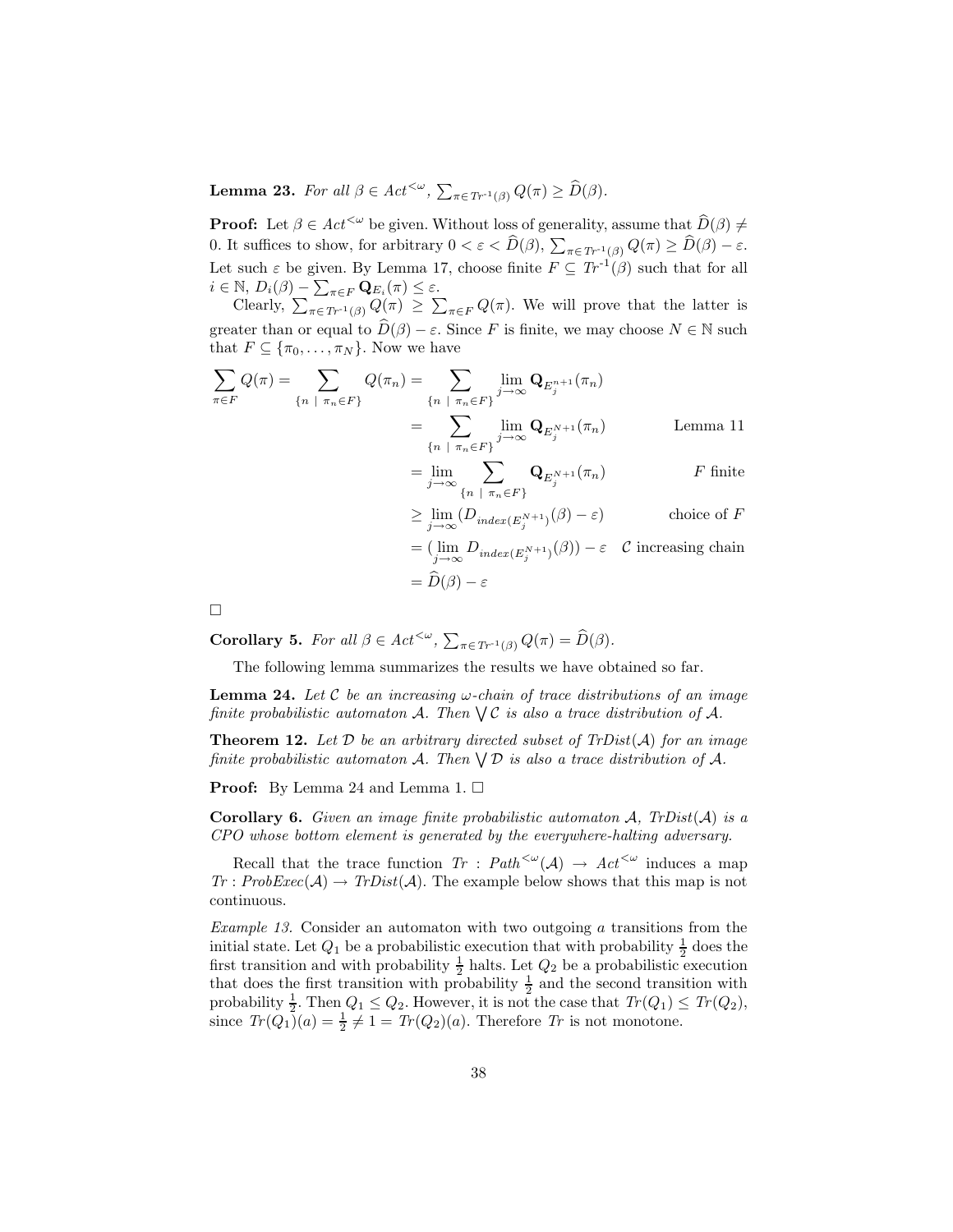#### 7.6 Algebraicity

In Segala's proposal of the Approximation Induction Principle [Seg96], trace distributions are ordered pointwise by the usual ordering on R, rather than our flat ordering. In fact, this alternative also gives rise to a CPO on  $TrDist(\mathcal{A})$ , but the resulting structure is not algebraic.

Example 14. Consider an automaton with a single a-transition and an adversary E that assigns probability 1 to that transition. Consider the sequence  $E_0, E_1, \ldots$ of adversaries where each  $E_k$  chooses the a-transition with probability  $1 - 2^{-k}$ and halts with probability  $2^{-k}$ . Clearly, this infinite sequence converges monotonically to E under Segala's ordering; yet  $E \neq E_k$  for all k. Therefore E is not a compact element. Similarly, one can show that every non-trivial trace distribution is not compact.

We now give a proof that  $TrDist(A)$  forms an algebraic CPO under our flat ordering. (In fact, the same holds for  $Adv(\mathcal{A})$  and  $ProbExec(\mathcal{A})$ , but the characterizations of compact elements are different.) Recall from Section 4.3 the definition of finite trace distributions. Essentially,  $D_E$  is finite if it assigns zero probability to all but a finite number of traces. The following lemma says that all finite trace distributions are compact in the CPO  $\langle TrDist(\mathcal{A}), \leq_b\rangle$ .

**Lemma 25.** Let  $D_E$  be a finite trace distribution and let  $D$  be a directed set of trace distributions such that  $D_E \leq_b \forall D$ . Then there exists adversary E' with  $\mathbf{D}_{E'} \in \mathcal{D}$  and  $\mathbf{D}_E \leq_{\flat} \mathbf{D}_{E'}$ .

**Proof:** Let F denote the finite set of traces  $\{\beta \in Act^{\leq \omega} \mid \mathbf{D}_E(\beta) \neq 0\}$ . For each  $\beta \in F$ , choose  $E_{\beta}$  with  $\mathbf{D}_{E_{\beta}} \in \mathcal{D}$  and  $\mathbf{D}_{E_{\beta}}(\beta) = \mathbf{D}_{E}(\beta)$ . This is possible by the definitions of  $\leq_b$  and  $\bigvee$ . Since  $\mathcal D$  is directed and F is finite, we may choose E' such that  $\mathbf{D}_{E'}$  is in D and is an upperbound of  $\{\mathbf{D}_{E_{\beta}} \mid \beta \in F\}$ . Clearly  $\mathbf{D}_E \leq_\flat \mathbf{D}_{E'}$ .

**Lemma 26.** Let E be a adversary for A with  $D<sub>E</sub>$  not finite. There exists a directed set  $\mathcal D$  of trace distributions of  $\mathcal A$  such that  $\mathbf D_E = \bigvee \mathcal D$  and yet  $\mathbf D_{E'} < \mathbf D_E$ for all  $\mathbf{D}_{E'} \in \mathcal{D}$ .

**Proof:** Let  $\{\beta_0, \beta_1, \ldots\}$  be a prefix-preserving enumeration of  $Act^{<\omega}$ . That is, if  $\beta_m$  is a prefix of  $\beta_n$ , then  $m \leq n$ . This is always possible for the set of finite words over a countable alphabet.

For each  $n \in \mathbb{N}$ , construct a adversary  $E_n$  as follows: for all  $\pi$ , a and  $\mu$ ,

- 
$$
E_n(\pi)(a,\mu) = E(\pi)(a,\mu)
$$
 if  $Tr(\pi)a$  is in  $\beta_0, ..., \beta_n$ ;  
-  $E_n(\pi)(a,\mu) = 0$  otherwise.

Informally, each  $E_n$  makes the same decisions as E until it reaches a trace not in  $\beta_0, \ldots, \beta_n$ , at which point it halts. Since  $\{\beta_n\}_{n\in\mathbb{N}}$  preserves prefix, it is easy to verify that  $\{D_{E_n} \mid n \in \mathbb{N}\}\$  satisfies these two conditions:

- for all 
$$
m \leq n
$$
,  $\mathbf{D}_{E_n}(\beta_m) = \mathbf{D}_E(\beta_m)$ ;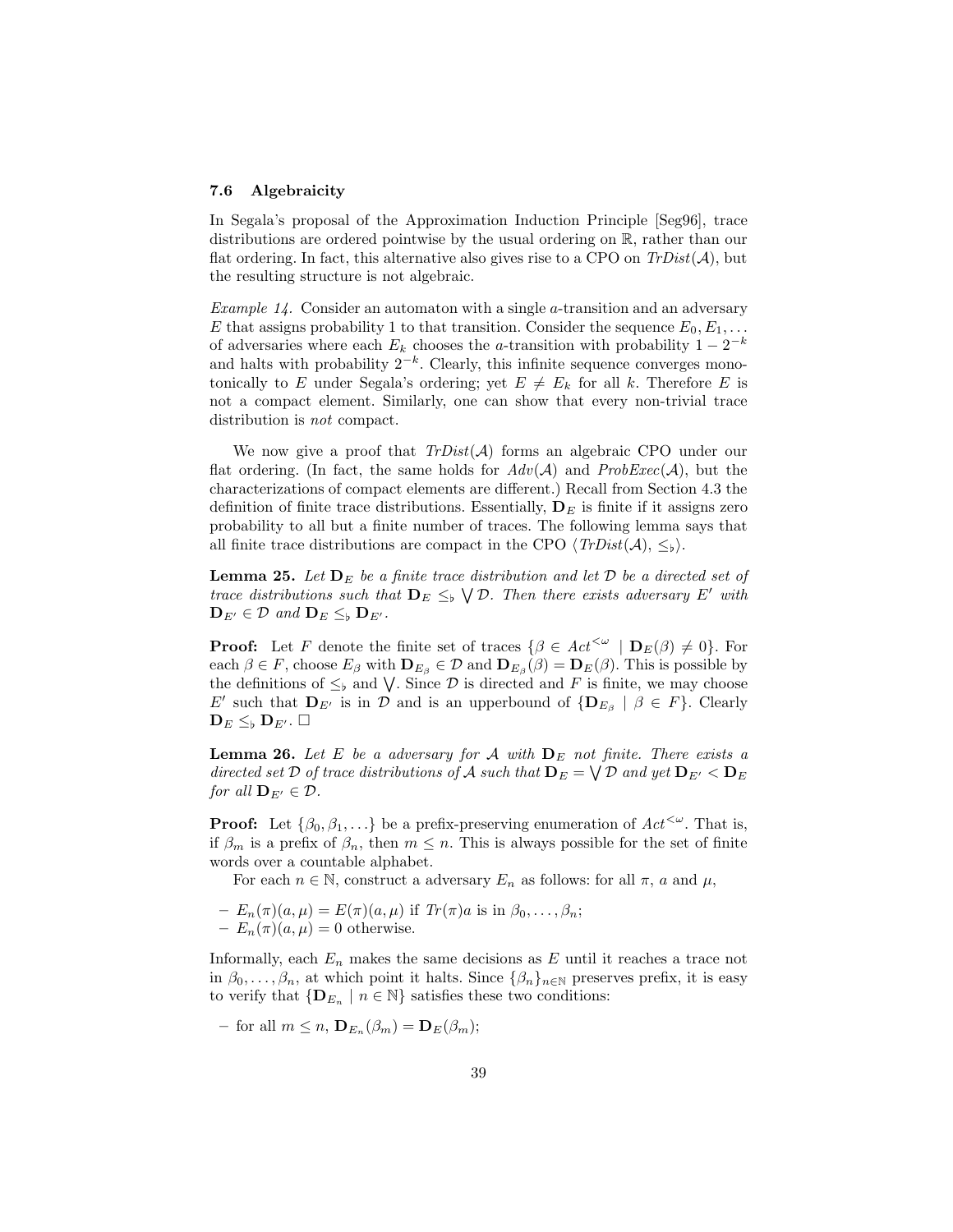$-$  for all  $m > n$ ,  $\mathbf{D}_{E_n}(\beta_m) = 0$ .

Clearly, each  $\mathbf{D}_{E_n}$  is finite. Since  $\mathbf{D}_E$  is infinite, we have  $\mathbf{D}_{E_n} < \mathbf{D}_E$  for all  $n \in \mathbb{N}$ . Also  $\{ \mathbf{D}_{E_n} \mid n \in \mathbb{N} \}$  is an increasing chain whose limit is precisely  $\mathbf{D}_E$ , hence  $\mathbf{D}_E$  must not be compact.  $\square$ 

**Lemma 27.** Let E be a adversary of A. Let  $K_E$  denote the set of compact elements below  $\mathbf{D}_E$ , i.e.,  $K_E := \{ \mathbf{D}_{E'} \mid \mathbf{D}_{E'} \text{ finite and } \mathbf{D}_{E'} \leq_b \mathbf{D}_E \}.$  Then  $K_E$ is directed and  $\mathbf{D}_E = \bigvee K_E$ .

**Proof:** Again we make use of the prefix-preserving enumeration  $\{\beta_n\}_{n\in\mathbb{N}}$ . Take  ${E_n}_{n\in\mathbb{N}}$  as in the proof of Lemma 26. Given a finite subset F of  $K_E$ , we can find  $N \in \mathbb{N}$  such that for all  $\mathbf{D}_{E'} \in F$  and  $n \geq N$ ,  $\mathbf{D}_{E'}(\beta_n) = 0$ . This is because F is finite and each  $\mathbf{D}_{E'}$  is finite. Then  $\mathbf{D}_{E_N}$  is an upperbound of F. Moreover,  $\mathbf{D}_{E_N}$  is finite, hence in  $K_E$ . This shows  $K_E$  is directed.

Finally, by the definition of  $\leq_{\flat}$ , we have for all *n*:

$$
\bigvee K_E(\beta_n) = \mathbf{D}_{E_n}(\beta_n) = \mathbf{D}_E(\beta_n).
$$

**Theorem 13.** Given an image finite probabilistic automaton  $A$ , the structure  $\langle TrDist(A), \leq_b \rangle$  is an algebraic CPO and the compact elements are precisely the finite trace distributions.

## 8 Boundedness and Convergence

The main result we establish in this section is that  $TrDist(\mathcal{A}, k, l)$  forms a closed set in the metric space  $[0,1]^{Act^{&\omega}}$ , where  $dist(\boldsymbol{u}, \boldsymbol{v}) := \sup_{\beta \in Act^{&\omega}} |u_{\beta} - v_{\beta}|$ .

Let  ${E_i}_{i \in \mathbb{N}}$  be a sequence of adversaries for elements of  $TrDist(\mathcal{A}, k, l)$  for some  $k, l \in \mathbb{N}$ . For convenience, we write  $D_i$  for  $\mathbf{D}_{E_i}$ , the trace distribution generated by  $E_i$ . Each  $D_i$  can be viewed as a point in the metric space  $[0,1]^{Act^{\leq \omega}}$ . We say that  ${E_i}_{i \in \mathbb{N}}$  is a *trace convergent* sequence of adversaries whenever  ${D_i}_{i\in\mathbb{N}}$  is a convergent sequence in the space  $[0,1]^{Act<\omega}$ . That is, there exists  $D \in [0, 1]^{Act<\omega}$  such that

$$
\forall \varepsilon \ \exists N \ \forall i \ge N \ \text{dist}(D_i, D) \le \varepsilon.
$$

Equivalently, we have

$$
\forall \varepsilon \exists N \ \forall i \ge N \ \forall \beta \in \text{Act}^{<\omega} \ |D_i(\beta) - D(\beta)| \le \varepsilon.
$$

We claim that  $D$  is also a trace distribution (i.e., there is an adversary  $E$  such that  $\mathbf{D}_E = D$ ). In particular, let E be the adversary constructed from  $\{E_i\}_{i\in\mathbb{N}}$ by the procedure described in Section 6.3. We will show that  $D<sub>E</sub>$  is in fact the limit of  $\{D_i\}_{i\in\mathbb{N}}$ .

First we prove a modification of Lemma 17. We restrict our attention to adversaries from  $TrDist(\mathcal{A},-,l)$  and strengthen the conclusion to the existence of a uniform bound for all  $\beta \in Act^{\leq k}$ .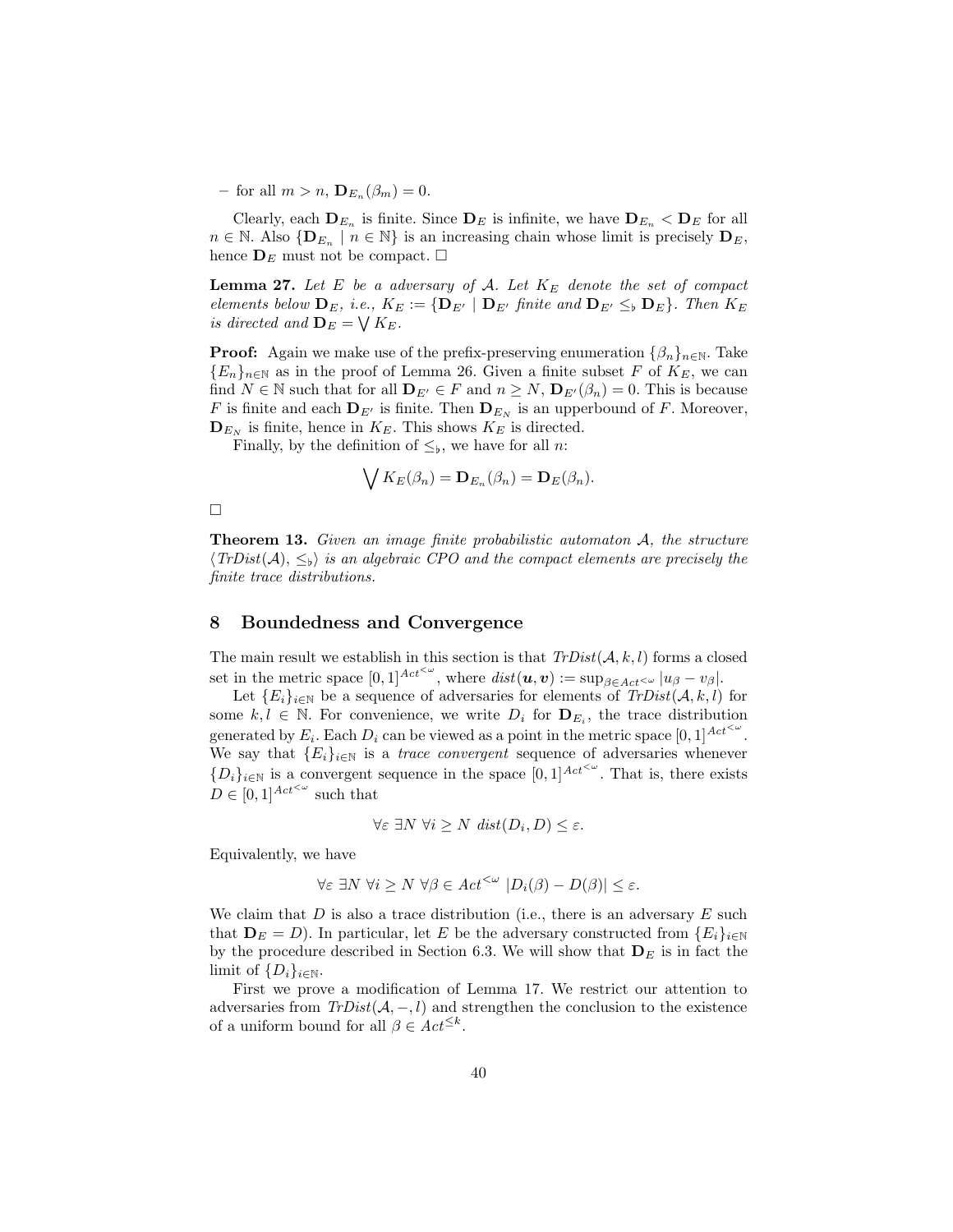**Lemma 28.** Let  $k, l \in \mathbb{N}$  and  $\varepsilon > 0$  be given. There exists finite, non-empty  $P_{k,\varepsilon} \subseteq Path^{\leq k}(\mathcal{A})$  such that for all  $E \in TrDist(\mathcal{A},-,l)$  and for all  $\beta \in Act^{\leq k}$ ,<br> $\sum_{\substack{\sigma \in Th^{-1}(\mathcal{A}) \setminus B}} \mathbf{Q}_E(\pi) \leq \varepsilon$ .  $\pi \in Tr^{-1}(\beta)\backslash P_{k,\varepsilon}$   $\mathbf{Q}_E(\pi) \leq \varepsilon$ .

**Proof:** We proceed by induction on k. For every  $\varepsilon$ , take  $P_{0,\varepsilon}$  to be the singleton  $\{s^0\}$ . Now suppose the claim holds for k. Let  $\varepsilon > 0$  be given and choose a finite, nonempty set  $P_{k, \frac{\varepsilon}{2}}$  as stated. Let  $m > 0$  be its cardinality. Consider the set

$$
S := \bigcup_{|\pi|=k, \pi \in P_{k, \frac{\varepsilon}{2}}} \{ last(\pi) \xrightarrow{a} \mu \mid a \in Act_l \}.
$$

Since  $A$  is image finite,  $S$  is a finite union of finite sets, hence also finite. If  $S$  is empty, set  $P_{k+1,\varepsilon}$  to be  $P_{k,\frac{\varepsilon}{2}}$ . Otherwise, let  $n > 0$  be its cardinality. For each  $\mu$ occurring in S, choose a finite set  $X_{\mu} \subseteq \text{supp}(\mu)$  such that

$$
\sum_{s \in \text{supp}(\mu) \setminus X_{\mu}} \mu(s) \le \frac{\varepsilon}{2mn}.
$$

Then set  $P_{k+1,\varepsilon}$  to be  $P_{k,\frac{\varepsilon}{2}} \cup {\lbrace \pi a \mu s \mid (last(\pi) \stackrel{a}{\to} \mu) \in S \text{ and } s \in X_\mu \rbrace}$ . We will prove that  $P_{k+1,\varepsilon}$  satisfies the desired condition.

Let  $E \in TrDist(\mathcal{A}, -, l)$  and  $\beta \in Act^{\leq k+1}$  be given. Notice, if  $\beta$  contains a symbol not in  $Act_l$ , then  $\mathbf{Q}_E(\pi) = 0$  for all  $\pi \in Tr^{-1}(\beta)$ . Thus we may assume that  $\beta \in (Act_l)^{\leq k+1}$ . Moreover, if  $\beta$  has length at most k, then  $Tr^{-1}(\beta)\setminus P_{k+1,\varepsilon}$  $Tr^{-1}(\beta) \setminus P_{k,\frac{\varepsilon}{2}}$ . This is because every path  $\pi \in P_{k+1,\varepsilon} \setminus P_{k,\frac{\varepsilon}{2}}$  (if it exists) must have length  $k + 1$ . Therefore, we have

$$
\sum_{\pi \in \mathit{Tr}^{-1}(\beta) \setminus P_{k+1,\varepsilon}} \mathbf{Q}_E(\pi) = \sum_{\pi \in \mathit{Tr}^{-1}(\beta) \setminus P_{k,\frac{\varepsilon}{2}}} \mathbf{Q}_E(\pi) \leq \frac{\varepsilon}{2} \leq \varepsilon.
$$

Now we focus on the case in which  $\beta \in (Act_l)^{k+1}$ . Suppose  $\beta$  is of the form  $\beta'$ a. We partition  $Y := Tr^{-1}(\beta) \setminus P_{k+1,\varepsilon}$  into two sets:

$$
Y_0 := \{ \pi a \mu s \in Y \mid \pi \notin P_{k, \frac{\varepsilon}{2}} \},
$$

$$
Y_1 := \{ \pi a \mu s \in Y \mid \pi \in P_{k, \frac{\varepsilon}{2}} \text{ and } s \notin X_{\mu} \}.
$$

Then by Lemma 15 and the induction hypothesis, we have

$$
\sum_{\pi \in Y_0} \mathbf{Q}_E(\pi) \leq \sum_{\pi \in \mathrm{Tr}^{-1}(\beta') \backslash P_{k,\frac{\varepsilon}{2}}} \mathbf{Q}_E(\pi) \leq \frac{\varepsilon}{2}.
$$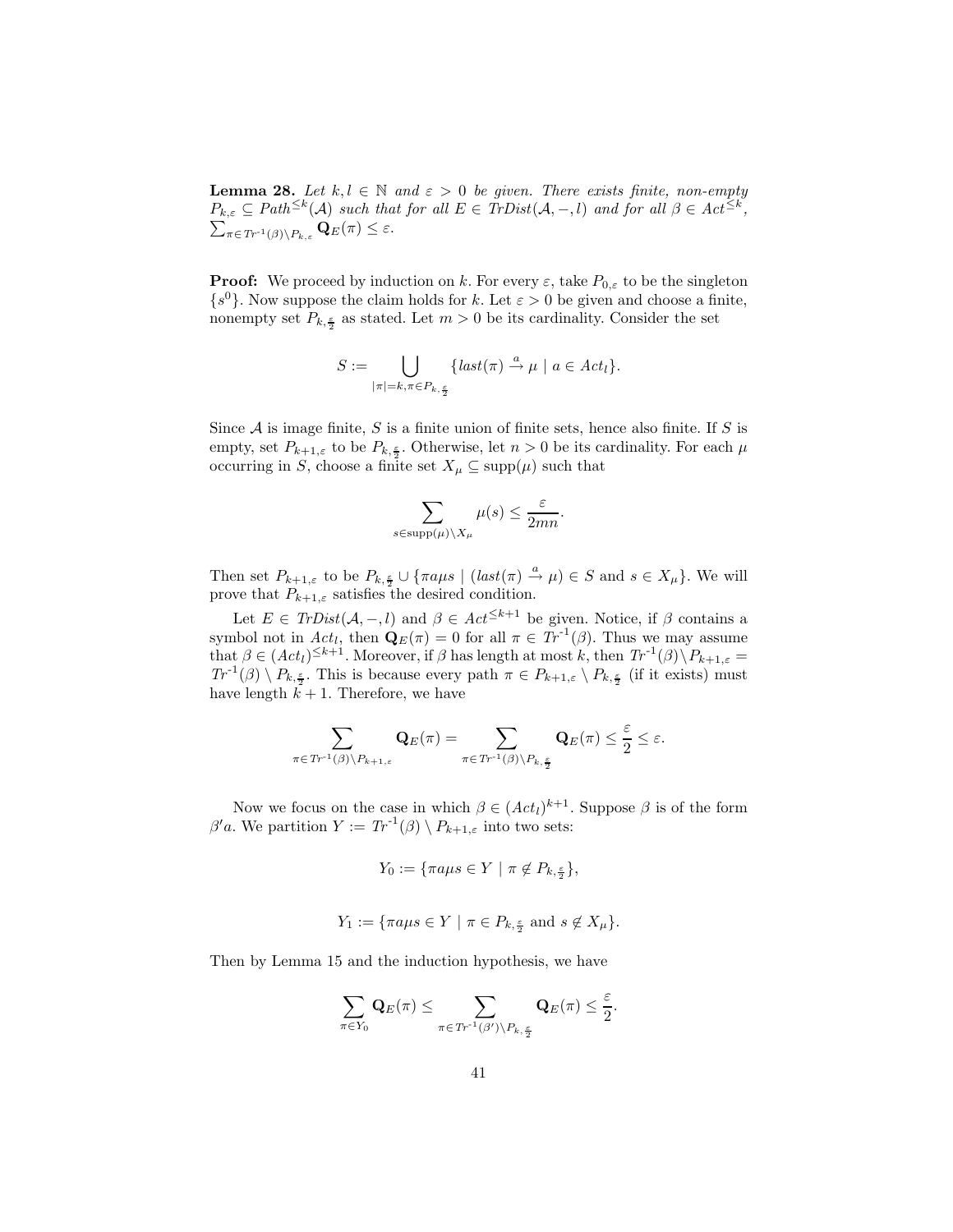On the other hand,

 $\pi$ 

$$
\sum_{\tau \in Y_1} \mathbf{Q}_E(\pi) = \sum_{\pi a \mu s \in Y_1} \mathbf{Q}_E(\pi) \cdot E(\pi)(a, \mu) \cdot \mu(s)
$$
\n
$$
\leq \sum_{\pi a \mu s \in Y_1} \mu(s)
$$
\n
$$
\leq \sum_{\pi \in P_{k, \frac{\varepsilon}{2}}} \sum_{\substack{\text{last}(\pi) \stackrel{a}{\to} \mu \in S \\ s \in \text{supp}(\mu) \setminus X_\mu}} \sum_{s \in \text{supp}(\mu) \setminus X_\mu} \mu(s)
$$
\n
$$
\leq m \cdot n \cdot \sum_{\substack{\varepsilon \in \text{supp}(\mu) \setminus X_\mu}} \mu(s)
$$
\n
$$
\leq m \cdot n \cdot \frac{\varepsilon}{2mn} = \frac{\varepsilon}{2}.
$$

Therefore,

$$
\sum_{\pi \in Tr^{-1}(\beta) \setminus P_{k+1,\varepsilon}} \mathbf{Q}_E(\pi) = \sum_{\pi \in Y_0} \mathbf{Q}_E(\pi) + \sum_{\pi \in Y_1} \mathbf{Q}_E(\pi) \le \frac{\varepsilon}{2} + \frac{\varepsilon}{2} = \varepsilon.
$$

 $\Box$ 

**Lemma 29.** Let A be an image finite probabilistic automaton and let  $k, l \in$ N be given. Let  ${E_i}_{i \in \mathbb{N}}$  be a sequence of trace convergent adversaries from  $Adv(\mathcal{A}, k, l)$  and write  $D_i$  for  $\mathbf{D}_{E_i}$ . Let E be constructed as in Section 6.3. Then  $\mathbf{D}_E$  is the limit of  $\{D_i\}_{i\in\mathbb{N}}$  in the space  $[0,1]^{Act^{<\omega}}$ . That is,

$$
\forall \varepsilon \exists N \ \forall i > N \ \forall \beta \in \text{Act}^{<\omega} \ |D_i(\beta) - \mathbf{D}_E(\beta)| \leq \varepsilon.
$$

**Proof:** First note that, for all  $\beta \notin (Act_l)^{\leq k}$  and  $i \in \mathbb{N}$ , we have  $D_i(\beta) =$  $0 = \mathbf{D}_E(\beta)$ . Hence we may focus on traces in  $(Act_l)^{\leq k}$ . Let  $\varepsilon > 0$  be given. Choose finite, non-empty  $P_{k,\frac{\varepsilon}{3}}$  as in Lemma 28 and let  $m := |P_{k,\frac{\varepsilon}{3}}|$ . Moreover, by trace convergence of  ${E_i}_{i\in\mathbb{N}}$ , we may choose  $M_0$  such that for all  $i, j > M_0$ ,  $dist(D_i, D_j) < \frac{\varepsilon}{3}.$ 

Recall from Section 6.3 that we have an enumeration  ${\{\pi_n\}}_{n\in\mathbb{N}}$  of  $Path^{&\omega}(\mathcal{A})$ . Let  $M := \max\{n \mid \pi_n \in P_{k,\frac{\varepsilon}{3}}\} + 1$ . Then by Corollary 4, we have

$$
\forall \pi \in P_{k,\frac{\varepsilon}{3}} \lim_{j \to \infty} \mathbf{Q}_{E_j^M}(\pi) = \mathbf{Q}_E(\pi).
$$

For each  $\pi \in P_{k,\frac{\varepsilon}{3}}$ , choose  $j_{\pi}$  such that

$$
\forall j > j_{\pi} \; |{\bf Q}_{E_j^M}(\pi) - {\bf Q}_E(\pi)| < \frac{\varepsilon}{3m}.
$$

Let L be the least number such that  $L > \max\{j_{\pi} \mid \pi \in P_{k,\frac{\varepsilon}{3}}\}$  and  $\mathit{index}(E_L^M) >$ M<sub>0</sub>. Take  $N := index(E_L^M)$ . Write  $Y_0$  for  $Tr^{-1}(\beta) \cap P_{k, \frac{\varepsilon}{3}}$  and  $Y_1$  for  $Tr^{-1}(\beta) \setminus P_{k, \frac{\varepsilon}{3}}$ .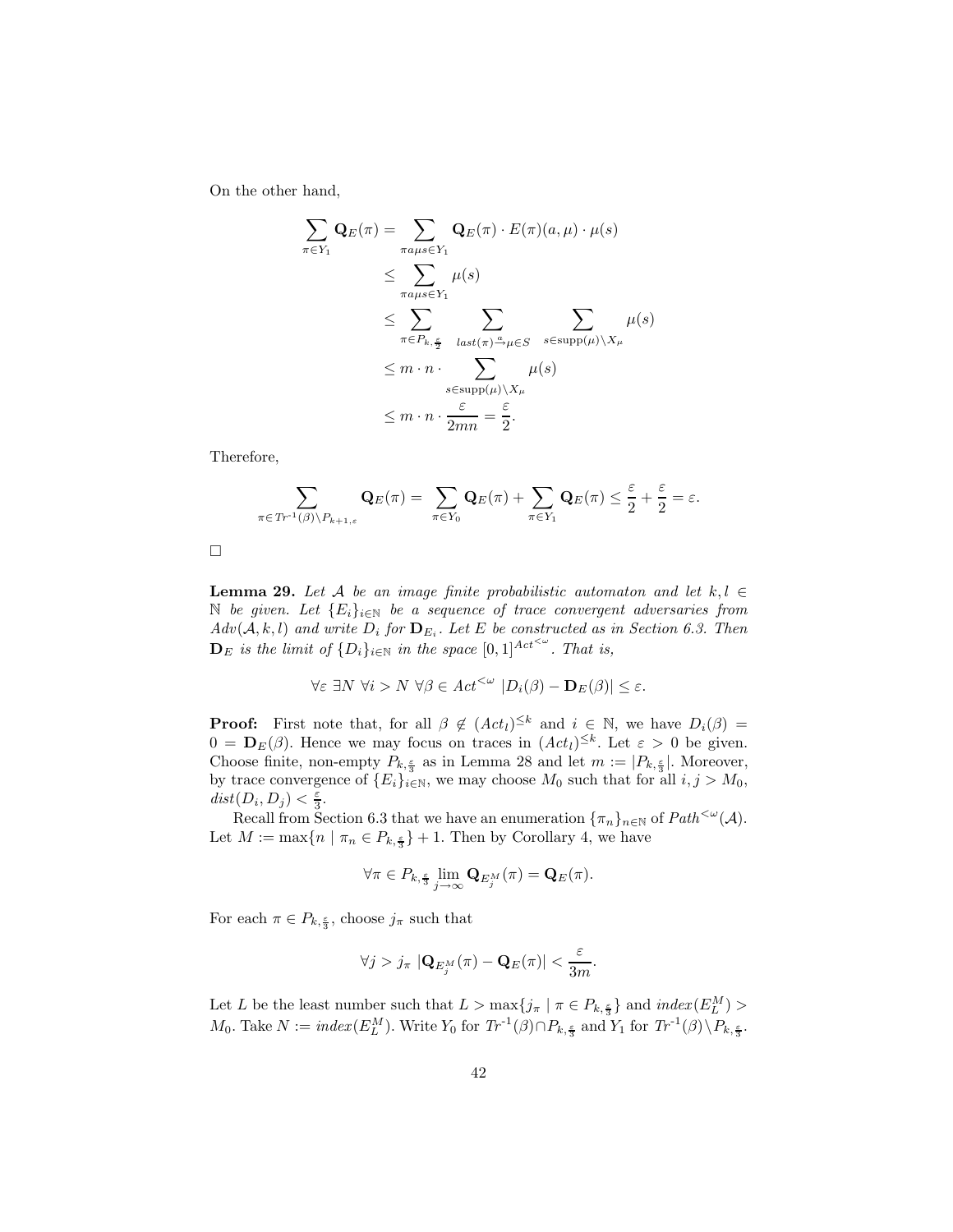Then for all  $i > N$  and  $\beta \in (Act_l)^{\leq k}$ ,

$$
|D_i(\beta) - \mathbf{D}_E(\beta)|
$$
  
\n
$$
\leq |D_i(\beta) - D_N(\beta)| + |D_N(\beta) - \mathbf{D}_E(\beta)|
$$
  
\n
$$
\leq \frac{\varepsilon}{3} + |\sum_{\pi \in Tr^{-1}(\beta)} \mathbf{Q}_{E_L^M}(\pi) - \sum_{\pi \in Tr^{-1}(\beta)} \mathbf{Q}_E(\pi)|
$$
  
\n
$$
\leq \frac{\varepsilon}{3} + |\sum_{\pi \in Y_0} \mathbf{Q}_{E_L^M}(\pi) - \sum_{\pi \in Y_0} \mathbf{Q}_E(\pi) + \sum_{\pi \in Y_1} \mathbf{Q}_{E_L^M}(\pi) - \sum_{\pi \in Y_1} \mathbf{Q}_{E_1}(\pi)|
$$
  
\n
$$
\leq \frac{\varepsilon}{3} + \sum_{\pi \in Y_0} |\mathbf{Q}_{E_L^M}(\pi) - \mathbf{Q}_E(\pi)| + |\sum_{\pi \in Y_1} \mathbf{Q}_{E_L^M}(\pi) - \sum_{\pi \in Y_1} \mathbf{Q}_E(\pi)|
$$
  
\n
$$
\leq \frac{\varepsilon}{3} + m \cdot \frac{\varepsilon}{3m} + \frac{\varepsilon}{3} = \varepsilon.
$$

 $\Box$ 

Corollary 7. For all  $k, l \in \mathbb{N}$ , the set  $TrDist(A, k, l)$  is a closed subset of  $[0, 1]^{Act<\omega}$ .

Next we prove the analogous result for induced probability distributions (as defined in Section 5.1).

**Lemma 30.** Let  ${P_i}_{i \in \mathbb{N}} \subseteq {\mathbf{P}_{D,k} \mid D \in \text{TrDist}(\mathcal{A}, k, l)}$  be a convergent sequence in  $Act^{\leq \omega}$  with limit point P. Then P is a discrete distribution on  $Act^{\leq \omega}$ .

**Proof:** Clearly,  $P[\beta] = 0$  for all  $\beta \notin (Act_l)^{\leq k}$ . On the other hand, since  $(Act_l)^{\leq k}$ is a finite set, we have

$$
\sum_{\beta \in (Act_l)^{\leq k}} P[\beta] = \sum_{\beta \in (Act_l)^{\leq k}} \lim_{i \to \infty} P_i[\beta] = \lim_{i \to \infty} \sum_{\beta \in (Act_l)^{\leq k}} P_i[\beta] = 1.
$$

**Lemma 31.** Let  $k, l \in \mathbb{N}$  and  $\{P_i\}_{i \in \mathbb{N}} \subseteq \{P_{D,k} \mid D \in TrDist(\mathcal{A}, k, l)\}\$  be given. Suppose  $\{P_i\}_{i\in\mathbb{N}}$  is a convergent sequence in  $Act^{\leq\omega}$  with limit point P. For each i, choose  $D_i$  so that  $P_i = \mathbf{P}_{D_i,k}$ . Then  $\{D_i\}_{i\in\mathbb{N}}$  is also a convergent sequence in  $Act^{\leq \omega}$ . Moreover,  $P = \mathbf{P}_{D,k}$ , where D is the limit of  $\{D_i\}_{i \in \mathbb{N}}$ .

**Proof:** Recall from Lemma 7 that for each  $i \in \mathbb{N}$  and  $\beta \in (Act_l)^{\leq k}$ , we have

$$
D_i(\beta) = \sum_{\beta \sqsubseteq \beta'; \beta' \in (Act_l)^{\leq k}} P_i[\beta'].
$$

Define  $D$  from  $P$  with the same formula. Notice this is a finite sum, therefore  $D$ is the limit of  $\{D_i\}_{i\in\mathbb{N}}$ .  $\Box$ 

Corollary 8. For all  $k, l \in \mathbb{N}$ , the set  $\{P_{D,k} \mid D \in \text{TrDist}(\mathcal{A}, k, l)\}$  is also a closed subset of  $[0,1]^{Act<\omega}$ .

**Proof:** By Corollary 7 and Lemma 31.  $\Box$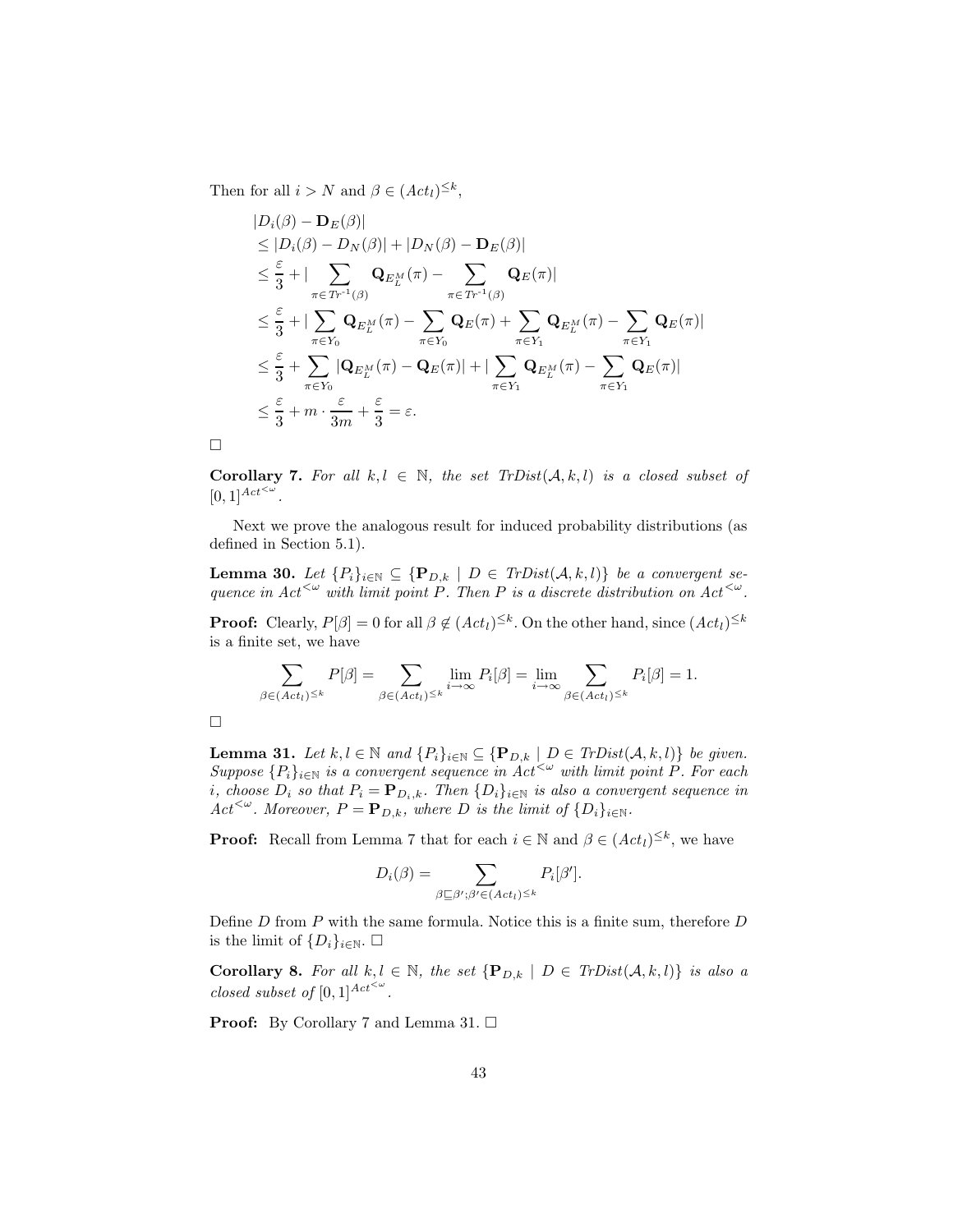## 9 The Characterization Theorem

Let us briefly recapitulate our development. Our goal is to show that the testing preorder defined in Section 5.4 coincides with trace distribution inclusion, as defined in Section 4.2. In Section 7.6, we established that the set of trace distributions of an image finite automaton forms an algebraic CPO. Therefore the following are equivalent for image finite automata  $\mathcal A$  and  $\mathcal B$ :

$$
- A \sqsubseteq_{\text{TD}} \mathcal{B};
$$
  
- for all  $k, l \in \mathbb{N}, A \sqsubseteq_{\text{TD}}^{k,l} \mathcal{B}.$ 

By virtue of this observation, it suffices to prove the following finitary characterization theorem.

**Theorem 14.** Let A and B be image finite probabilistic automata. Let  $\alpha \in (0,1)$ and  $k, l \in \mathbb{N}$  be given. We have  $TrDist(\mathcal{A}, k, l) \subseteq TrDist(\mathcal{B}, k, l)$  if and only if, for all m,  $Obs(A, k, l, m, \alpha) \subseteq Obs(B, k, l, m, \alpha)$ .

Since  $Obs(\mathcal{A}, k, l, m, \alpha)$  is entirely defined in terms of  $TrDist(\mathcal{A}, k, l)$  and parameters k, l, m and  $\alpha$ , the "only if" direction of Theorem 14 is trivial. For the converse, we assume there is  $D \in TrDist(\mathcal{A}, k, l) \setminus TrDist(\mathcal{B}, k, l)$  and our goal is to find  $m \in \mathbb{N}$  and a sample  $O \in Obs(\mathcal{A}, k, l, m, \alpha) \setminus Obs(\mathcal{B}, k, l, m, \alpha)$ .

Intuitively, we obtain such  $O$  by running the trace distribution machine repeatedly under D. For each  $m \in \mathbb{N}$ , let  $D^m$  denote the length-m sequence in which every element is D. Recall from Section 5.4 that an outcome is acceptable if its frequency vector deviates minimally from the expected frequency vector. Our claim is, as the number of trials increases, the amount of deviation allowed decreases to 0. In other words, given any small  $\delta > 0$ , we can find  $m \in \mathbb{N}$  such that any acceptable outcome of a width- $m$  experiment must have a frequency vector within distance  $\delta$  of the expectation. This claim, together with the fact that we can always separate the point  ${\bf P}_{D^m,k}$  from the set  ${\bf \{P}_{K,k} | K \in TrDist(\mathcal{B},k,l)\}$ (Corollary 8), allows us to distinguish acceptable outcomes of  $D^m$  from those generated by trace distributions in  $TrDist(\mathcal{B}, k, l)$ .

Before presenting the formal proofs, let us further motivate our approach by considering again the coin-flipping example. Suppose  $A$  is the fair coin and we conduct 100 experiments on  $A$ . In this case, every outcome is just as likely as every other outcome. Yet a frequency vector close to  $\langle 0.5, 0.5 \rangle$  (for example  $(0.49, 0.51)$  is much more likely to be observed than a frequency vector far away from  $(0.5, 0.5)$  (for example  $(0.01, 0.99)$ ). This is because there are many more outcomes with frequency  $(0.49, 0.51)$  than there are outcomes with  $(0.01, 0.99)$ . As we increase the number of trials, this clustering effect intensifies and the probability of observing a frequency vector with large deviation becomes very small.

This simple idea also applies in the case of  $m$  independent coin flips, where each coin may have a different bias. This is formalized in the following lemma, which is an analog of the weak law of large numbers for independent Bernoulli variables.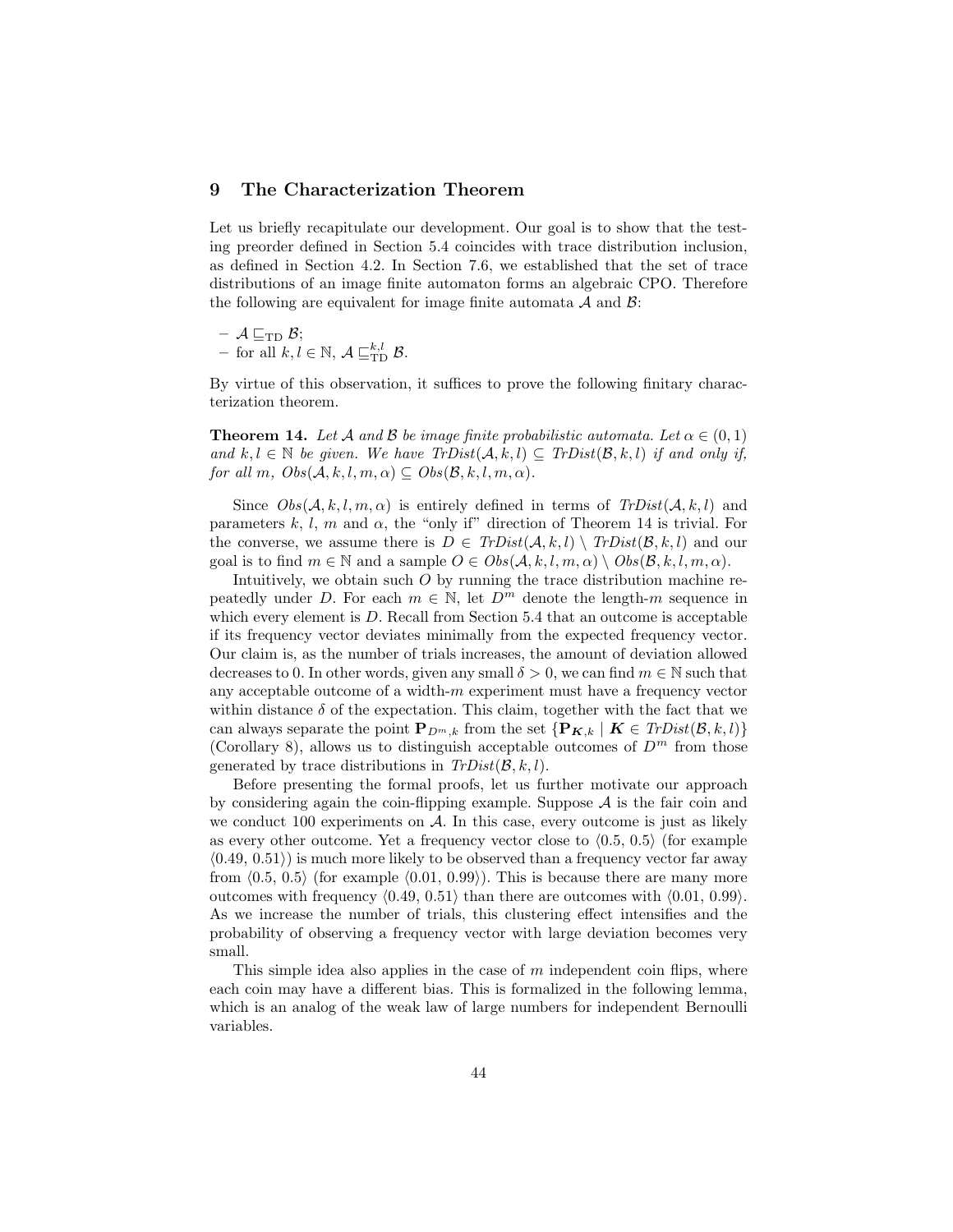**Lemma 32.** Let  $\alpha \in (0,1)$  and  $\delta > 0$  be given. There exists  $M \in \mathbb{N}$  such that for all  $m \geq M$  and sequences  $X_1, \ldots, X_m$  of independent Bernoulli variables,

$$
\mathbf{P}[|Z - \mathbf{E}Z| \ge \delta] \le \alpha,
$$

where  $Z = \frac{1}{m} \sum_{i=1}^{m} X_i$  represents the success frequency in these m trials.

**Proof:** Take  $M \ge \frac{1}{4\delta^2\alpha}$  and let  $m, X_1, \ldots, X_m$  be given as stated. Assume that each Bernoulli variable  $X_i$  has parameter  $p_i \in [0, 1]$ . First note that for all  $p \in [0, 1], p(1-p) \leq \frac{1}{4}$ . Then

$$
\text{Var}[Z] = \text{Var}\left[\frac{1}{m}\sum_{i=1}^{m} X_i\right] = \frac{1}{m^2} \sum_{i=1}^{m} \text{Var}[X_i]
$$

$$
= \frac{1}{m^2} \sum_{i=1}^{m} p_i (1 - p_i) \le \frac{1}{m^2} \sum_{i=1}^{m} \frac{1}{4} = \frac{1}{4m}
$$

.

By Chebychev's inequality (Theorem 3), we have

$$
\mathbf{P}[|Z - \mathbf{E}Z| \ge \delta] \le \frac{1}{\delta^2} \text{Var}[Z] \le \frac{1}{\delta^2} \cdot \frac{1}{4m} \le \frac{1}{\delta^2} \cdot \frac{1}{4M} \le \frac{4\delta^2 \alpha}{4\delta^2} = \alpha.
$$

In our case, successes correspond to occurrences of a particular trace  $\beta$ : if the machine operates according to trace distributions  $D$ , then each run i corresponds to a Bernoulli variable with parameter  ${\bf P}_{D_i,k}[\beta]$  (see Section 5.2). Thus Lemma 32 gives the following corollary.

**Corollary 9.** Given any  $\delta > 0$ , there exists  $M \in \mathbb{N}$  such that for all  $m \geq M$ ,  $\beta \in Act^{\leq k}$  and sequences **D** of trace distributions in TrDist(A),

$$
\mathbf{P}_{\mathbf{D},k}[\{O \in \mathcal{U} \mid | \text{freq}(O)(\beta) - \mathbf{E}_{\beta}^{\mathbf{D},k} | \geq \delta\}] \leq \alpha.
$$

Now we consider all sequences  $\beta \in (Act_l)^{\leq k}$  at the same time. This is where we must restrict to sequences over  $Act_l$  (rather than Act), since otherwise we are concerned with infinitely many  $\beta$ 's.

**Lemma 33.** Given any  $\delta > 0$ , there exists  $M \in \mathbb{N}$  such that for all  $m \geq M$  and sequences **D** of trace distributions in  $TrDist(A, k, l)$ ,

$$
\mathbf{P}_{\boldsymbol{D},k}[freq^{-1}(B_{\delta}(\mathbf{E}^{\boldsymbol{D},k}))] \ge 1-\alpha.
$$

**Proof:** Let *n* be the cardinality of  $(Act_l)^{\leq k}$ . By Corollary 9, we may choose M such that for all  $m \geq M$ ,  $\beta \in Act^{\leq k}$  and sequences **D** of trace distributions in  $TrDist(\mathcal{A}),$ 

$$
\mathbf{P}_{\boldsymbol{D},k}[\{O\in\mathcal{U}\mid |freq(O)(\beta)-\mathbf{E}_{\beta}^{\boldsymbol{D},k}|\geq\delta\}]\leq\frac{\alpha}{n}.
$$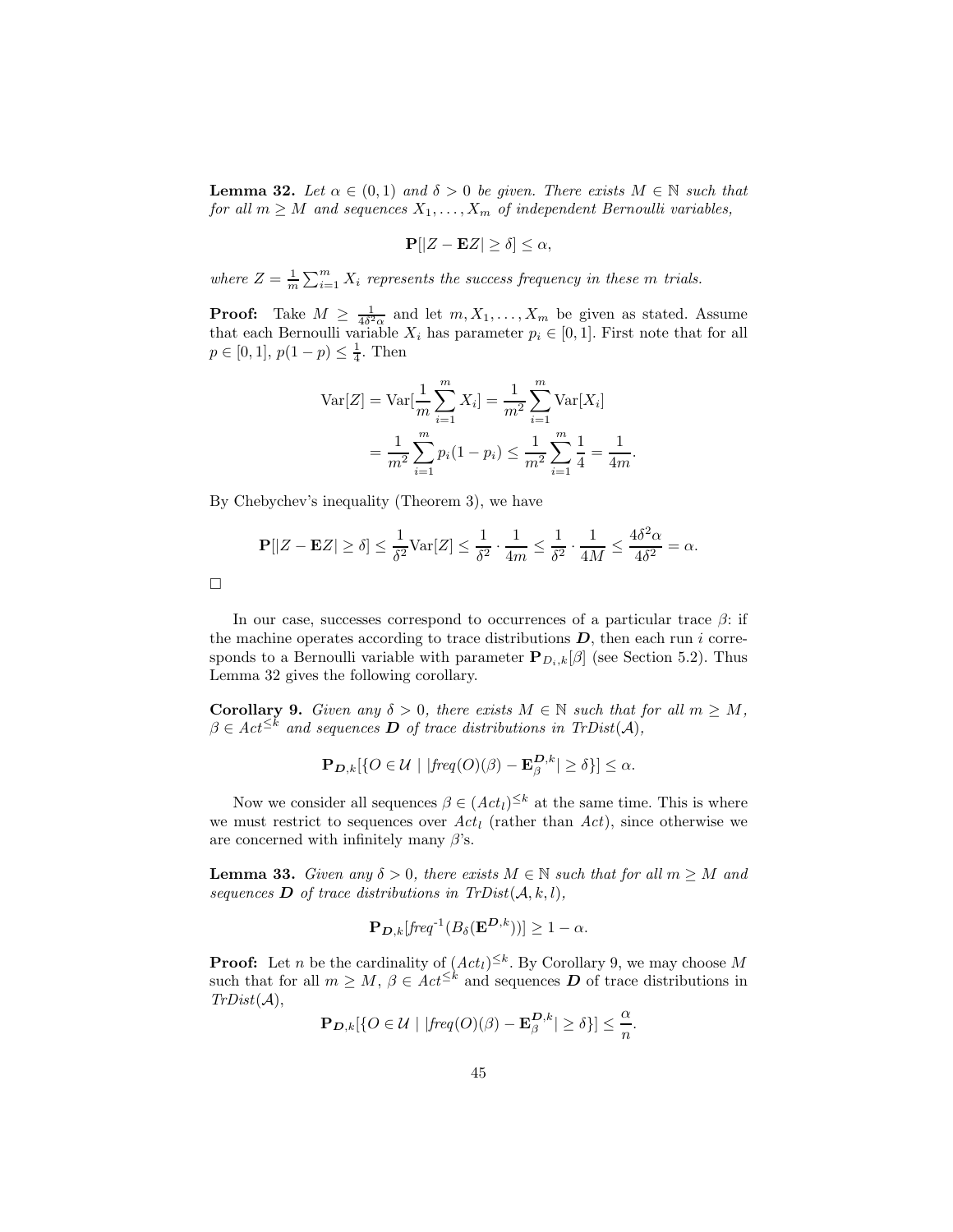Then for all  $m \geq M$  and sequences  $D$ , we have

$$
\begin{aligned}\n\mathbf{P}_{\mathbf{D},k}[freq^{-1}(B_\delta(\mathbf{E}^{\mathbf{D},k}))] \\
&= \mathbf{P}_{\mathbf{D},k}[\{O \in \mathcal{U} \mid \forall \beta \ | freq(O)(\beta) - \mathbf{E}_{\beta}^{\mathbf{D},k} | < \delta \}] \qquad \text{definition of } dist \\
&= 1 - \mathbf{P}_{\mathbf{D},k}[\{O \in \mathcal{U} \mid \exists \beta \ | freq(O)(\beta) - \mathbf{E}_{\beta}^{\mathbf{D},k} | \geq \delta \}] \\
&\geq 1 - \sum_{\beta \in (Act_l)^{\leq k}} \mathbf{P}_{\mathbf{D},k}[\{O \in \mathcal{U} \mid | freq(O)(\beta) - \mathbf{E}_{\beta}^{\mathbf{D},k} | \geq \delta \}] \\
&\geq 1 - n\frac{\alpha}{n} = 1 - \alpha \qquad \text{choice of } M\n\end{aligned}
$$

We are now ready for the proof of Theorem 14.

**Proof:** [Theorem 14] The "only if" direction is trivial. For the converse, assume there is  $D \in TrDist(\mathcal{A}, k, l) \setminus TrDist(\mathcal{A}, k, l)$ . Let  $\delta$  denote the distance between the point  $\mathbf{P}_{D^m,k}$  and the set  $\{\frac{1}{m}\sum_{0}^{m-1}\mathbf{P}_{\mathbf{K},k} \mid \mathbf{K} \in \text{TrDist}(\mathcal{B},k,l)\}.$ By Corollaries 3 and 8,  $\delta$  must be non-zero.

By Lemma 33, we can find  $M_A$  and  $M_B$  such that for all  $m \ge \max(M_A, M_B)$ and all sequences of trace distributions  $\boldsymbol{K}$  in  $TrDist(\mathcal{B}, k, l)$ ,

$$
\begin{aligned} &\mathbf{P}_{D^m,k}[freq^{-1}(B_{\frac{\delta}{3}}(\mathbf{E}^{D^m,k}))]\geq 1-\frac{\alpha}{2}>1-\alpha\\ &\mathbf{P}_{\mathbf{K},k}[freq^{-1}(B_{\frac{\delta}{3}}(\mathbf{E}^{\mathbf{K},k}))])\geq 1-\frac{\alpha}{2}>1-\alpha. \end{aligned}
$$

Therefore, we have

$$
Obs(D^m,k,\alpha)\subseteq freq^{\text{-}1}(B_{\frac{\delta}{3}}({\mathbf E}^{D^m,k}))=freq^{\text{-}1}(B_{\frac{\delta}{3}}{\mathbf P}_{D^m,k})
$$

and, for all sequences  $\boldsymbol{K}$  in  $TrDist(\mathcal{B}, k, l),$ 

$$
Obs(\mathbf{K}, k, \alpha) \subseteq freq^{-1}(B_{\frac{\delta}{3}}(\mathbf{E}^{\mathbf{K}, k})) = freq^{-1}(B_{\frac{\delta}{3}}(\sum_{0}^{m-1} \frac{1}{m} \mathbf{P}_{\mathbf{K}, k})).
$$

Since  $dist(\mathbf{P}_{D^m,k}, \sum_{0}^{m-1} \frac{1}{m} \mathbf{P}_{\mathbf{K},k}) \ge \delta$ , we have  $B_{\frac{\delta}{3}} \mathbf{P}_{D^m,k} \cap B_{\frac{\delta}{3}} (\sum_{0}^{m-1} \frac{1}{m} \mathbf{P}_{\mathbf{K},k}) =$  $\emptyset$ . Therefore  $Obs(D^m, k, \alpha) \nsubseteq Obs(\mathcal{B}, k, l, \alpha)$ .  $\Box$ 

**Theorem 15.** Let A and B be image finite probabilistic automata and let  $\alpha \in \mathbb{R}$ (0, 1) be given. We have  $A \sqsubseteq_{\text{TD}} B$  if and only if  $A \leq_{\alpha} B$ .

**Proof:** We have the following chain of equivalences:

$$
\mathcal{A} \sqsubseteq_{\text{TD}} \mathcal{B} \n\Leftrightarrow \mathcal{A} \sqsubseteq_{\text{TD}}^{k,l} \mathcal{B} \text{ for all } k, l \in \mathbb{N} \n\Leftrightarrow \text{Obs}(\mathcal{A}, k, l, m, \alpha) \subseteq \text{Obs}(\mathcal{B}, k, l, m, \alpha) \text{ for all } k, l, m \in \mathbb{N} \n\Leftrightarrow \mathcal{A} \leq_{\alpha} \mathcal{B} \n\text{definition of } \leq_{\alpha}
$$

$$
\Box
$$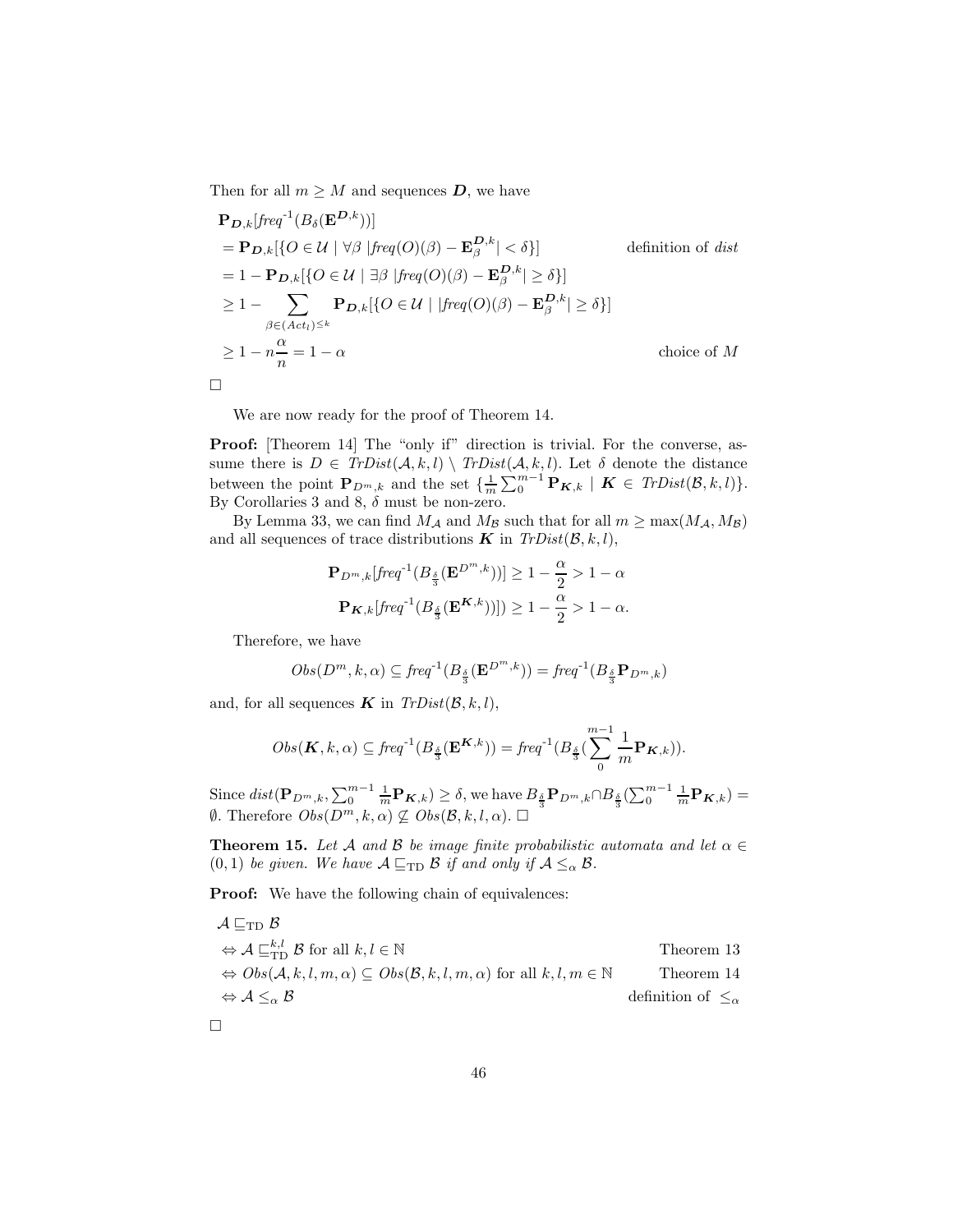## 10 Concluding Discussions

The theory of stochastic processes finds many applications in the area of performance analysis of computer systems. In such applications, randomness is typically used to model uncertainties in the computation environment; for example, the arrival rate of jobs and processing time required for each job. We are then interested in calculating or estimating parameters such as expected waiting time and percentage of missed deadlines over a given period.

The model considered in this paper is developed in a different tradition, namely, the analysis of distributed algorithms. Here randomness is used by the processes themselves to achieve certain goals. For instance, processes cast randomly generated votes to reach consensus, or they choose a neighbor at random to propagate information. In this setting, the computation environment is extremely unpredictable and it does not always makes sense to assume a fixed pattern of events (e.g. exponential distribution on message delay). Nondeterminism is therefore a more reasonable alternative for modeling timing uncertainties. Moreover, nondeterministic choices are extremely useful in specification and verification, allowing us to abstract away from inessential temporal ordering of events.

This paper presents a first step in developing statistical testing techniques for systems with nondeterministic behavior. We show that, under some appropriate finiteness assumptions, nondeterministic choices are "harmless". The rationale behind this statement is that we can view a nondeterministic choice among events as a weighted sum of those events, but with unknown weights. Therefore the behavior of a process is represented by a convex closed set of distributions, rather than a single distribution. This retains many of the nice properties of purely probabilistic processes and we are able to use hypothesis tests to characterize an existing semantic equivalence.

We see much potential in applying our ideas to "black-box" verification, where we have little or no control over the system of interest. Given such a system, one can construct a probabilistic automaton as the test hypothesis and use samples generated from the actual system to either accept or reject the hypothesis. This method provides rigorous guarantees regarding error probabilities.

We define very simple hypothesis tests in this paper, because we do not have a special problem in mind and thus cannot make use of any domain knowledge. In practice, one can design more powerful tests (i.e., those that also control false positive errors) using specific properties of the distributions involved. Also, it may be sufficient to consider simple or one-sided hypotheses, for which standard methods exist for finding uniformly most powerful tests. (In contrast, our tests have composite and two-sided alternative hypotheses.)

## References

[Agg94] S. Aggarwal. Time optimal self-stabilizing spanning tree algorithms. Master's thesis, Department of Electrical Engineering and Computer Science,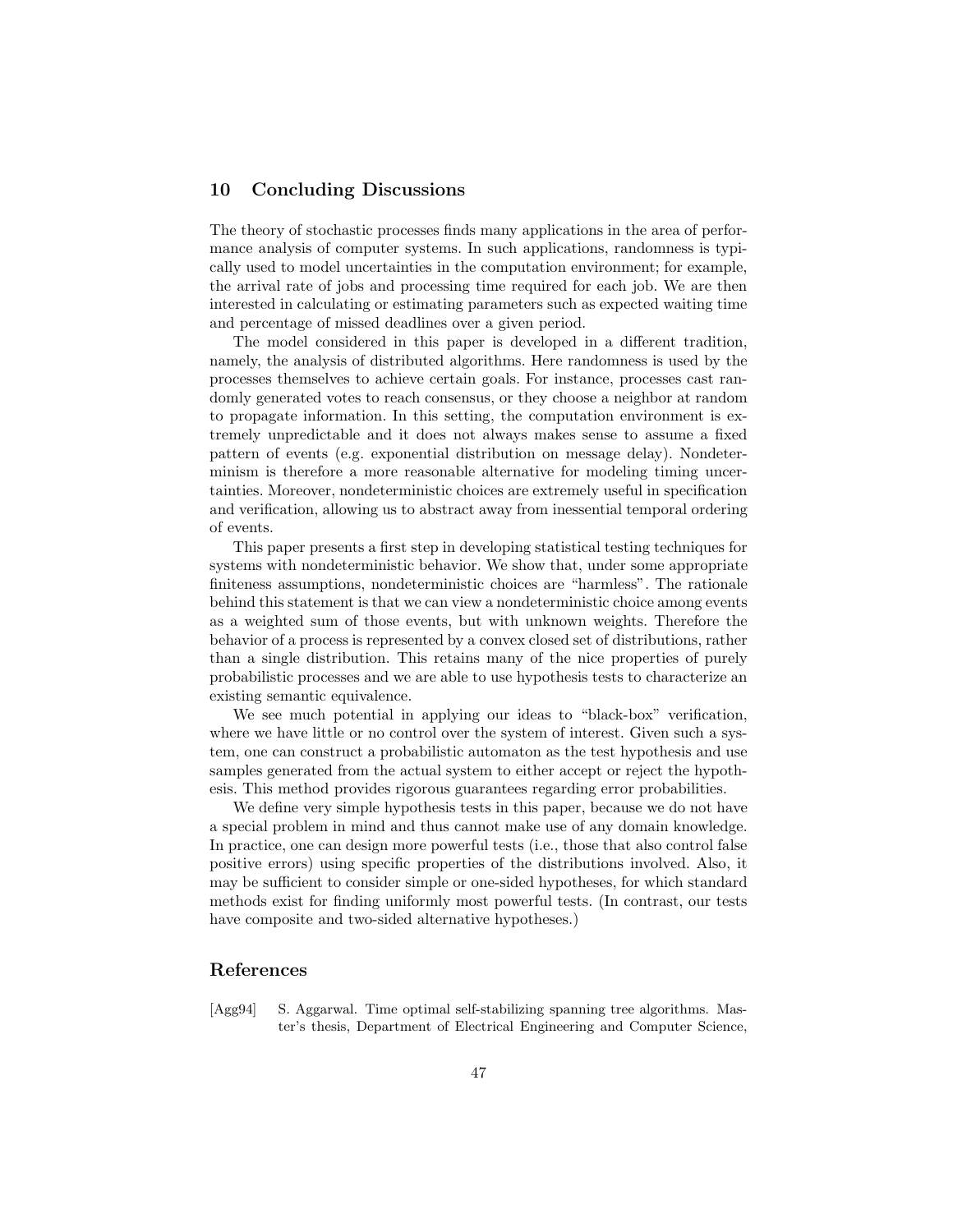Massachusetts Institute of Technology, May 1994. Available as Technical Report MIT/LCS/TR-632.

- [BBK87] J.C.M. Baeten, J.A. Bergstra, and J.W. Klop. On the consistency of Koomen's fair abstraction rule. Theoretical Computer Science,  $51(1/2):129-$ 176, 1987.
- [BDEP02] R. Blute, J. Desharnais, A. Edalat, and P. Panangaden. Bisimulation for labeled markov processes. Information and Computaton, 179(2):163–193, 2002. Special Issue LICS'97.
- [BK86] J.A. Bergstra and J.W. Klop. Verification of an alternating bit protocol by means of process algebra. In Mathematical Methods of Specification and Synthesis of Software Systems '85, Math, volume 31 of Mathematical Research, pages 9–23. Akademie-Verlag, 1986.
- [BK98] C. Baier and M. Kwiatkowska. Model checking for a probabilistic branching time logic with fairness. Distributed Computing,  $11(3):125-155$ , 1998.
- [CB90] G. Casella and R.L. Berger. Statistical Inference. Duxbury Press, Belmont, 1990.
- [CDSY99] R. Cleaveland, Z. Dayar, S.A. Smolka, and S. Yuen. Testing preorders for probabilistic processes. *Information and Computation*, 154(2):93-148, 1999.
- [Chr90] I. Christoff. Testing equivalence and fully abstract models of probabilistic processes. In Proceedings CONCUR 90, volume 458 of Lecture Notes in Computer Science. Springer-Verlag, 1990.
- [Coh80] D.L. Cohn. Measure Theory. Birkhäuser, Boston, 1980.
- [DP90] B.A. Davey and H.A. Priestley. Introduction to Lattices and Order. Cambridge University Press, Cambridge, 1990.
- [Eda95] A. Edalat. Domain theory in stochastic processes. In Proceedings LICS 95, pages 244–254, 1995.
- [GN98] C. Gregorio-Rodrígez and M. Núñez. Denotational semantics for probabilistic refusal testing. In *Proceedings ProbMIV 98*, volume 22 of *Electronic* Notes in Theoretical Computer Science, 1998.
- [JY01] B. Josson and W. Yi. Compositional testing preorders for probabilistic processes. Theoretical Computer Science, 2001.
- [KF70] A.N. Kolmogorov and S.V. Fomin. Introductory Real Analysis. Dover Publications, Inc., New York, 1970.
- [LS91] K.G. Larsen and A. Skou. Bisimulation through probabilistic testing. Information and Computation, 91:1–28, 1991.
- [LSS94] N.A. Lynch, I. Saias, and R. Segala. Proving time bounds for randomized distributed algorithms. In Proceedings of the 13th Annual ACM Symposium on the Principles of Distributed Computing, pages 314–323, 1994.
- [NH84] R.De Nicola and M. Hennessy. Testing equivalences for processes. Theoretical Computer Science, 34:83–133, 1984.
- [PSL00] A. Pogosyants, R. Segala, and N.A. Lynch. Verification of the randomized consensus algorithm of Aspnes and Herlihy: a case study. Distributed Computing, 13(3):155–186, 2000.
- [Rud87] W. Rudin. Real and Complex Analysis. McGraw-Hill, Inc., Boston, 1987.
- [Seg95] R. Segala. Modeling and Verification of Randomized Distributed Real-Time Systems. PhD thesis, Department of Electrical Engineering and Computer Science, Massachusetts Institute of Technology, June 1995. Available as Technical Report MIT/LCS/TR-676.
- [Seg96] R. Segala. Testing probabilistic automata. In Proceedings CONCUR 96, volume 1119 of Lecture Notes in Computer Science, pages 299–314, 1996.